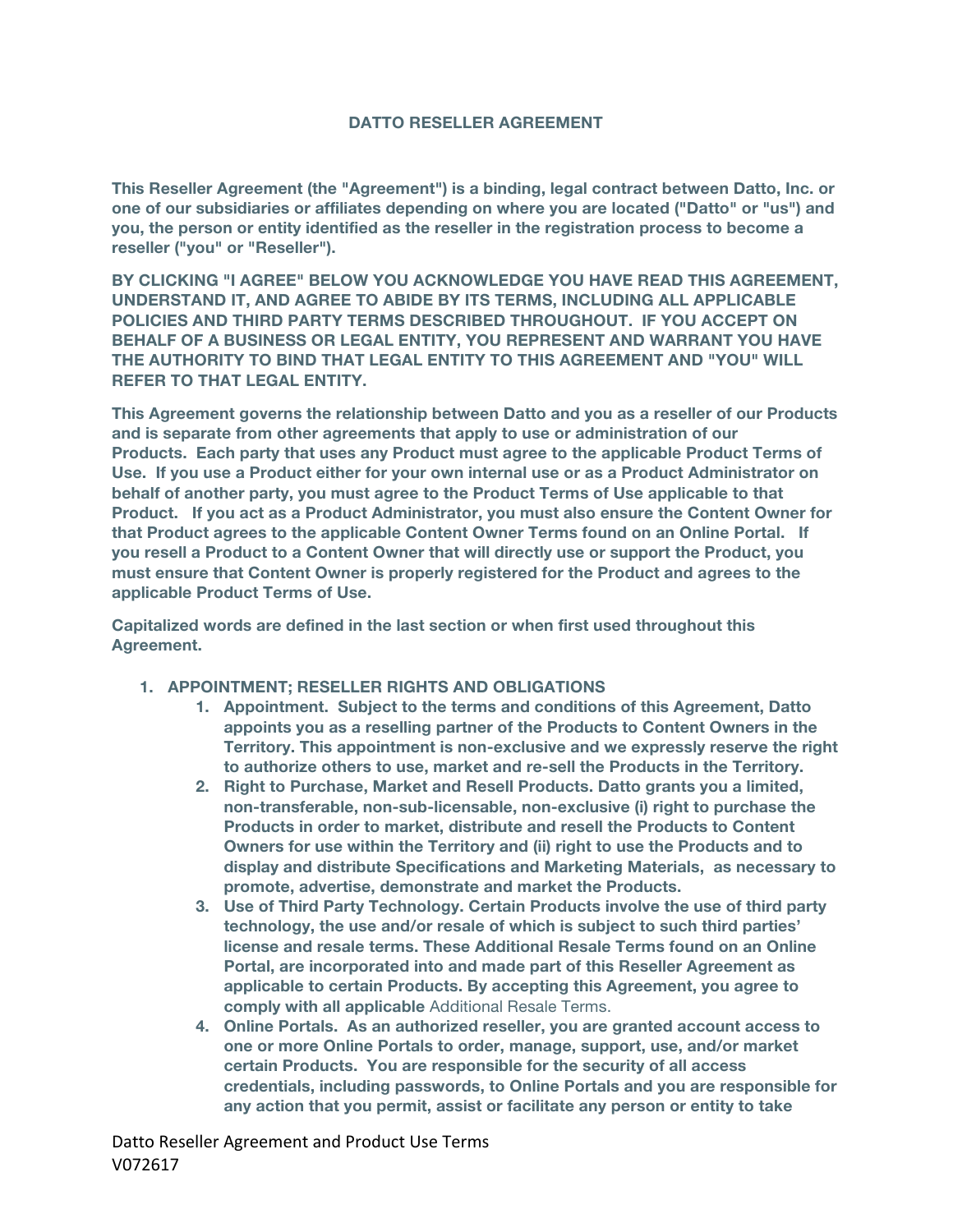**related to your Online Portal account(s), including any sub-accounts created under your Online Portal account(s). Your Online Portal account(s) may contain Administrative Data about you, Content Owners and Products. You acknowledge and agree that Online Portals may be hosted in the U.S. regardless of where you, any Content Owner, any Product or any Content related to any Product may be stored or hosted. You are responsible for securing any necessary consents, if any, related to the hosting location of Online Portals.** 

- **5. Third Party Applications. Third party products or services ("Third Party Applications") that may connect to or interact with certain Products or Online Portals. Any Third Party Application is provided by the third party, not us, pursuant to a separate agreement between you and the third party provider. We do not endorse, support or control any Third Party Applications. We make no representation or warranty with respect to any Third Party Application and we expressly disclaim all liability with respect to your use of any Product or Online Portal with a Third Party Application.**
- **6. Policies. You acknowledge that you have reviewed, understand and agree to comply with our Policies as they relate to your activities under this Agreement. Our Policies can be found on an Online Portal or we will provide a copy of our Policies to you upon request. We reserve the right to update our Policies from time to time in our sole discretion.**
- **7. Feedback. If you provide us with reports, comments, suggestions, ideas or other feedback regarding the Products or our business, whether written or oral (collectively "Feedback"), you do so without any expectation of compensation. You hereby grant us a worldwide, irrevocable, transferable, perpetual, royalty-free right and license to use the Feedback to improve the Products and for any other purpose, including in all media now known and later developed. Feedback is strictly voluntary and we are not required to hold it in confidence.**
- **8. Beta Products. We may designate certain enhancements to a Product or a new Product as "Beta Product." Such Beta Product will not be ready for use in a production environment and its operation may be unpredictable and lead to erroneous results. As a reseller you may be invited, but are under no obligation, to use a Beta Product. You may not resell nor may you authorize any other party to use a Beta Product. If you choose to use a Beta Product, you agree the Beta Product (i) is experimental and has not been fully tested; (ii) may not meet your requirements; (iii) use or operation may not be uninterrupted or error free and is for purposes of evaluating and testing the product and providing feedback to us. You agree to report promptly to us any errors or other deficiencies in the Beta Product and will hold all information relating to use and performance of the Beta Product in strict confidence and not disclose such information to any unauthorized third parties. Use of any Beta Product is otherwise subject to the Product's applicable Terms of Use. ALL BETA PRODUCT IS PROVIDED "AS-IS" AND "AS-AVAILABLE," WITHOUT WARRANTIES OF ANY KIND. You hereby waive any and all claims, now known or later discovered, that you may have against us and our suppliers and licensors arising out of your use of any Beta Product.**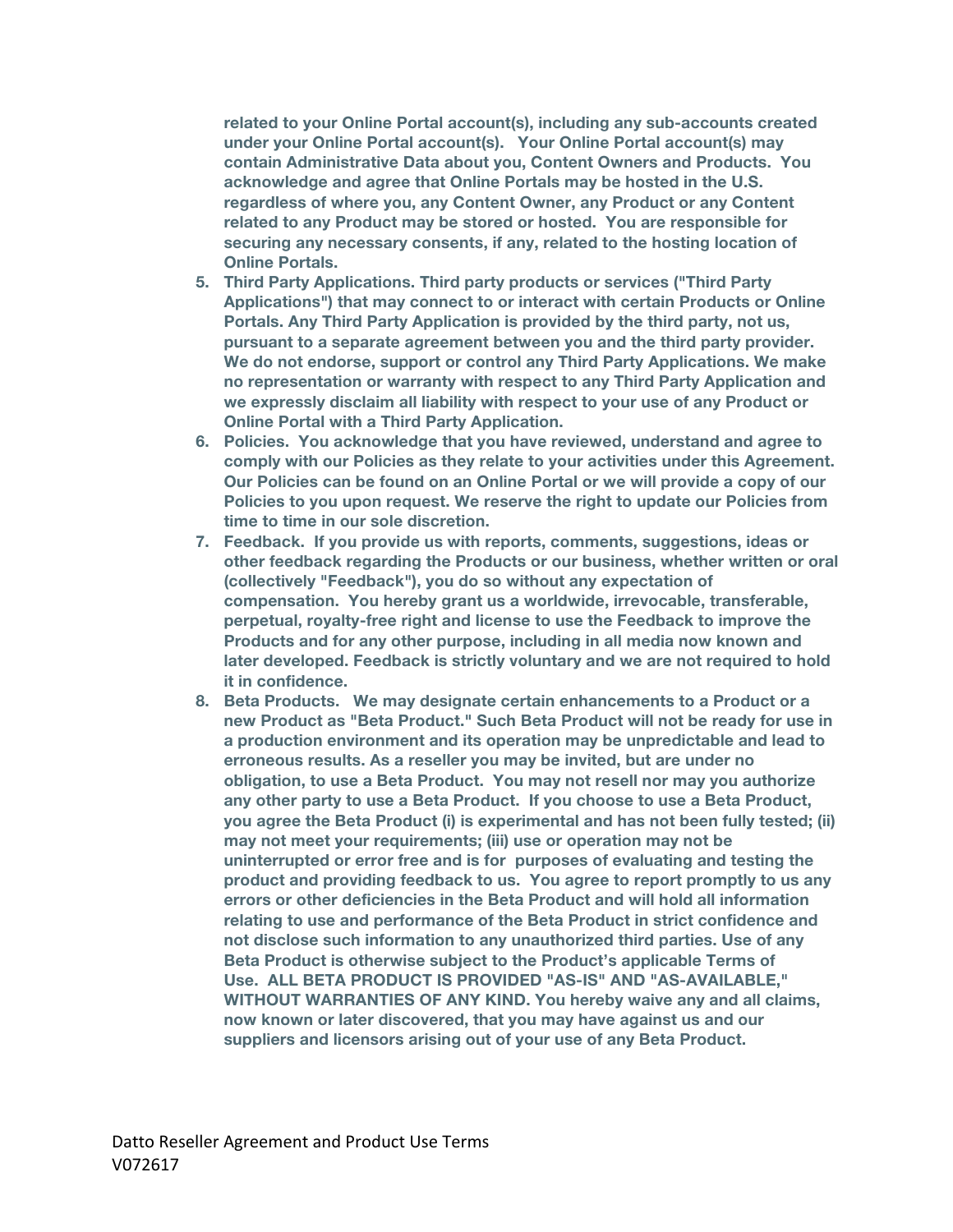### **2. RESERVATION OF RIGHTS; LIMITATIONS REGARDING PRODUCTS**

- **1. Intellectual Property Rights. All Intellectual Property Rights in and to our Products, Datto Marks and Marketing Materials are and will remain the sole and exclusive property of Datto, or, as applicable of our suppliers and licensors, and you have no rights in any of the same other than as specifically set forth in this Agreement. All rights not expressly granted to you under this Agreement are expressly reserved by Datto and our suppliers and licensors. You may not remove or modify any Product identification or proprietary notice of Datto or our suppliers or licensors from the Products, Marketing Materials or Specifications, including any copyright and trademark notices.**
- **2. Right to Change Products. We may continually develop ongoing innovation to our Products through updates and upgrades that offer new features, functionality, and efficiencies ("Enhancements"). Some, but not all Enhancements, will be provided at no additional charge. We also reserve the right to add new Products and to replace or discontinue Products at any time.**
- **3. Software is Licensed. Datto Software, as incorporated into any Product, is licensed, not sold. Except for the limited rights granted herein and in the applicable Product Terms of Use, we and our licensors retain all right, title, interest and Intellectual Property Rights in Datto Software and Services, and all copies thereof.**
- **4. Restrictions. You may not nor may you authorize any third party to: (i) copy or modify the Products, or make derivative works of the Products; (ii) reverse engineer, decompile, disassemble, or otherwise attempt to extract the source code from any Product, except to the extent this restriction is expressly prohibited by applicable law; (iii) use any Product to build a similar or competitive product or service; (iv) use any device or software that damages, interferes with or disrupts a Product; or (v) use the Products in a manner inconsistent with the Specifications, Policies, Product Terms of Use, this Agreement or Applicable Law.**

#### **3. MARKETING AND TRADEMARKS**

- **1. Promotion. You agree to actively market, promote and sell the Products to Content Owners in the Territory, including by listing Datto in your marketing materials and on web sites that show your third party service providers, and by cooperating with us in creating sales leads and marketing opportunities.**
- **2. Your Responsibilities. You agree (i) to conduct your business in a professional manner that reflects favorably on us and the Products; (ii) not to make any representations, warranties, or claims about Datto or the Products other than presenting our current Marketing Materials or as pre-approved by us in writing; (iii) not to use deceptive, misleading, illegal, or unethical practices in your business or in marketing and reselling the Products; and (iv) to keep us informed as to any problems encountered with the Products.**
- **3. License to Marks. We hereby grant you a non-exclusive, non-transferable, royalty free, revocable, non-sub-licensable license during the Term to use, reproduce, and display the Datto Marks in the Territory subject to the terms of this Agreement, and any Datto Trademark Guidelines, solely for the purposes of marketing and reselling the Products. The goodwill derived from your use of any Datto Marks exclusively is for our benefit and belongs to us. You may not**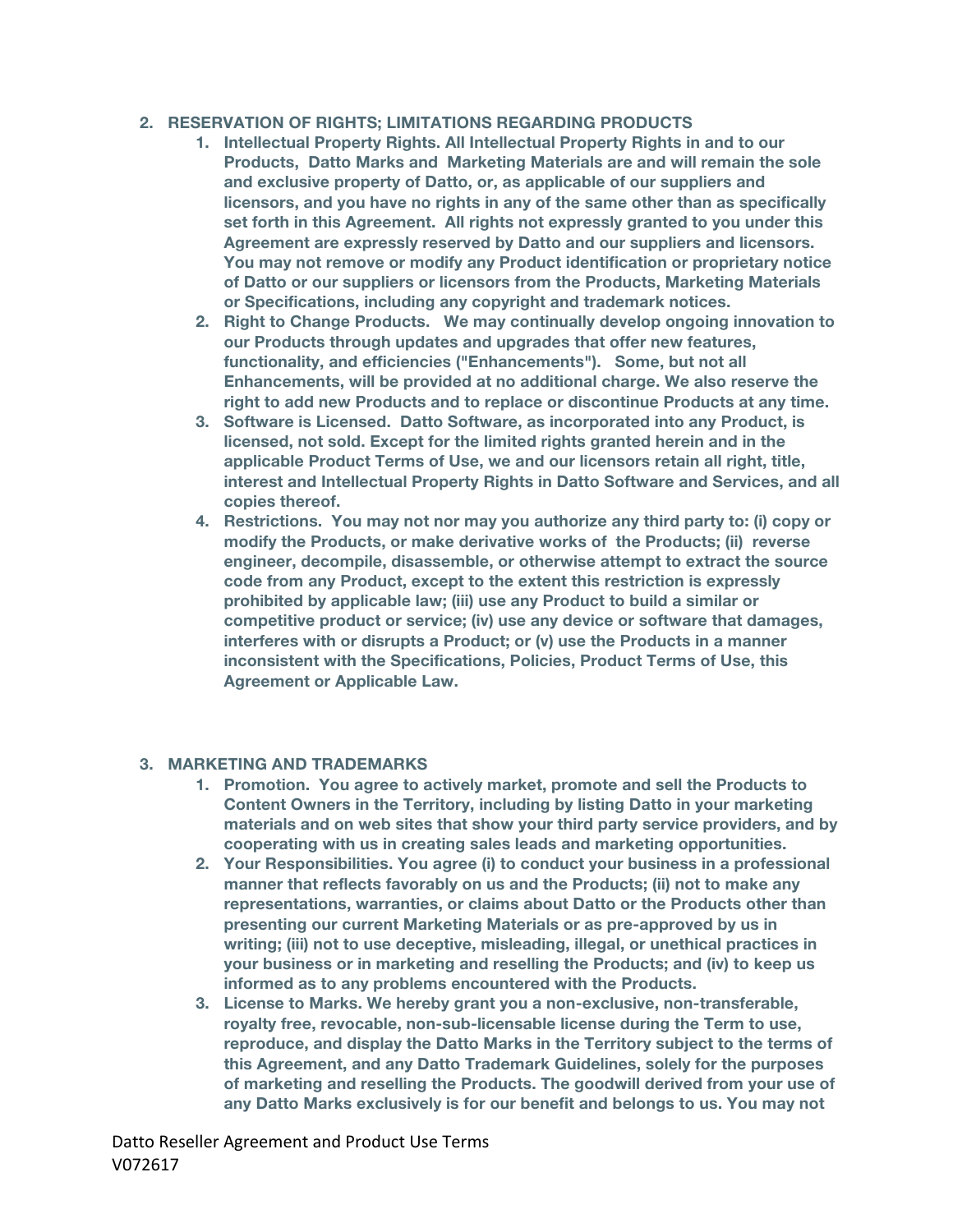**represent yourself as Datto nor may you use the Datto Marks, or any other mark that may be deemed confusingly similar to a Datto Mark, in a manner that would imply our affiliation with, endorsement of, or sponsorship of you or to otherwise suggest that you are more than an independent authorized reseller of the Products.**

**4. General Trademark Obligations and Restrictions. You will not (i) challenge the validity of our rights and title to the Datto Marks; (ii) claim any right, title, or interest in or to Datto Marks; (iii) register or apply for registration of Datto's Marks or any confusingly similar mark; or (iv) use Datto Marks anywhere in the world except as specifically permitted under this Agreement.**

#### **4. ORDERS & PAYMENT**

- **1. Section Applies to Direct Orders. This Section 4 applies to you only when you purchase Products directly from Datto. If you purchase Products through a distributor or other master reseller, you will place orders and pay all fees for Products to such distributor or master reseller according to the terms and at the prices agreed between you and such distributor or master reseller.**
- **2. Ordering Products. When you place an order for a Product the terms of this Agreement, and not any of your pre-printed terms (such as standard terms and conditions attached to your purchase order) will govern the order and any of your pre-printed terms will be null and void. You may place an order directly through an Online Portal, or by electronically confirming any phone, electronic or written quote, order or invoice we place or enter on your behalf.**
- **3. Price and Payment. Prices for Products are determined on a jurisdiction by jurisdiction basis and are, unless quoted separately by us in writing, set forth in an Online Portal. We reserve the right to change our prices at any time. Our standard payment terms apply unless we expressly authorize different terms in writing. You agree to pay all charges applicable to the Products ordered by you including, but not limited to, monthly recurring Service subscription charges, and any additional usage based charges, including data overage or additional user charges. Fees and payments will be calculated by us solely based on records maintained by us. You must notify us of any payment dispute in writing within fifteen (15) days of receipt of a disputed invoice. Prices do not include taxes, duties, and fees (including shipping, and handling) unless otherwise quoted.**
- **4. Order Acceptance. Your receipt of an order confirmation does not signify our acceptance of your order, nor does it constitute confirmation of our offer to sell. We may at any time after receipt of your order accept or decline your order, or elect to supply less than the quantity you ordered, for any reason. We may require additional verifications or information before accepting any order. Your order will be deemed accepted by us upon our delivery or registration confirmation of the Products you ordered. Any delivery date we provide is an estimate only and we will not be liable for failure to meet any estimated delivery date. All sales of Products are subject to our then-current return policies, as posted on an applicable Online Portal. Any pricing errors, unintentional misrepresentations of Product availability or features ("Errors") will be corrected by us as soon as practicable following discovery. We reserve the right to revoke any quote, cancel any order or adjust amounts due, as**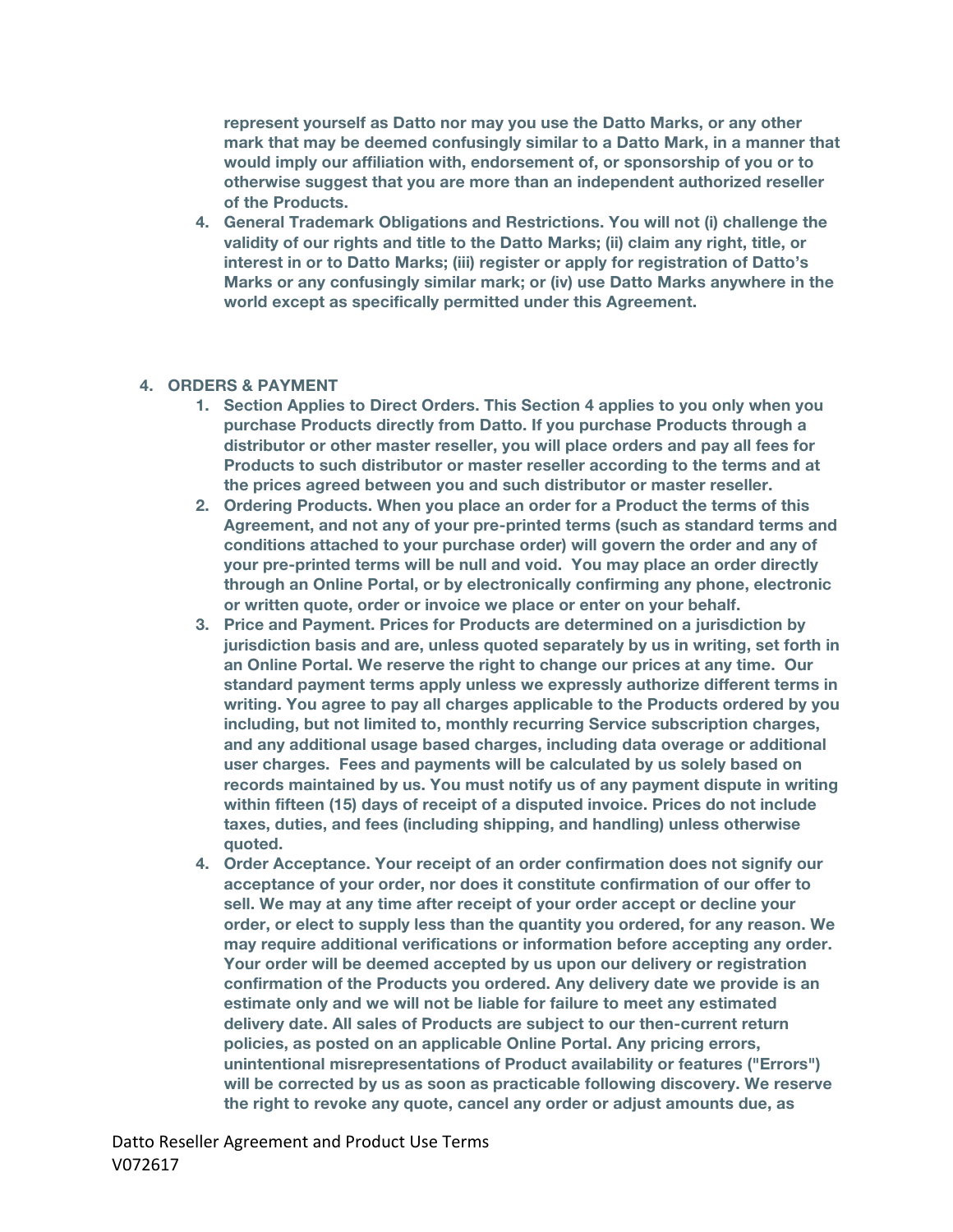**applicable, where Errors affecting an order are discovered. Our sole obligation if we cancel an order due to Error will be to refund any amount already paid.**

- **5. Title; Risk of Loss. All new orders for physical Products will be shipped from us freight prepaid and billed to you; title and risk of loss to such physical Products will pass to you upon shipment to the destination designated in your order or to any customs officials or border authority.**
- **6. Shipments Made to Certain Jurisdictions. When you order Products for delivery outside of jurisdictions in which we operate, you may be subject to import duties and taxes, which are levied when the Product arrives at the destination that you specified or the Product is otherwise received. Any charges for customs clearance are your responsibility, as we have no control over such charges and cannot foresee the amount charged (if any). Since customs policies vary from country to country, you should contact the customs office in the country where you have us ship Products to get more information. You are considered the importer of record and must comply with all laws and regulations of such jurisdiction.**
- **7. Payment Information and Authorization. You must provide us with complete and accurate billing and contact information including your complete legal name, street address, e-mail address and the name and telephone number of an authorized billing contact. You agree to update this information within three (3) days of any change. You must provide an approved payment method ("Payment Method") with each order. By providing us with a Payment Method, you authorize us to automatically charge that Payment Method, or any updated Payment Method provided by you, for all charges and fees incurred in connection with the Product you order. You represent (i) that the Payment Method and related information is valid, accurate, current, and complete, and (ii) you will maintain and promptly update the Payment Method and related information in order to keep it valid, accurate, current, and complete. We reserve the right to change our approved Payment Methods at any time and will use reasonable commercial efforts to alert you to any such changes.**
- **8. Term Commitments. Certain Products require a commitment to a minimum Service subscription term ("Committed Service Term"). A Committed Service Term can't be transferred apart from the individual Product to which it applies. If you purchase a Product that involves a Committed Service Term, you agree to either pay in advance in full for the entire Committed Service Term or hereby authorize unconditional consecutive monthly payments throughout the entire Committed Service Term to be charged to your authorized Payment Method. At the end of a Committed Service Term, the same Service will continue indefinitely on a month to month basis at our then current fees until cancelled by you. If you cancel Service prior to the end of the Committed Service Term, a lump sum payment equal to the product of (i) the monthly amount for the terminated Service and (ii) the number of unpaid months remaining in Committed Service Term will become immediately due and payable and will be charged to your Payment Method. You will not be eligible for a pro-rated refund of any prepaid fees if you cancel Service during a Committed Service Term. Notwithstanding your cancellation, upon your request, we will continue to provide the Service to you for the remainder of the paid Committed Service Term.**
- **9. Collection of Fees. All amounts payable by you will be made without setoff or counterclaim, and without any deduction or withholding. We may charge**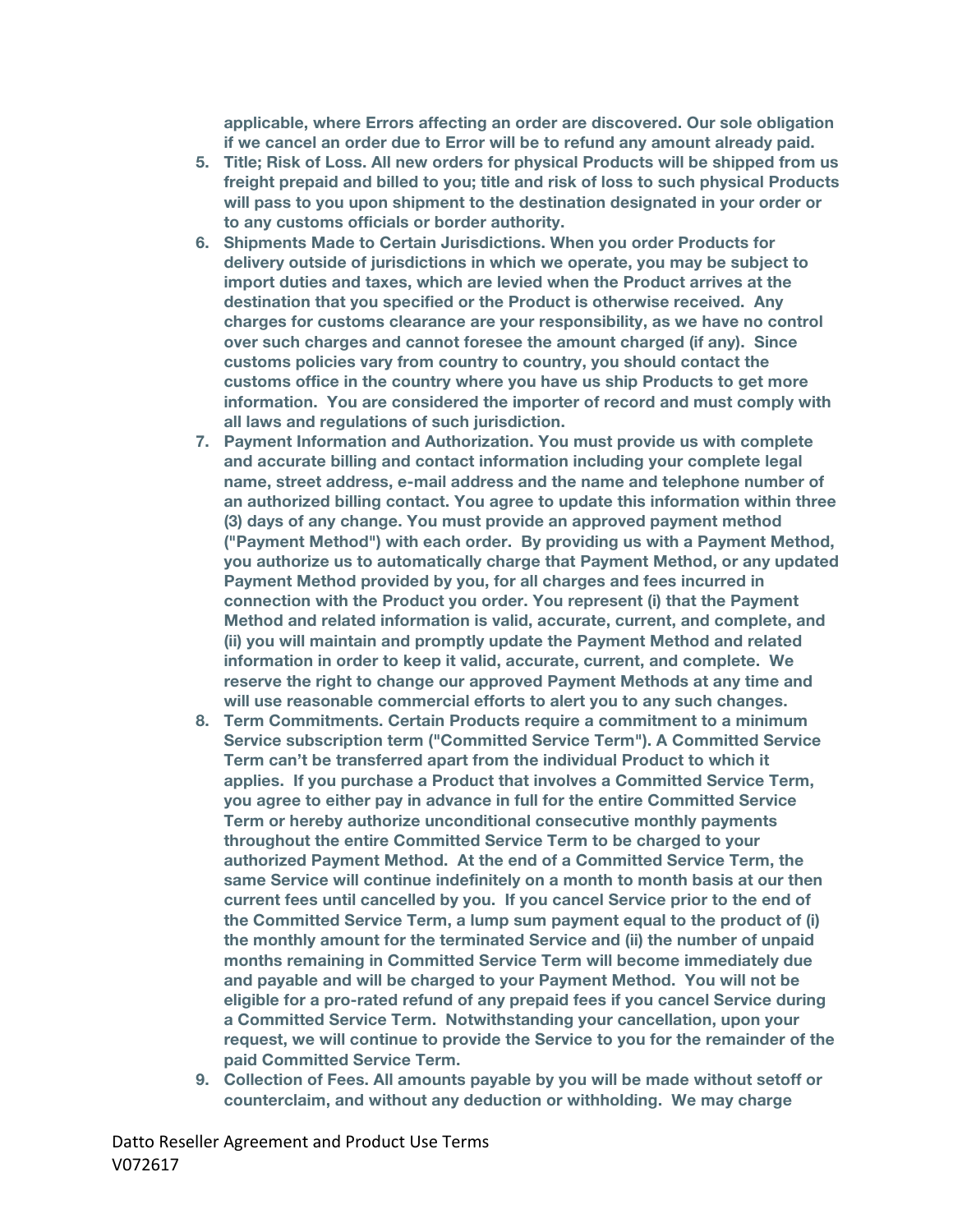**interest at the rate of 1.5% per month (or the highest rate permitted by law) on late payments. If we are unable to collect any amount owed, we may take any other steps deemed necessary to collect such fees, and you will be responsible for all our incurred costs such as collection fees, court costs and attorneys' fees. Furthermore, in the event of non-payment, following notice of such non-payment, we may suspend or terminate Datto Services, including access to Products and Content or the right to continue to purchase new Products or use Products already purchased hereunder until payment is made in full.**

- **10. Resale Price and Payment. You have sole discretion to establish prices at which you resell and distribute the Products to Content Owners and you will manage and be responsible for billing and collection of all Content Owner accounts. All amounts payable under this Agreement are solely your obligation and are not contingent upon your receipt of any amounts payable to you by a Content Owner.**
- **11. Taxes. You will pay and be solely liable for all taxes including sales, use, excise and any other taxes, duties or charges with respect to our sale of the Products to you, but excluding taxes based on our net income or gross receipts and taxes from which you are exempt by law as shown by a valid tax exemption certificate. You agree to indemnify and hold us harmless in the event we are required to pay such taxes, duties or other charges for which you are responsible.**

### **5. PRODUCT TERMS OF USE / PRODUCT REGISTRATION / TRAINING**

- **1. Product Terms of Use. Use of all our Products is subject to the applicable Product Terms of Use. You may resell or distribute the Products only pursuant to such applicable Product Terms of Use.**
- **2. Direct Use by Content Owners. You must cause each Content Owner that will directly use or support a Product to agree to the applicable Product Terms of Use, either as part of the Product registration process or prior to the Content Owner being allowed access to the Product or an applicable Online Portal for the Product. We may specify procedures by which the Content Owner should gain access to the Product, including provision of any access codes, technical specifications, connectivity standards or protocols, or any other relevant procedures.**
- **3. Use by You. If you use any Product for your own internal use, for testing or promotional purposes, or as a Product Administrator, you accept and agree to the applicable Product Terms of Use.**
- **4. Content Owner Terms. If you act as a Product Administrator you must ensure that the Content Owner for each Product agrees to certain Content Owner Terms as part of a valid, enforceable contract between you and the Content Owner. Upon our request, you must provide evidence of each Content Owner's acceptance of the Content Owner Terms. You agree to immediately notify us of any known or suspected breach of any Content Owner Terms and to assist us in the enforcement of the same.**
- **5. Business Associate Agreements. If you act as a Product Administrator managing or using certain Products for a Content Owner that is a Covered Entity or Business Associate, as defined under U.S. law, you agree to enter into**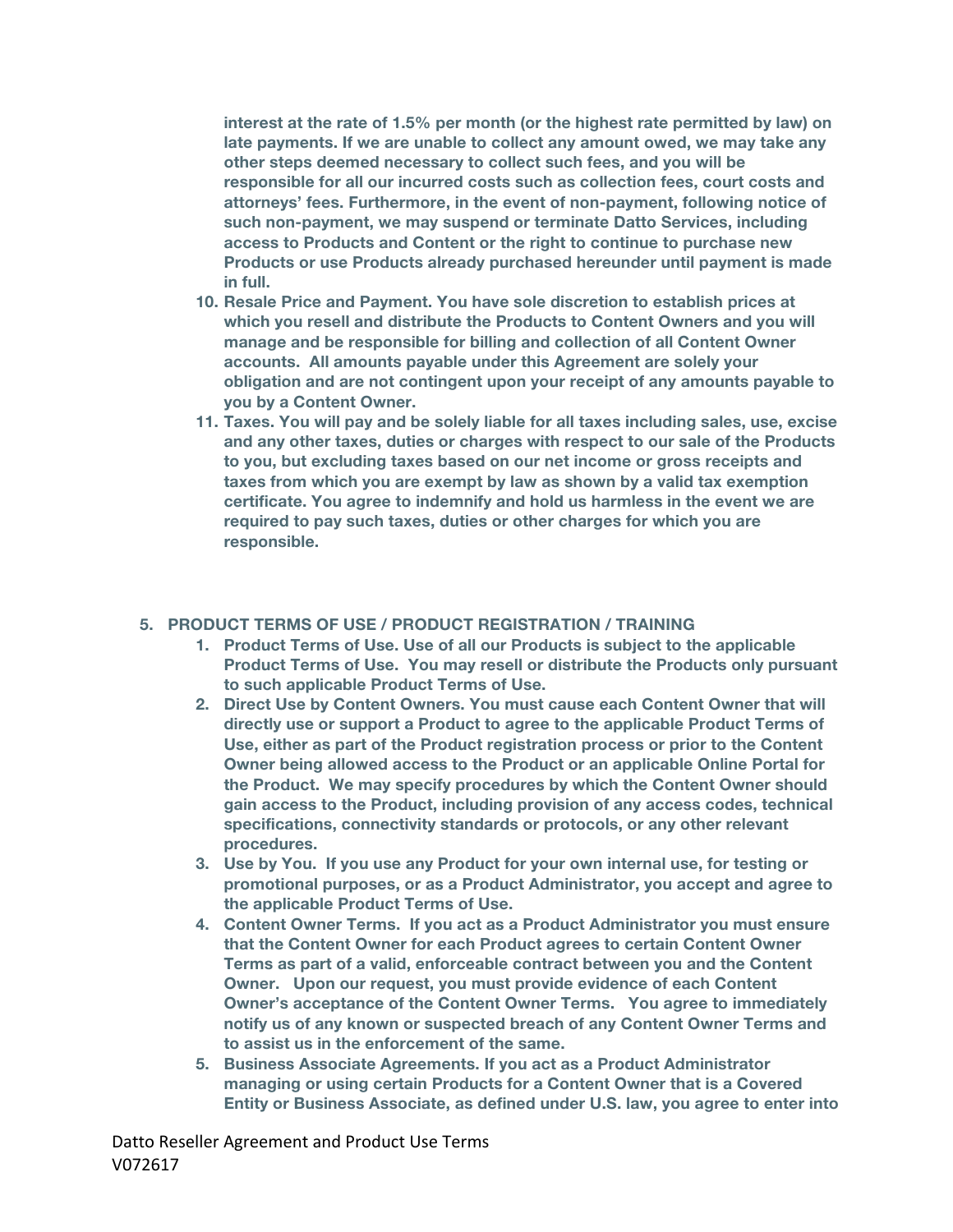**and comply with the terms of an applicable Business Associate Agreement with the Content Owner. Furthermore you agree to notify us in such event so that you and we may enter into a valid Business Associate Agreement prior to the transfer of any Content related to the applicable Product. Upon our request you agree to send us a copy of each such Business Associate Agreement between you and the Content Owner. The terms "Covered Entity," "Business Associate" and "Business Associate Agreement" will have the same meanings as set forth in the Health Insurance Portability and Accountability Act of 1996 (HIPAA), as amended by the Health Information Technology for Economic and Clinical Health Act of 2009 (HITECH Act), and such regulations as may be further amended from time to time (collectively, the HIPAA Standards).**

- **6. Support Obligations. You agree to provide Content Owners with support as may be detailed in any Product support obligation guidelines, including, resolution of pre-sales questions, setup, integration, post-sale inquiries, basic support, problem screening, and basic diagnostics.**
- **7. Notice of Breach. You agree to immediately notify us of any known or suspected breach of any Product Terms of Use or any other unauthorized use of the Products and to assist us in the enforcement of the same.**
- **8. Training. You agree to participate in any training programs as may be required by us from time to time in order to maintain your reseller status. Our training (through any written or visual presentation) provides instruction on the general use and functionality of the Products but is not the same, and you should not rely on it, as advice in specific technical support situations. You acknowledge and agree that we will not be liable for any statements or omissions made during training or contained in training materials.**

#### **6. CONFIDENTIALITY**

- **1. Protection of Confidential Information. For purposes of this Agreement, Content will not be considered the Confidential Information of either Party and the provisions of this Section 6 will not apply to Content. Each party will (i) maintain the confidentiality of the Confidential Information of the other party (and that of any third parties to which either party has access as a result of this Agreement); (ii) hold in confidence and protect such Confidential Information from dissemination to, and use by, any third party except to the extent necessary to perform its obligations under this Agreement (iii) use the same care to prevent disclosure of the Confidential Information of the other party to third parties as it employs to avoid disclosure of its own information of a similar nature, but in no event less than a reasonable standard of care; (iv) use the Confidential Information of the other party solely for the purpose of performing its obligations under this Agreement; and (v) promptly return, or provide a copy of, as the requesting party directs, Confidential Information upon the request of the other party.**
- **2. Administrative Data. If you are not a Product Administrator or if the Content Owner has not otherwise authorized your access, any access you may have, by means of an Online Portal or otherwise, to Administrative Data related to such Product or its use, including but not limited to, Device or Product identification, usage amount, individual user identities, or Product or account**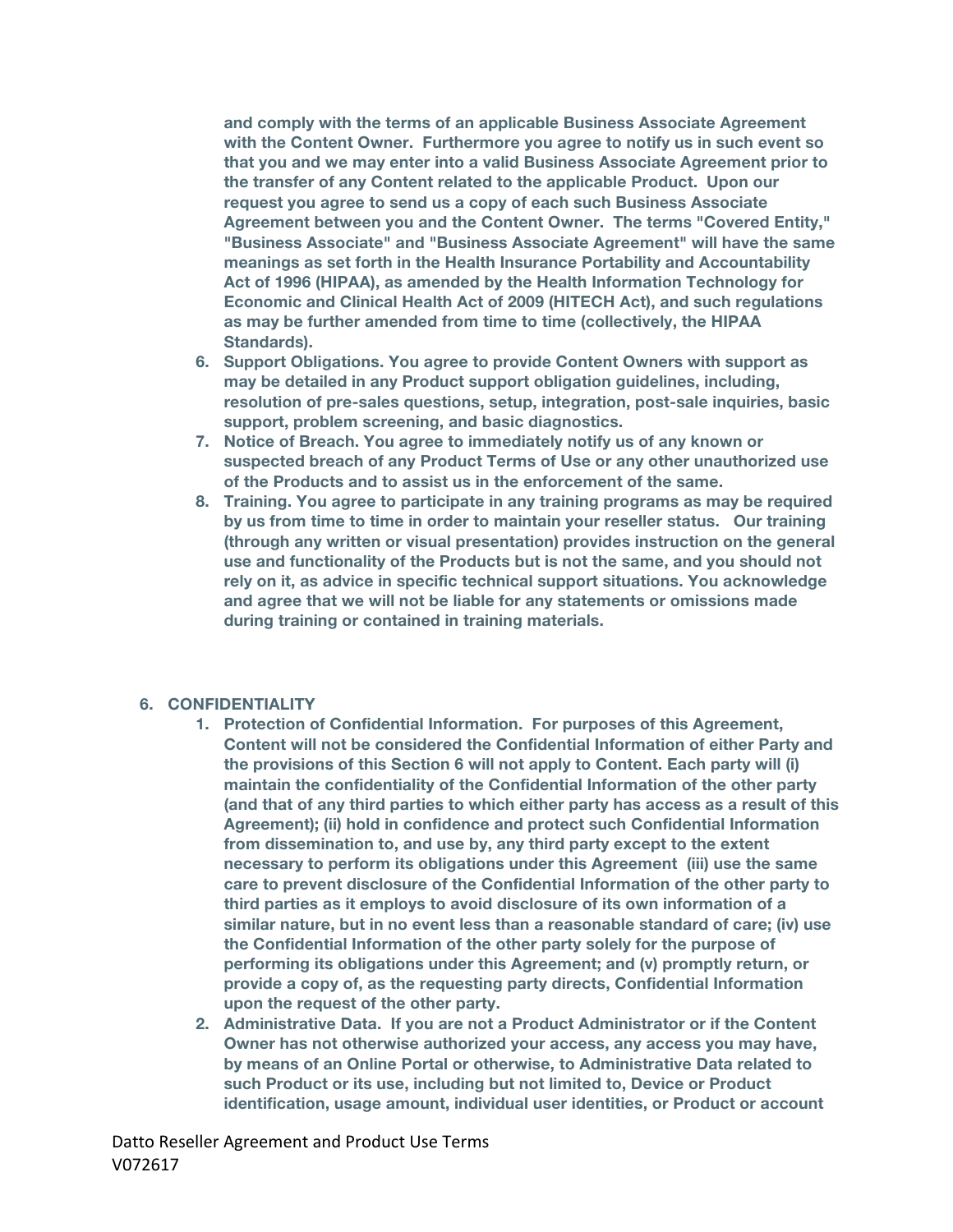**settings may be used by you only for billing and product support purposes and will not otherwise be used or disclosed by you for any purpose.**

- **3. Disclosure of Confidential Information. Each party may disclose Confidential Information of the other party to its employees, officers, agents, subcontractors and independent contractors (collectively "Representatives") who have: (i) a need to know such Confidential Information in order to perform their duties; and (ii) a legal duty to protect the Confidential Information. A party receiving Confidential Information of the other party assumes full responsibility for the acts and omissions of its Representatives with respect to such Confidential Information.**
- **4. Required Disclosures. Notwithstanding the foregoing, each party may disclose Confidential Information to the limited extent required in order to comply with the order of a court or other governmental body, or as otherwise necessary to comply with applicable law, provided that the party required to make any such disclosure, where legally permissible in the reasonable judgment of that party's counsel, will first have given written notice to the other party in order to allow the other party to seek, at its sole cost and expense, a protective order or other remedy to limit such disclosure.**
- **5. Notification. Except for any disclosure permitted under section 6.3 above, in the event of any disclosure or loss of Confidential Information, the receiving party will notify the disclosing party as soon as possible.**
- **6. Injunctive Relief. Each party acknowledges that any breach of any provision of this Section 6 (Confidentiality) by the receiving party, or its Representatives may cause immediate and irreparable injury to the disclosing party, and in the event of such breach, the injured party will be entitled to seek and obtain injunctive relief to the extent provided by a court of applicable jurisdiction, without bond or other security, and to any and all other remedies available at law or in equity.**
- **7. Return of Confidential Information. Unless it is expressly authorized to retain the other party's Confidential Information, a party will promptly return or use commercially reasonable efforts to destroy, at the other party's option, the other party's Confidential Information upon request or upon termination of this Agreement.**

#### **7. TERM AND TERMINATION**

- **1. Term. This Agreement will commence on your acceptance of this Agreement by electronic or written means and continue until terminated in accordance with the provisions of this section (the "Term").**
- **2. Termination for Convenience. We may terminate this Agreement, at any time, without cause, upon 30 calendar days written notice. In addition, we may terminate providing a particular Product, at any time, without cause, upon 30 calendar days written notice, without terminating this Agreement.**
- **3. Termination for Breach. Each party will have the right to terminate this Agreement upon notice to the other party if such other party materially breaches this Agreement and fails to cure such breach within ten (10) days after receiving written notice thereof. Notwithstanding the above, we may terminate this Agreement immediately for cause for any violation by you of Section 2 (Reservation of Rights/Limitation on Use) or Section 12 (Compliance**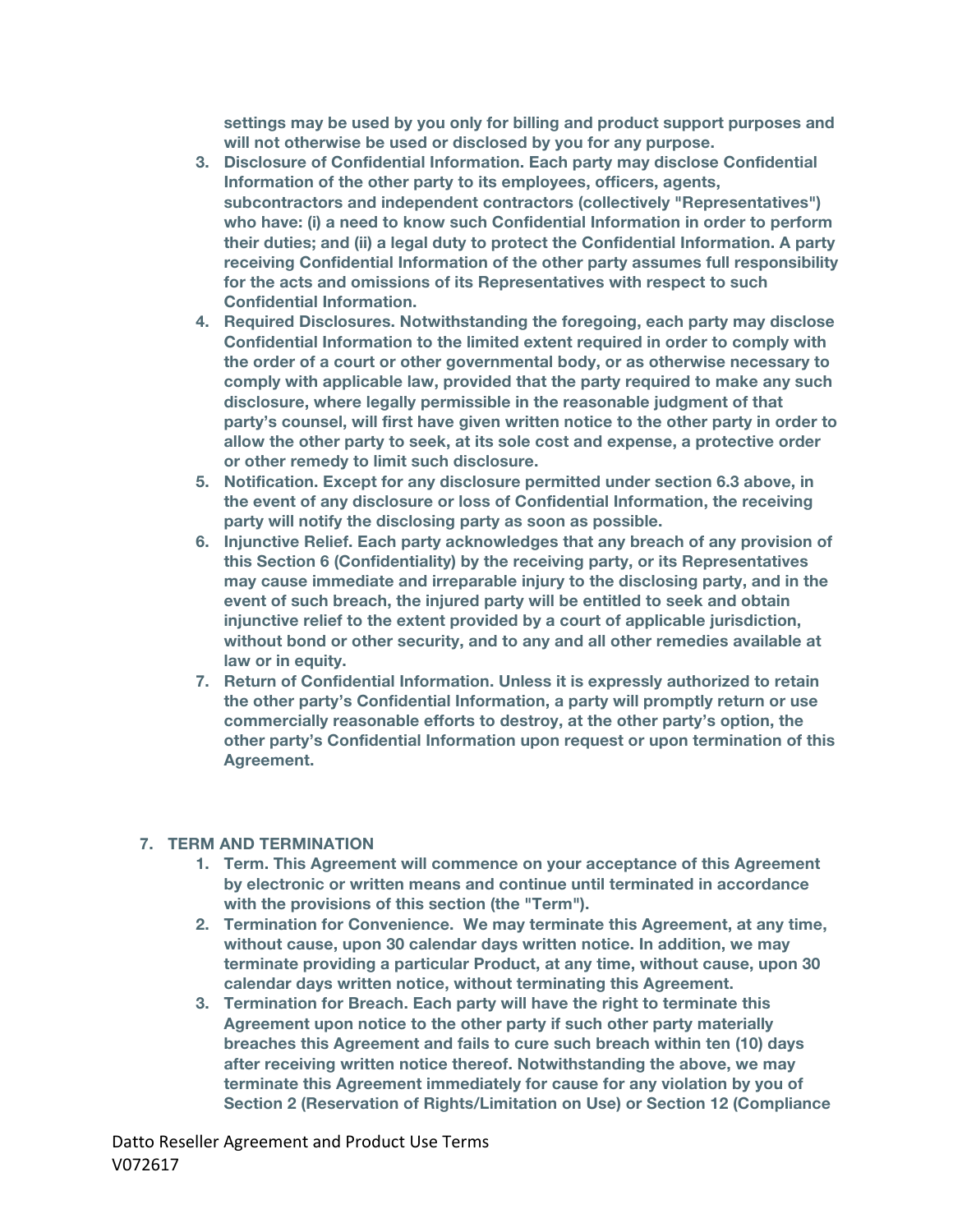**with Laws). We may also terminate this Agreement immediately upon notice to you if you if disparage us or our Products or engage in abusive or threatening conduct or communications toward us or about us.**

- **4. Effect of Termination. Immediately upon either of us serving the other with notice of termination, you may not order or sell any additional Products without our express written consent and we reserve the right to terminate your Online Portal access. Upon termination, (i) any amounts you owe to us will be immediately due and payable; (ii) all rights and licenses granted hereunder will terminate and you must cease the use, marketing and distribution of the Products and Datto Marks and may not represent yourself as a reseller of or affiliated with Datto in any manner. Both parties will immediately cease use of all Confidential Information of the other party and will use commercially reasonable means to irretrievably delete or remove such items from all computer hardware and storage media, including backups.**
- **5. No Effect on Use of Products. Termination of this Agreement does not affect any of our rights with respect to Content Owners' use of the Products that were purchased from you or for which you acted as Product Administrator. We may continue to provide the Products to such Content Owners, including Datto Services with respect to Content, following termination of this Agreement. We may assume your role with respect to such Content Owners and/or may assign such Content Owners to a different Datto reseller. You agree to provide us with all Content Owner and Product information that may be needed to effect the intent of this section. Notwithstanding the above, all Committed Service Terms will survive termination of this Agreement unless otherwise agreed by the parties.**
- **6. To the extent that termination of this Agreement also leads to termination of Datto Services or if Datto Services are terminated otherwise, we reserve the right to permanently delete or disable access to all related Content from any remotely located servers owned by us or under our control, without liability for such deletion, 60 days after the termination of such Datto Services.**
- **7. Survival. Notwithstanding anything to the contrary, the following provisions will survive termination of this Agreement: those that by their express terms survive or by their nature may be reasonably inferred to survive, as well as sections 4, 6, 7, 8, 9, 10.2, 11, 12, 13, 14 and 15.**

### **8. WARRANTIES**

- **1. Mutual Warranties. Each party represents and warrants that (i) it is duly organized, validly existing and in good standing under the laws of its place of incorporation or formation; (ii) it has the authority to enter into this Agreement and to perform its obligations and grant the rights and licenses provided herein; and (iii) by entering into this Agreement it is not in violation of any previous agreement or obligation between it and any third party.**
- **2. Limited Datto Hardware Warranty. Warranty terms for physical hardware Products provided by Datto are found on an Online Portal. We have no warranty obligations with respect to any products we may sell that are developed by third parties.**
- **3. TO THE MAXIMUM EXTENT PERMITTED BY APPLICABLE LAW, WE DISCLAIM ALL OTHER PROMISES, REPRESENTATIONS AND WARRANTIES, EITHER**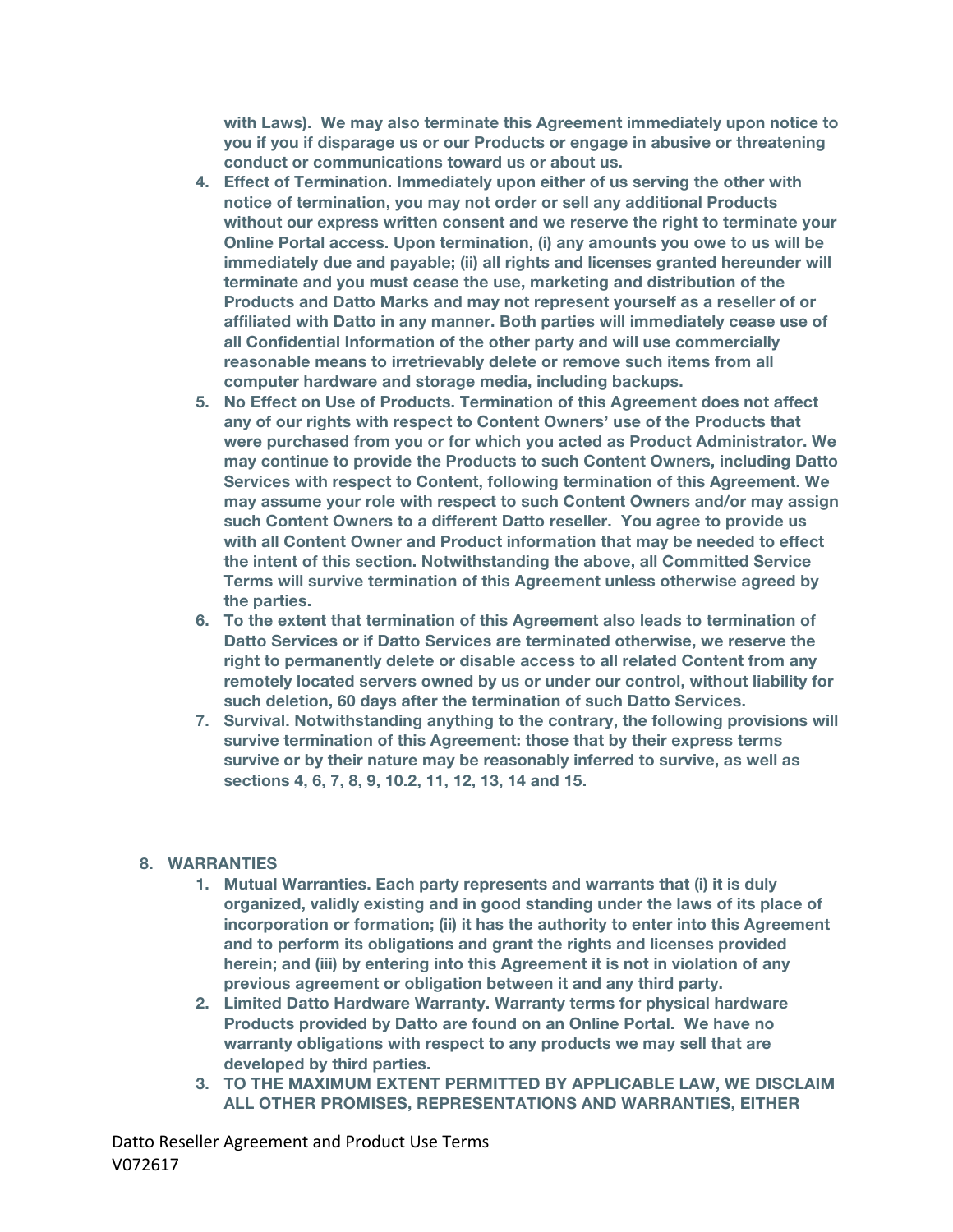**EXPRESS OR IMPLIED, INCLUDING, BUT NOT LIMITED TO, THE IMPLIED WARRANTIES OF MERCHANTABILITY, FITNESS FOR A PARTICULAR PURPOSE, SYSTEM INTEGRATION, DATA ACCURACY, DATA SECURITY, QUIET ENJOYMENT, TITLE, AND/OR NON-INFRINGEMENT OR ANY WARRANTIES ARISING OUT OF ANY COURSE OF DEALING, COURSE OF PERFORMANCE OR USAGE OF TRADE. WE DO NOT WARRANT THAT THE PRODUCTS WILL MEET ANY CONTENT OWNER, ADMINISTRATOR, OR USER REQUIREMENTS OR THAT THE OPERATION OF ANY PRODUCT WILL BE SECURE, UNINTERRUPTED, OR ERROR-FREE, FREE OF HARMFUL COMPONENTS OR THAT ALL ERRORS WILL BE CORRECTED. WE MAKE NO REPRESENTATIONS OR WARRANTIES ABOUT ANY PRODUCT'S COMPLIANCE WITH LAWS AND REGULATIONS SPECIFICALLY APPLICABLE TO ANY CONTENT OWNER OR INDUSTRY AND DISCLAIM ALL LIABILITY ASSOCIATED THEREWITH.**

- **4. THE PRODUCTS MAY BE SUBJECT TO LIMITATIONS, DELAYS, AND OTHER PROBLEMS INHERENT IN THE USE OF THE INTERNET AND ELECTRONIC COMMUNICATIONS. WE ARE NOT RESPONSIBLE FOR ANY DELAYS, DELIVERY FAILURES, OR OTHER DAMAGE RESULTING FROM SUCH PROBLEMS.**
- **5. TO THE MAXIMUM EXTENT PERMITTED BY LAW, NO SUPPLIERS OF ANY THIRD PARTY COMPONENTS INCLUDED IN THE PRODUCTS WILL BE LIABLE FOR ANY DAMAGES WHATSOEVER.**
- **6. No Revenue Guarantee. You acknowledge and agree that we make no promise or guarantee that you will obtain or receive any minimum revenue or profit as a result of this Agreement or selling the Products.**

#### **9. LIMITATIONS AND EXCLUSIONS OF LIABILITY**

**TO THE FULLEST EXTENT ALLOWED BY LAW, IN NO EVENT WILL WE OR OUR LICENSORS OR SUPPLIERS BE LIABLE TO YOU OR TO ANY THIRD PARTIES FOR ANY INCIDENTAL, INDIRECT, SPECIAL, CONSEQUENTIAL OR PUNITIVE DAMAGES OR COSTS, REGARDLESS OF THE NATURE OF THE CLAIM, INCLUDING, WITHOUT LIMITATION, LOST PROFITS, LOST REVENUES, COSTS OF DELAY, FAILURE OF DELIVERY, BUSINESS INTERRUPTION, COSTS OF LOST OR DAMAGED DATA OR THE COST OF RECREATING THE SAME, EVEN IF WE HAVE BEEN ADVISED OF THE POSSIBILITY OF SUCH DAMAGES. IN NO EVENT WILL WE BE LIABLE FOR THE PROCUREMENT OF SUBSTITUTE SERVICES OR PRODUCTS.**

**TO THE FULLEST EXTENT ALLOWED BY LAW, OUR TOTAL LIABILITY (AND THAT OF OUR SUPPLIERS/LICENSORS) ARISING OUT OF OR RELATED TO THIS AGREEMENT, WHETHER IN CONTRACT, TORT OR UNDER ANY OTHER THEORY OF LIABILITY, WILL BE LIMITED TO DIRECT DAMAGES ONLY IN AN AMOUNT EQUAL TO THE FEES RECEIVED BY US RELATED TO THE INDIVIDUAL CONTENT OWNER, ACCOUNT OR PRODUCT, IN THE 12 CALENDAR MONTHS PRIOR TO THE INCIDENT GIVING RISE TO SUCH LIABILITY; PROVIDED THAT IN NO EVENT WILL OUR AGGREGATE LIABILITY UNDER THIS AGREEMENT EXCEED THE TOTAL FEES YOU PAID TO US FOR ALL PRODUCTS IN ANY 6 CALENDAR MONTH PERIOD.**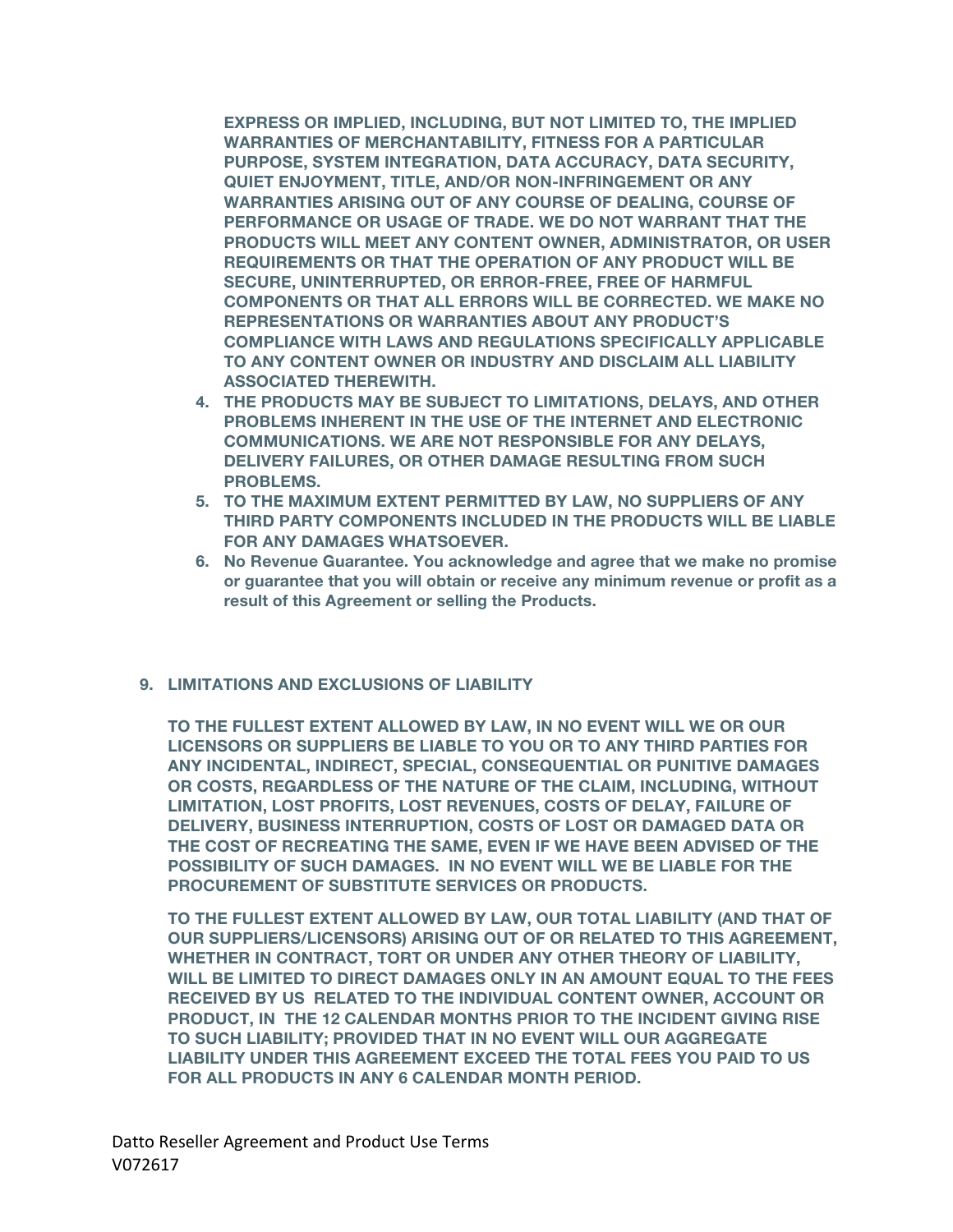#### **THESE LIMITATIONS OF LIABILITY ARE INTENDED TO APPLY WITHOUT REGARD TO WHETHER OTHER PROVISIONS OF THIS AGREEMENT HAVE BEEN BREACHED OR HAVE PROVEN INEFFECTIVE.**

**Essential Basis. You acknowledge and agree that the disclaimers, exclusions and limitations of liability set forth in Sections 8 and 9 form an essential basis of this Agreement and have been relied on by both of us, and that absent such disclaimers, exclusions and limitations of liability, the terms and conditions of this Agreement and the fees applicable to the Products would be substantially different.**

#### **10. INDEMNIFICATION**

- **1. Indemnification by Datto. We agree to defend you from and against third party claims that a Product or Datto Mark in the form supplied to you under this Agreement infringes or misappropriates a third party's patent, copyright or trademark rights in the Territory and we will indemnify and hold you harmless from all damages, costs, and similar liabilities ordered by a court or agreed upon by Datto in settlement in connection with any such claim. Our indemnification obligations will not apply to (i) claims of infringement to the extent based on your combination of the Product or Datto Mark with other products, services, software or marks if the infringement could have been avoided by the use of such Product or Datto Mark not in such combination; (ii) any modifications to the Product or Datto Marks not made by us; (iii) any damages incurred as a result of your failure to use any update to the Product or Datto Marks we provide; or (iv) use of a Product in a manner that does not conform to its Specifications (these exceptions (i) through (iv) collectively will be referred to as "IP Exclusions"). If we determine that a Product or Datto Mark is or may be subject to an infringement claim, we may, at our option: (1) procure for you the right to continue distributing the Product in accordance with this Agreement or (2) replace or modify the Product so it becomes noninfringing. If we determine that neither of these options is commercially practicable, we may terminate this Agreement or your ability to further distribute such Product upon written notice to you. This Section 10.1 represents your sole and exclusive remedy and Datto's sole and exclusive liability for any infringement claims based on the Products or Datto Marks.**
- **2. Your Indemnification of Datto. You agree to defend us, our licensors and affiliates, and the officers, directors, employees and representatives of each of them (each a "Datto Indemnified Party"), from and against all damages and costs incurred as a result of a third party claim and you will indemnify and hold any and all Datto Indemnified Parties harmless from all damages, costs, and similar liabilities ordered by a court or agreed upon by you in settlement in connection with any such claim, to the extent the claim arises out of (i) your breach of this Agreement; (ii) your negligence or other acts or omissions resulting, in whole or in part, in a third party claim being asserted against us; (iii) any of the IP Exclusions referenced in section 10.1; (iv) your failure to cause each Content Owner to agree to the applicable Product Terms of Use and/or Content Owner Terms or your actions in excess of the authority granted to you by any Content Owner; (v) your failure to secure Content, any personally identifiable information or Confidential Information in accordance with this Agreement, any applicable agreement with a Content Owner, any applicable Business Associate Agreement, and Applicable Law.**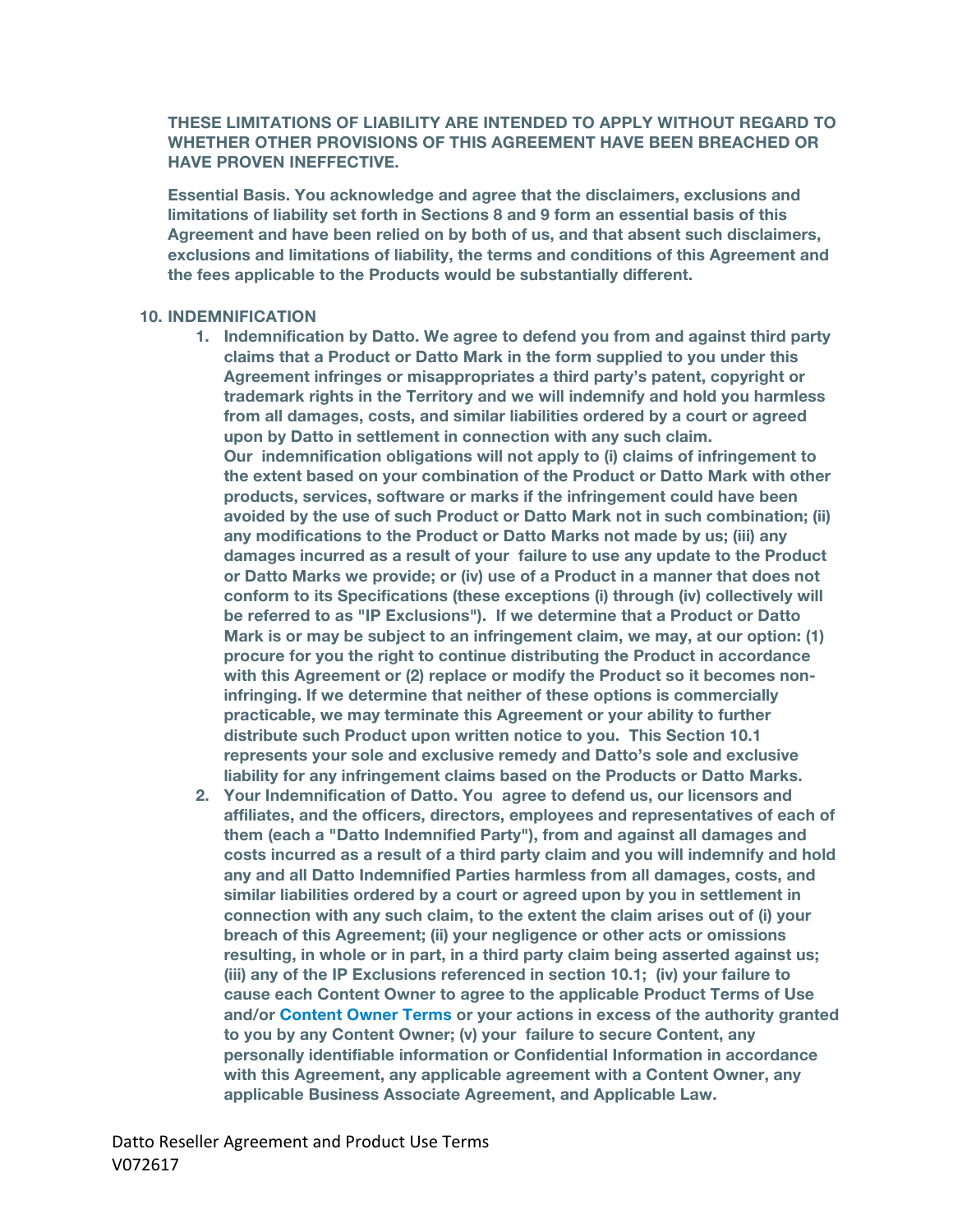**3. Process. The foregoing indemnification obligations are conditioned on any of the indemnified parties: (i) notifying the indemnifying party promptly in writing of such action; (ii) reasonably cooperating and assisting in such defense; and (iii) giving sole control of the defense and any related settlement negotiations to the indemnifying party with the understanding that the indemnifying party may not settle any claim in a manner that admits guilt or otherwise prejudices the indemnified party, without consent.**

#### **11. AUDIT/EXPENSES**

- **1. Audit. You will retain all records and documentation with regard to your compliance with this Agreement throughout the Term and for 3 years thereafter. At all reasonable times during the Term and such subsequent 3 year period we or our duly authorized representative will be permitted access to such records and documentation for purposes of auditing and verifying compliance with this Agreement, upon 5 business days prior written notice, during your regular business hours.**
- **2. Costs and Expenses. Except as expressly stated, each of us will bear all costs and expenses incurred in performing our respective obligations under this Agreement, including expenses related to marketing of the Products, and you are not entitled to receive any fees, commissions, or other payments for the performance of your obligations.**

#### **12. COMPLIANCE WITH LAWS**

- **1. All Applicable Laws. You represent, warrant, and covenant that in the performance of this Agreement, you will comply, and will cause all Reseller Parties to comply with all Applicable Laws and regulations related to your activities under this Agreement. You will not cause us or our affiliates to be in violation of any Applicable Laws or regulations. You will respond to our requests for information, to the extent reasonable and related to our efforts to ensure compliance with Applicable Laws and regulations.**
- **2. Subcontractors. You may not retain any third-party broker, agent, subreseller, or other contractor to interact with Officials or Content Owners in the performance of your obligations under this Agreement, unless such third party is vetted and approved by us in writing or otherwise in accordance with standards approved by us in advance. We may withhold or withdraw such approval in our sole discretion.**
- **3. Compliance and Required Permits. You will obtain all licenses and approvals and other authorizations required and will otherwise comply with all laws governing the importation or distribution of the Products into and throughout the permitted Territory and will pay (and reimburse us if we are required to pay) all related governmental charges and related expenses.**
- **4. Authorizations. You will at your own expense, make, obtain and maintain in force at all times during the term of the Agreement, all reports, licenses, permits and authorizations required to perform your obligations under this Agreement.**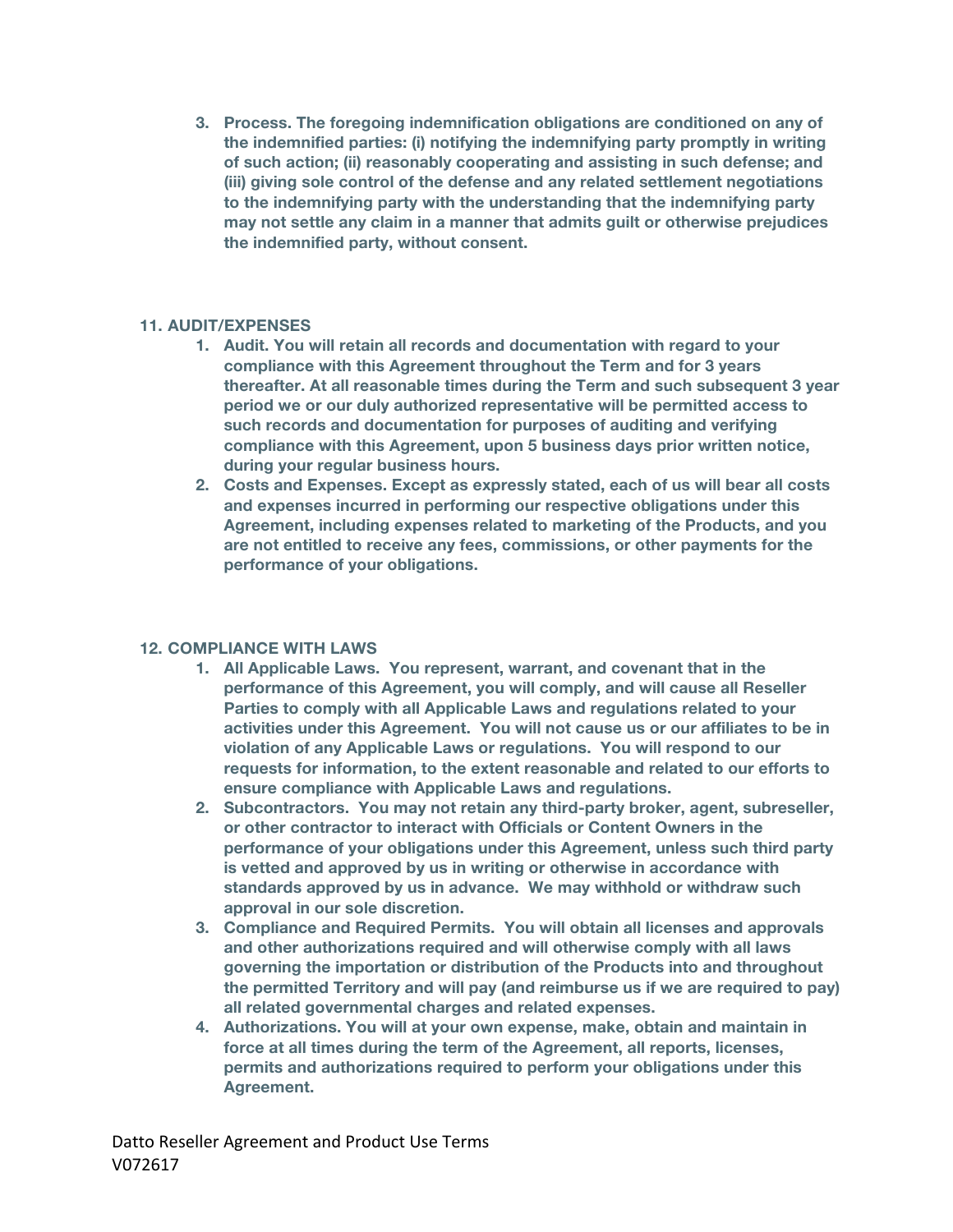- **5. Export Compliance. You represent and warrant that you: (i) will comply with all export laws, restrictions, national security controls, and regulations of the United States or other applicable authority in the Territory; (ii) will not export or re-export or allow the export or re-export of the Products, or any Content through use of the Products, in violation of any such export laws, restrictions, controls or regulations. Without limiting the generality of the foregoing, each party agrees that it does not intend to nor will it, directly or indirectly, engage in any export or re-export of the Products or services to (i) any territory that is subject to a U.S. economic embargo, including, but not limited to, Cuba, Iran, North Korea, Sudan, Syria, and the Crimea, or to any national of any such territory, wherever located, (ii) to any entity or individual who such party knows or has reason to know is engaging in the design, development or production of nuclear, chemical or biological weapons, or missile technology, or (iii) to any entity or individual who has been prohibited from participating in U.S. export transactions by any federal agency of the U.S. Government, including the U.S. Department of Treasury's Office of Foreign Assets Control and the U.S. Bureau of Industry and Security, a consolidated version of a list of such prohibited persons is available at http://export.gov/ecr/eg\_main\_023148.asp. We reserve the right to refuse sales of Products, or to terminate the provision of Services, to any Content Owner if the provision of Products or services to such Content Owner is prohibited under Applicable Law.**
- **6. Corrupt Practices. You will and you will cause all Reseller Parties to comply with all applicable laws, statutes, regulations and sanctions relating to antibribery and anti-corruption compliance, including but not limited to the U.S. Foreign Corrupt Practices Act of 1977 as amended (the "FCPA"), any guidance issued by the U.S. government from time to time regarding the FCPA, the United Kingdom Bribery Act 2010 ("UKBA"), any guidance issued by the UK government from time to time regarding the UKBA, and other applicable anticorruption, anti-fraud, embezzlement, anti-money laundering, and anti-terrorist financing laws and regulations (collectively, "Anti-Corruption Laws"). You will not, with a corrupt, improper, or illegal intention, directly or indirectly, offer, promise, authorize, pay, give, solicit, or accept any money, favor, advantage, bribe, kickback, or anything else of value to or from an Official or any other individual or entity, whether in the public or private sector, for purposes of obtaining, retaining, or directing business, regulatory approvals, or any other improper advantage. Further, you will not, directly or indirectly, offer, promise, authorize, pay, give, solicit, or accept a financial or other advantage to induce the improper performance of a relevant function or activity, as a reward for the improper performance of a relevant function or activity, or with the knowledge or belief that the acceptance of the financial or other advantage would itself constitute an improper performance of a relevant function or activity. Neither you, nor to your knowledge, any of , your affiliates' respective owners, officers, directors, employees, subresellers, subcontractors, members, partners or managers or, to your knowledge, any immediate family member of the foregoing persons (collectively, "Interested Persons") is an Official or a potential customer who has not otherwise been disclosed as such to us in writing. You will notify us promptly if (i) an Interested Person becomes an Official or (ii) an Official becomes an Interested Person or acquires a personal interest in your income.**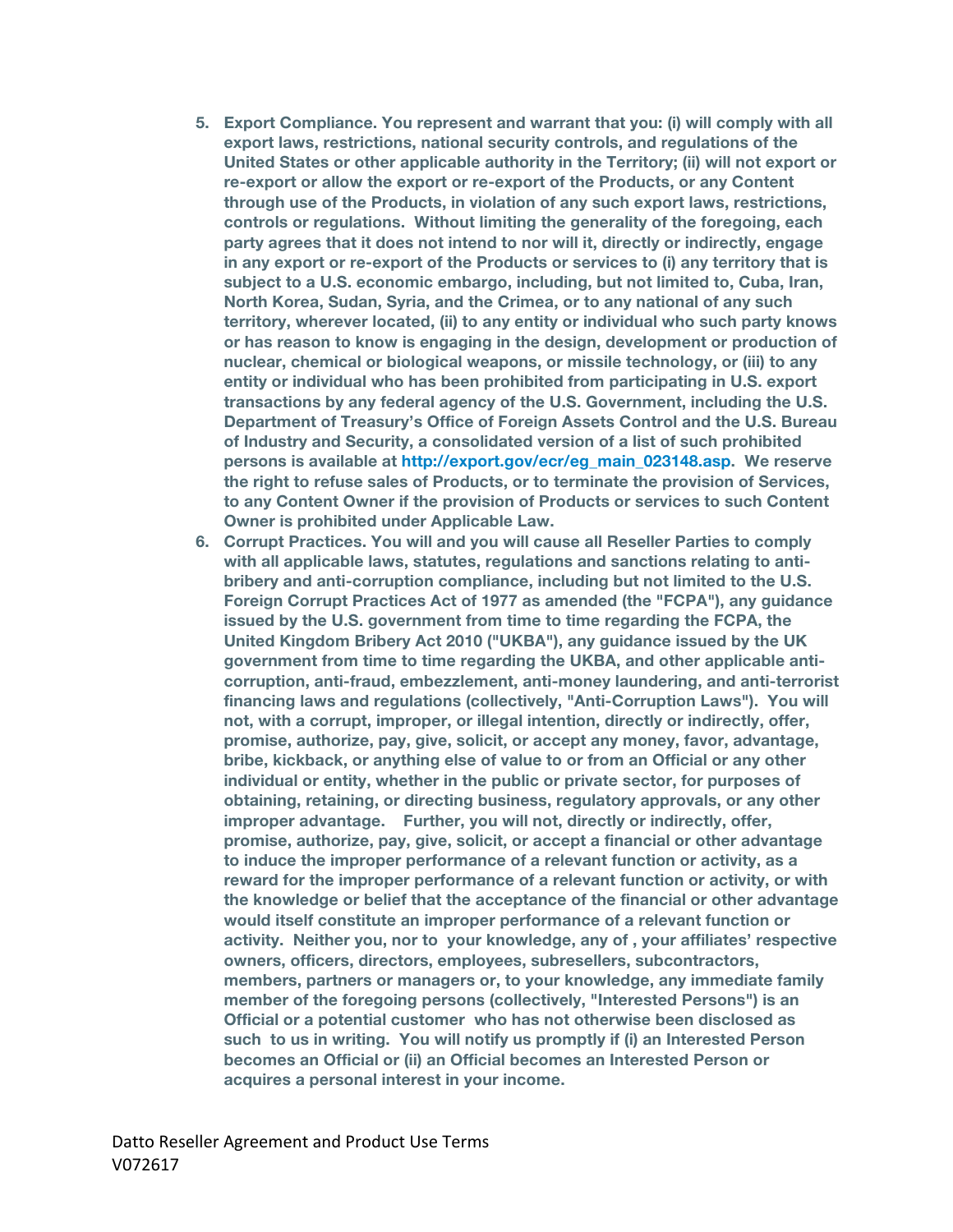- **7. Developments. You will use your best efforts to promptly advise us in writing of any statute, regulation or other law in the Territory that is not the United States, if applicable, that is or comes into effect during the term of the Agreement and that affects the importation, exportation, sale promotion, provision or protection of the Product or services or which otherwise has a material effect on the parties' rights or obligations under the Agreement.**
- **8. Government Registration. If any approval or registration of this Agreement ("Required Registrations") is required, either initially or at any time during the Term, in order to give the Agreement legal effect within any jurisdiction in the Territory, or with respect to exchange regulations or requirements so as to assure the right of remittance abroad of sums due to us, you agree, at your sole expense, to take whatever steps may be necessary to secure such Required Registrations, immediately and prior to commencing within any jurisdiction in the Territory any activities which are subject to such approval or registration.**
- **9. Policies/Procedures. You will maintain and comply with policies and procedures which are (i) substantially consistent with the foregoing representations, warranties, covenants and certifications, and (ii) in compliance with all Applicable Laws and regulations applicable to you and us, including, but not limited to, the laws described in this Section 12.**
- **10. Notification and Cooperation. You have in good faith provided to us and/or our agents and advisors all documents and information of the character and type requested by us in writing in the course of any corporate and anticorruption due diligence review of you. You will immediately notify Datto if you have any information or suspicion that there may be a violation of Applicable Laws or regulations, including, but not limited to, the laws described in this Section 12, in connection with this Agreement. You will reasonably cooperate with us in regard to any matter, dispute, or controversy related to this Agreement and in which we may become involved and of which you may have knowledge. Such obligation will continue after the expiration or termination of this Agreement.**

### **13. ARBITRATION; CLASS ACTION WAIVER**

**1. Arbitration / No Class Action. All claims and disputes arising out of this Agreement, except for those set forth below, that can't be settled informally between us will be settled by binding arbitration in accordance with the rules then in effect of the American Arbitration Association ("AAA"). Arbitration must be on an individual basis and neither of us may join or consolidate claims in arbitration or arbitrate claims as a representative or member of a class. Arbitration proceedings must be initiated within the statute of limitations and within any deadlines imposed under AAA rules for the pertinent claim. Any settlement offer made by either party may not be disclosed to the arbitrator until after the arbitrator's determination of any award. Judgment upon the award rendered by way of such arbitration may be entered in any court having jurisdiction thereof. Costs of arbitration (including reasonable attorneys' fees) will be made a part of the arbitrator's award. The arbitration will take place in Fairfield County, Connecticut. All aspects of the arbitration**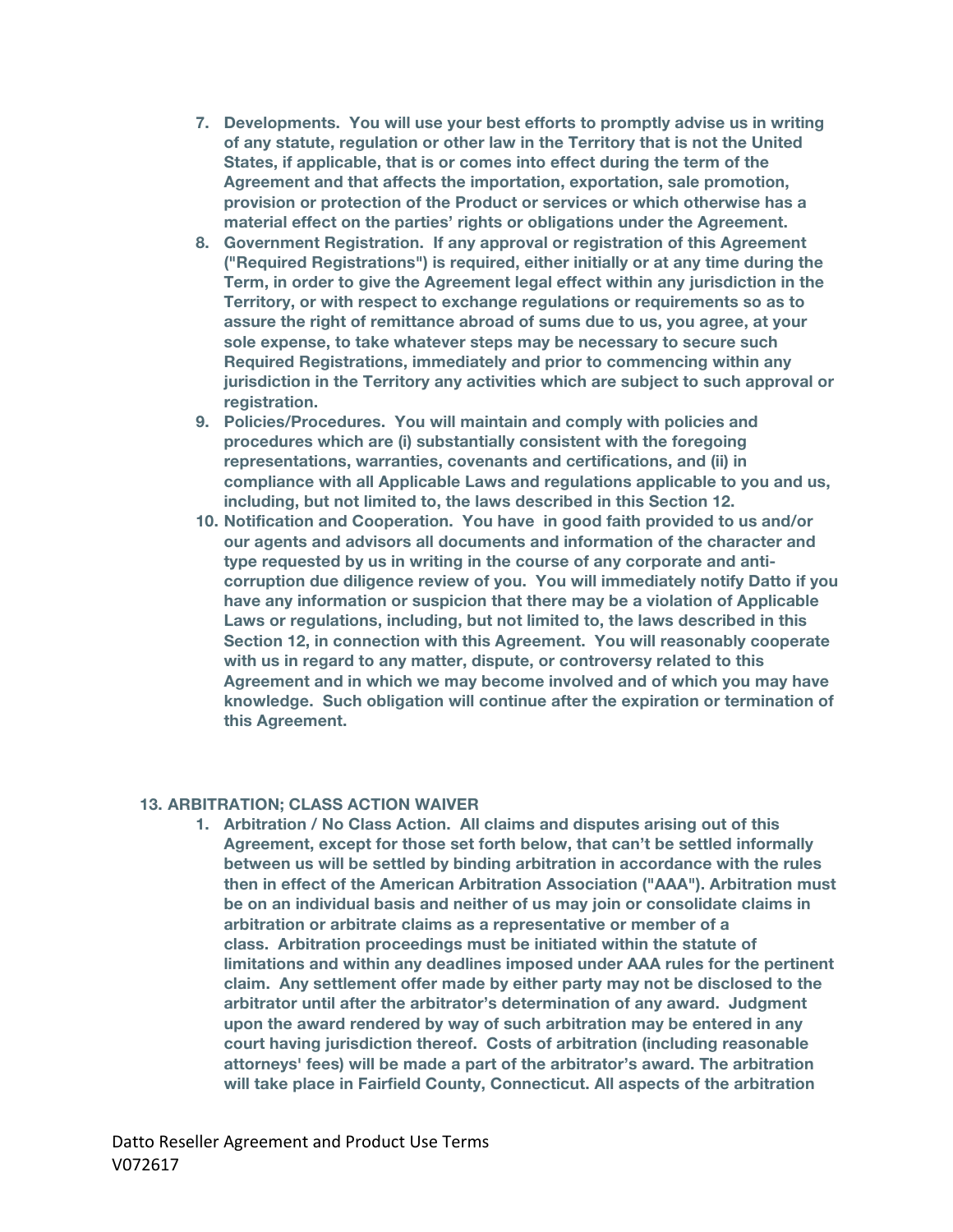**proceeding, including but not limited to the award of the arbitrator and compliance therewith, will be strictly confidential.**

- **2. Claims Not Subject To Arbitration. Notwithstanding the foregoing section, any claims involving the following are not subject to mandatory arbitration: (i) alleged infringement or misappropriation of the other party's Intellectual Property Rights; (ii) any claims involving a party's right to indemnification under this Agreement; (iii) your breach of any Product Terms of Use; (iv) any collection claims; and (v) any claim for temporary or permanent injunctive relief.**
- **3. Courts. In any circumstances not subject to mandatory arbitration, we each hereby waive any right to a trial by jury and hereby submit to the personal jurisdiction of the courts set forth in section 14.4.**
- **4. No Class Actions. All disputes arising out of or related to this Agreement or any Product must be brought****on an individual basis, and you hereby waive your right to, and agree that you will not, bring (or join) a claim as a plaintiff or a class member in a class, consolidated, or representative arbitration, litigation or other proceeding.**

#### **14. ADDITIONAL PROVISIONS**

- **1. Nature of Relationship. Each of us enters into this Agreement as an independent contractor and neither of us may act or represent ourselves as an agent, partner, or joint venturer of the other.**
- **2. Government Contracts. If the Products are to be used in the performance of a government contract or subcontract, no government requirements or regulations will be binding on us unless we specifically agreed in writing.**
- **3. Construction. The section headings in this Agreement are for convenience of reference and will not be deemed to be a part of this Agreement. Any rule of construction that ambiguities are to be resolved against the drafting party will not be applied in the interpretation of this Agreement.**
- **4. Governing Law. This Agreement, if with Datto, Inc., will be governed, construed and enforced in accordance with the laws of the State of Connecticut without reference to conflicts of law principles. The parties agree that exclusive jurisdiction for any permitted actions connected with this Agreement will be in the Superior Courts of Fairfield County, Connecticut or the United States District Court for the District of Connecticut. This Agreement, if not with Datto, Inc., will be governed in accordance with the laws of the jurisdiction where the applicable Datto affiliate or subsidiary is located and nothing in this Agreement will be deemed to exclude or limit the liability of either party which cannot be limited or excluded by such applicable law. This Agreement will not be governed by the U.N. Convention on Contracts for the International Sale of Goods.**
- **5. Enforceability. If any provisions herein are deemed invalid, illegal, or unenforceable, the validity, legality and enforcement of the remaining provisions will not be affected or impaired.**
- **6. Electronic Communications. You consent to receive communications from us in electronic form and agree that all agreements, including this Agreement, notices, disclosures, and other communications that we provide to you electronically satisfy any legal requirement as if in writing.**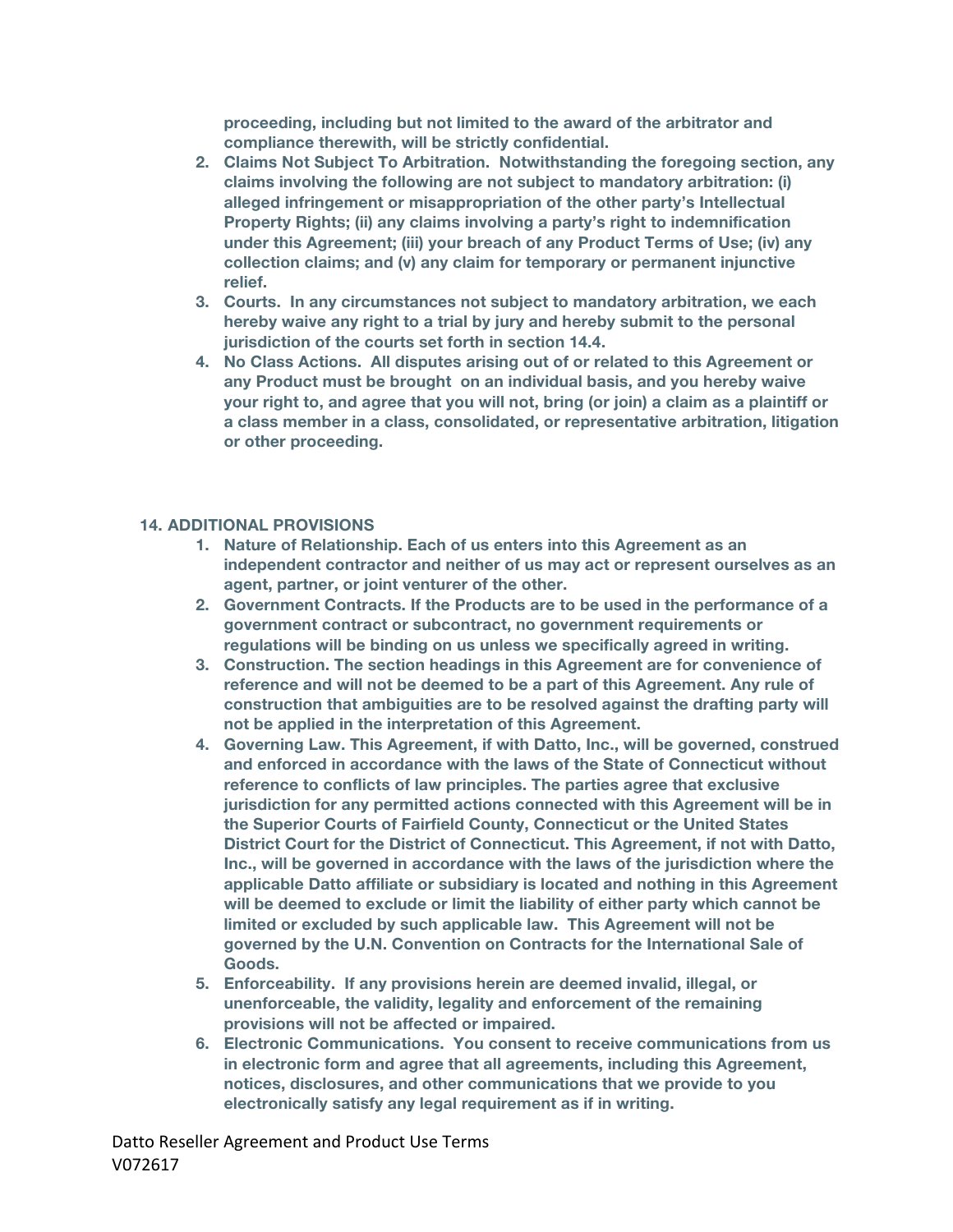- **7. Assignment. You may not assign this Agreement or any rights or obligations hereunder (including with respect to any individual Product or Content), without our express written consent. Any assignment or transfer in violation of the foregoing will be null and void. We reserve the right to assign this Agreement to any (i) affiliate; or (ii) any entity in connection with the sale, combination, or transfer of all or substantially all of the assets or capital stock or from any other corporate form of reorganization by or of us. Subject to all of the terms and conditions hereof, this Agreement is binding upon the parties, their permitted successors and assigns.**
- **8. Force Majeure. Any delay in or failure of performance of either of us (excluding obligations to pay for Products) will not constitute a default under this Agreement or give rise to any claim for damages to the extent such delay or failure of performance is caused by an event beyond our control.**
- **9. No Waiver. The failure to enforce or the waiver by either of us of one default or breach by the other will not be considered to be a waiver of any subsequent default or breach.**
- **10. No Third Party Beneficiaries. There are no third party beneficiaries to this Agreement.**
- **11. English Language. This Agreement has been drafted in the English language and such version will be controlling in all respects and any non-English version is solely for accommodation purposes.**
- **12. Notices. All notices required or permitted hereunder will be in writing and delivered by nationally recognized overnight courier (e.g., UPS, FedEx) and will be deemed effective upon receipt as evidenced by courier delivery confirmation. Notices to you will be sent to you at the address specified in an Online Portal or the billing contact you provide. Notices to us must be sent to 101 Merritt 7, Norwalk, CT 06851 Attn: General Counsel. In addition, we may send any notice required or permitted hereunder to you at the email address specified in an Online Portal and such notice will be deemed effective upon our receipt of email delivery notification.**
- **13. Remedy. The rights and remedies of the parties will be cumulative (and not alternative). In the event of any litigation between the parties relating to this Agreement, the prevailing party will be entitled to recover its reasonable attorneys' fees, expert witness fees and court costs from the other party.**
- **14. Entire Agreement. This Agreement, and all Policies and third party resale or other applicable terms on any Online Portal, together constitute the entire understanding of the parties with respect to the subject matter hereof, and supersede all prior and contemporaneous written and oral agreements with respect to the subject matter. No modification of this Agreement will be binding on us unless it is in writing and signed by us. Any inconsistent or additional terms contained in any of your purchase orders, sales confirmations or any other communications are deemed material changes which we hereby expressly reject. Our fulfillment of any order will not constitute acceptance of any such additional or inconsistent terms and conditions**

#### **15. DEFINITIONS**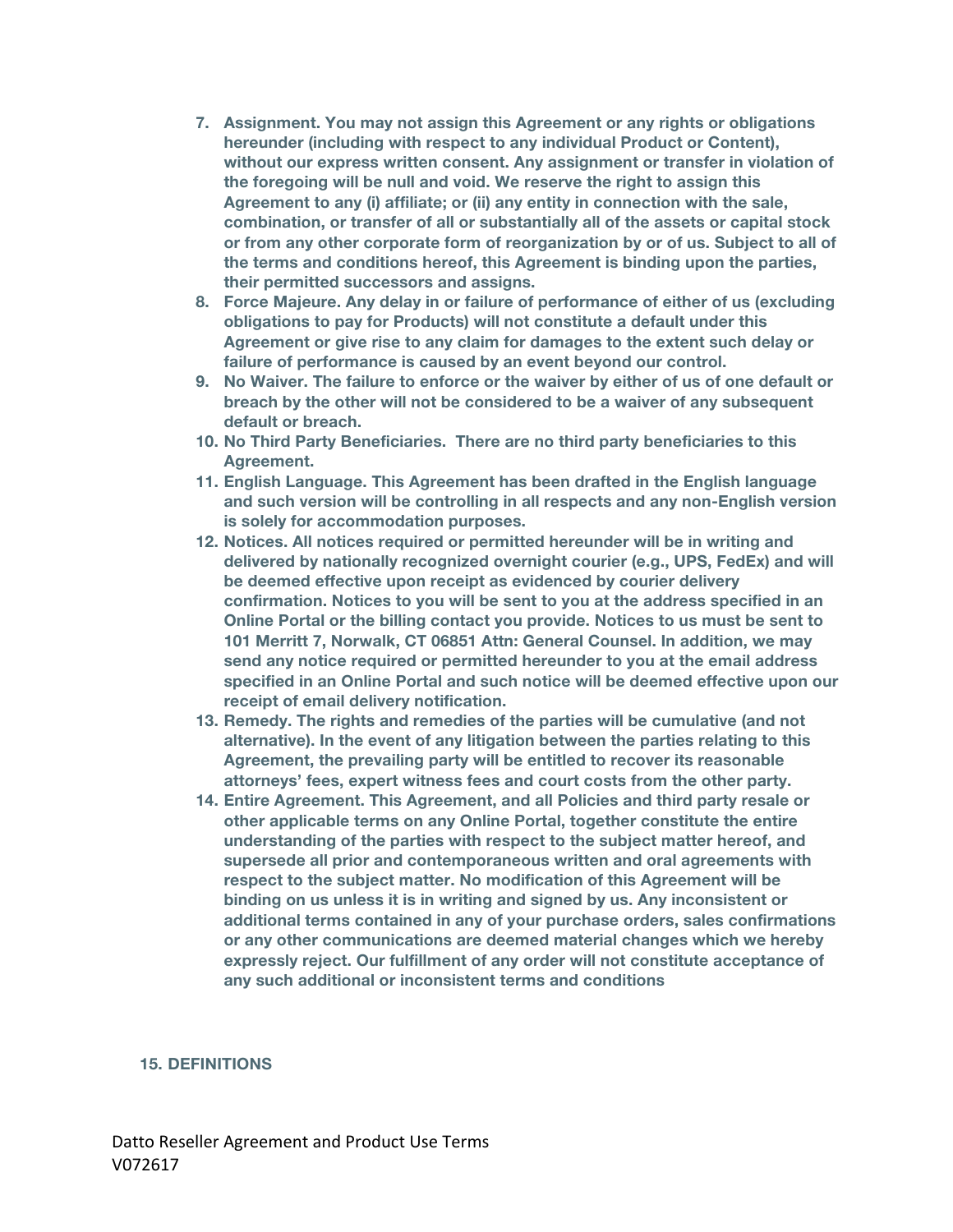- **1. "Administrative Data" means data concerning registration, use and administration of Products that may be available to Reseller through an Online Portal or otherwise. Administrative Data does not include Content.**
- **2. "Applicable Laws" means any applicable law, rule, regulation, directive, code, order or other requirement in any jurisdiction contemplated by this Agreement.**
- **3. "Confidential Information" means any information, other than Content, whether oral, written, electronic, or in any other format, regarding this Agreement, the Products, services, Intellectual Property Rights, pricing, discounts, marketing and business plans, Beta Products, Online Portals, other information not generally known to the public and any other information received under circumstances reasonably interpreted as imposing an obligation of confidentiality; provided that, "Confidential Information" does not include any information that: (i) was publicly available at the time of disclosure; (ii) became publicly available after disclosure through no fault of the receiving party; (iii) was known to the receiving party prior to disclosure by the disclosing party; or (iv) was rightfully acquired by the receiving party after disclosure by the disclosing party from a third party who was lawfully in possession of the information and was under no legal duty to the disclosing party to maintain the confidentiality of the information.**
- **4. "Content" means data, content or other materials stored, backed-up, hosted, displayed, transmitted, routed, virtualized, processed or communicated using a Product.**
- **5. "Content Owner" means the person or entity that a) purchases and has use of a Product; and b) owns, licenses, lawfully controls or uses Content, or for whose benefit Content is held or transmitted, in connection with any Product. Content Owner may also be referred to in certain Product Terms of Use or Online Portals as Customer, End User, Account Owner, Network Owner or Client.**
- **6. "Content Owner Terms" means terms related to certain Products that must be included in a valid, enforceable contract between a reseller and Content Owner when that reseller acts as a Product Administrator of a Product for the benefit of the Content Owner and the Content Owner does not itself directly access or use the Product.**
- **7. "Datto Marks" means Datto's trademarks, service marks, trade names, brands, domain names, URLs, logos and other proprietary indicia (whether or not registered).**
- **8. "Datto Services" means all services provided by or on behalf of Datto, including without limitation, the business continuity, backup, disaster recovery, routing, file sharing, networking, technical support, training, Online Portals or other applications. Datto Services may be provided through any of the following, or any combination of the following, or any later developed or implemented, means: (i) the use of Devices by or under the control of the Content Owner or Reseller; (ii) the use of remotely located servers under the control of Datto ("Datto Cloud"); (iii) the use of Datto Software licensed for use by Content Owner or Reseller; and/or (iv) enrollment in and use of a Software as a Service (SaaS), file sharing or other subscription-based offerings.**
- **9. "Datto Software" means software technology and other Intellectual Property Rights of Datto and its licensors in or comprising any Product, including any embedded software on or comprising Devices.**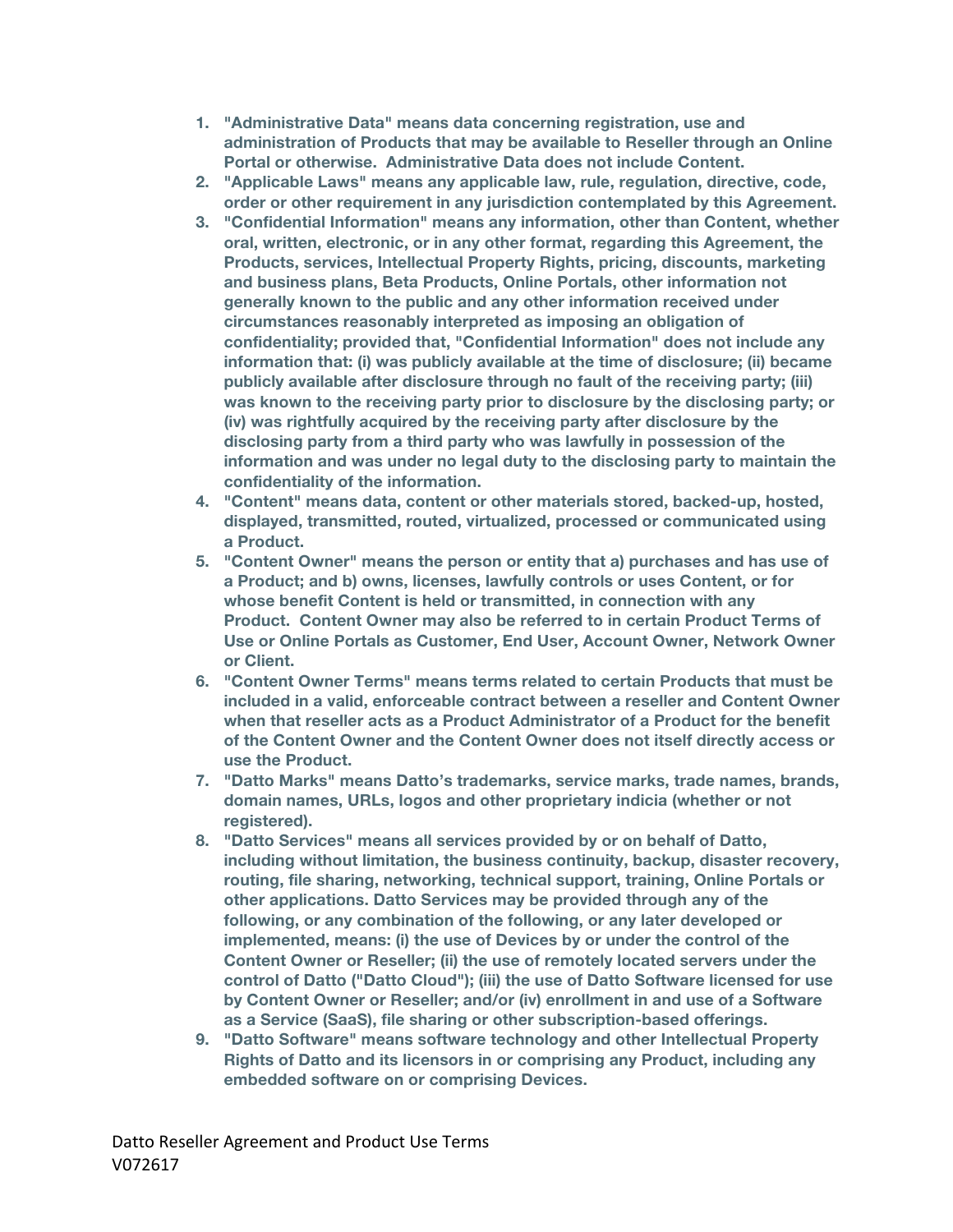- **10. "Device" means any (i) storage or backup and disaster recovery product instance, regardless of whether it is physical hardware, virtual or imaged form; (ii) any networking product instance.**
- **11. "Intellectual Property Rights" means all intellectual property rights, however arising and in whatever media, whether or not registered, including patents, copyrights, trademarks, service marks, trade names, design rights, database rights, domain names, trade secrets or other proprietary rights and any applications for the protection or registration of such rights and all renewals and extensions thereof throughout the world.**
- **12. "Marketing Materials" means press releases, advertising materials, and any other items or information in any medium provided by or on behalf of Datto for use by Reseller in promoting the Products.**
- **13. "Official" means (i) a director, officer, employee, contractor, or agent of any government, military, or state-owned or affiliated entity or organization; (ii) any department, agency, corporate entity, instrumentality or political subdivision of any government or military; (iii) any person or commercial entity acting in an official capacity for or on behalf of any government or military; (iv) any candidate for political office, any political party or any official of a political party; or (v) any officer, employee, contractor, or agent of any public international organization such as the United Nations or the World Bank.**
- **14. "Online Portal" means any web-based application or portal provided by Datto that contains information related to the purchase, use, support and/or resale of the Products. Different Products may have different Online Portals and certain Datto affiliates may have separate Online Portals.**
- **15. "Policies" means the policies established by Datto applicable to the purchase, access, use, management and support of the Products.**
- **16. "Products" means any product made available by Datto, including Datto Services, Devices, Datto Software, as well as all Enhancements and Specifications related to all of the foregoing, that a reseller is authorized to promote, resell and distribute according to the terms and conditions of this Agreement.**
- **17. "Product Administrator" means a third party other than Datto authorized by a Content Owner to control, manage, support and/or use a Product for the benefit of that Content Owner. For purposes of this Agreement, a Product Administrator does not include a user of a Product that is authorized by the Content Owner to have administrative responsibilities (for example, an account administrator authorized by a Datto Drive account owner).**
- **18. "Product Terms of Use" means the terms and conditions applicable to the use of each Product. Different Products may have different Product Terms of Use.**
- **19. "Reseller Party" means Reseller or any of Reseller's employees, officers, directors, agents, subcontractors, suppliers, vendors or independent contractors.**
- **20. "Specifications" means the Policies, documentation, user manuals and any technical publications and materials, as applicable, made available by Datto relating to the Products. Specifications may be published on an Online Portal.**
- **21. "Territory" means the geographic area in which a reseller is authorized to market and resell the Products. Except where indicated otherwise in the applicable Product Terms of Use, Territory includes any location where reseller maintains the personnel and infrastructure necessary to comply with its obligations under this Agreement, but in no event will Territory include any**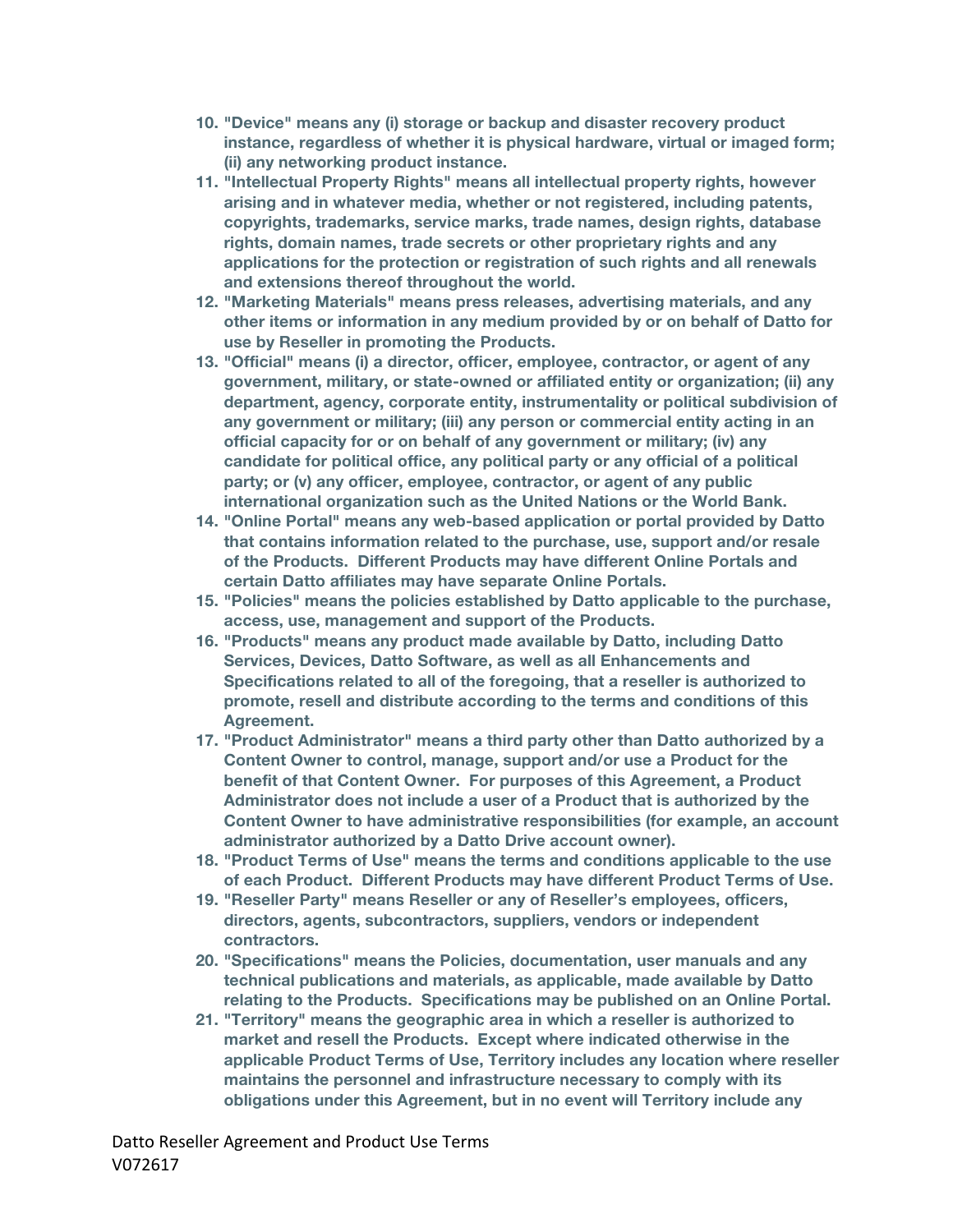**jurisdiction where any sale or use of the Products is prohibited by applicable law.**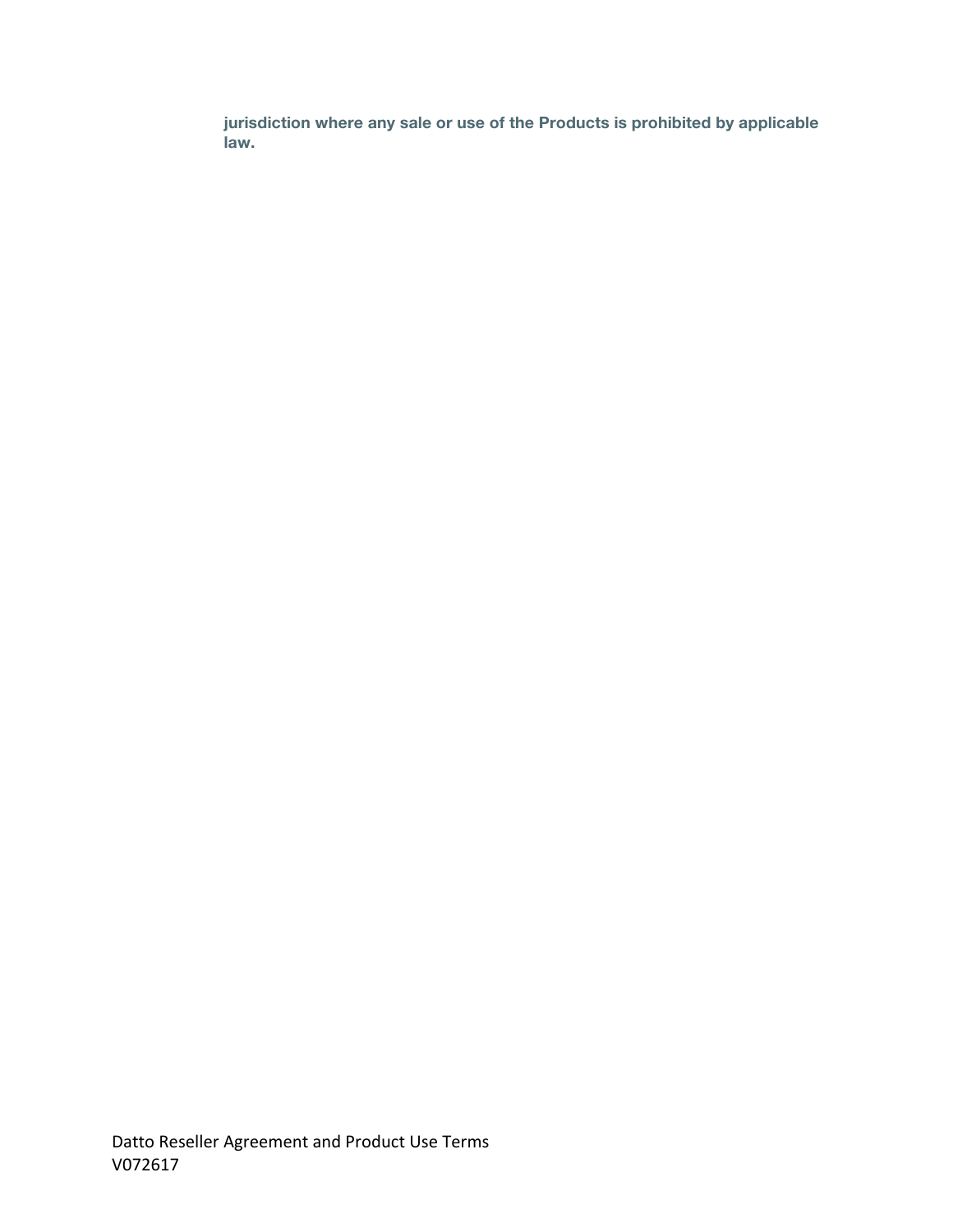### **DATTO THIRD-PARTY TERMS**

### **KROLL EULA**

### LICENSE AGREEMENT: TERMS AND CONDITIONS OF USE

IMPORTANT NOTICE. THIS LICENSE AGREEMENT (THE "AGREEMENT') IS A LEGAL AGREEMENT BETWEEN YOU (EITHER AN INDIVIDUAL OR A SINGLE ENTITY) AND KROLLONTRACK INC. OR ANY SUBSIDIARY. AND ITS THIRD PARTY LICENSORS ("KROLL ONTRACK"). BY INSTALLING OR USING THIS SOFTWARE OR ASSOCIATED HARDWARE COMPONENTS IN ANY WAY YOU ACKNOWLEDGE THAT YOU HAVE READ. UNDERSTAND AND AGREE TO THE TERMS OF THIS AGREEMENT. IF YOU 00 NOT AGREE TO THESE TERMS, DO NOT INSTALL OR USE THIS SOFTWARE AND ASSOCIATED HARDWARE COMPONENTS IN ANY WAY.

LICENSE GRANT. Subject to the terms and conditions of this Agreement. including the payment of license fees. Kroll On track grants you a limited. non-exclusive, non-transferable and nonsublicensable license to use this software and any upgrades, agents or add-on components (collectively, the "Software"), its associated user guides, installation guides or supplemental guides (collectively, the "Documentation") and any associated dongles, license keys or other enforcement mechanisms ("Authentication Component") for your own internal business purposes. The Software may only be used on the designated server environments for which you paid a license fee and is subject to the limitations set forth in this Agreement and the Documentation. Such use, including but not limited to capacity or duration o license, shall be authorized pursuant to a document, quote or invoice (an "Order") provided by Kroll Ontrack or its authorized reseller or distributor. Such Order shall incorporate all of the terms and conditions of this Agreement. You may not exceed the authorized use without the payment of additional license fees.

Trial License. If a trial version of the Software is obtained from Kroll Ontrack or its authorized resellers or distributors, the Software may be used for evaluation purposes only and is subject to the terms and conditions of this Agreement. The trial version of the Software may be used as of the date of delivery for a period of thirty (30) days unless terminated earlier with or without cause by either party. Upon expiration or termination of the trial version of the Software, all rights granted to you will terminate and you shall discontinue all use of the Software unless you purchase an authorized license pursuant a valid Order. If you choose not to purchase a license, the trial version of the Software must be destroyed including all copies thereof. MSP License. If you are a service provider or managed service provider (collectively. "MSP") that provides software and systems management services to third parties, you may, subject to the terms and conditions of this Agreement, use the Software, Documentation and any associated Authentication Component in the performance of the foregoing services for a single customer at any one time. In the event that the MSP deploys and uses the Software through a hosted environment, the MSP shall provide the name and location of their customer for whom the Software will be used. Deployment for the purposes of servicing multiple customers concurrently per Software license is prohibited. MSP shall not permit their customers to access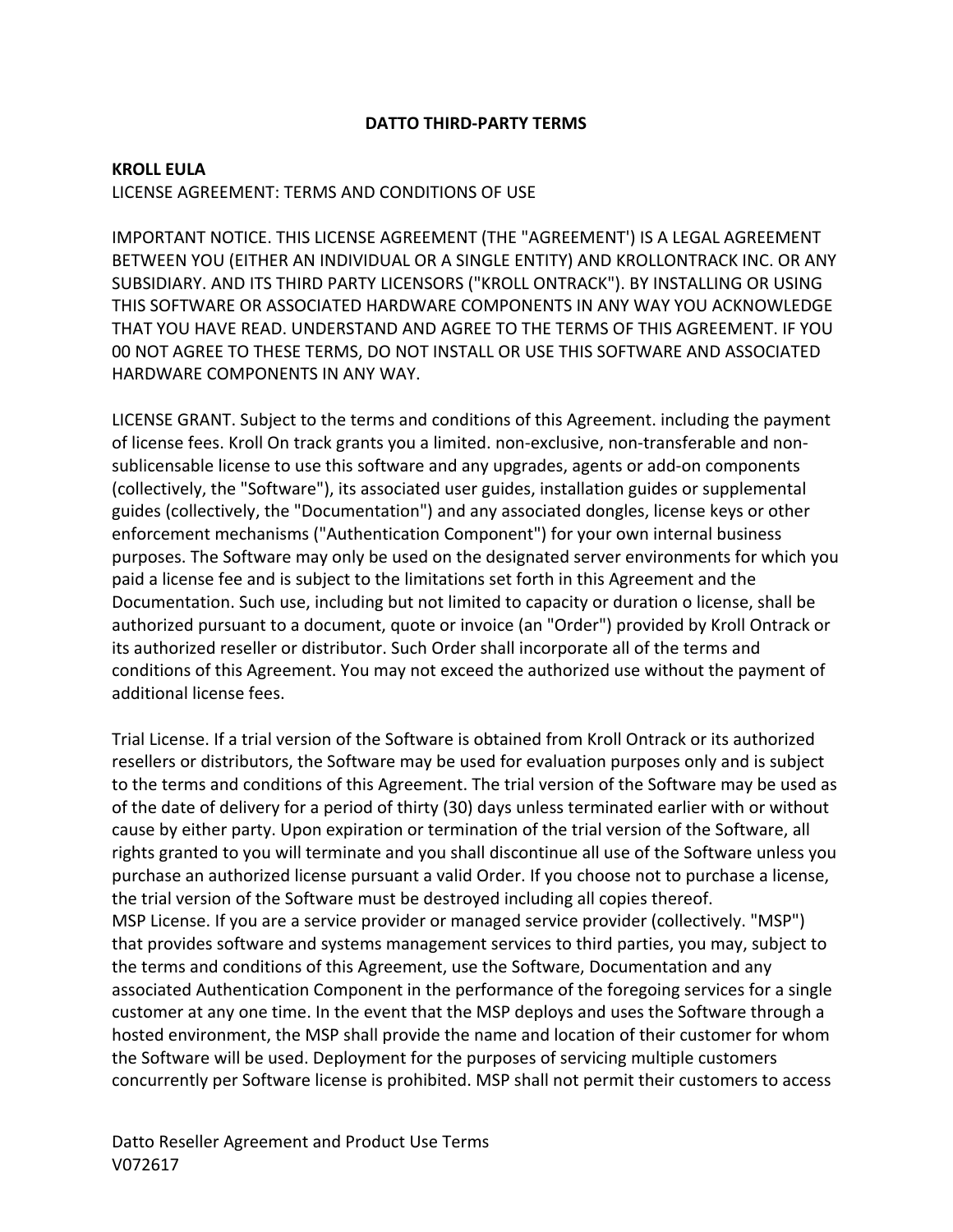and/or use the Software directly, either via a hosted software solution or a hosted or leased hardware solution.

Third Party Use. If you license the Software for your internal business purposes but contract with a third party to perform services such as network management, monitoring. Implementation, consulting or other outsourcing services for you (the "Consultant"), the Consultant may use the Software and Documentation licensed by you solely for your benefit in the performance of such contract. provided. however, that you ensure that the Consultant uses the Software, Documentation and/or Authentication Component in accordance with the terms of this Agreement. You shall be liable to Kroll Ontrack for the acts and omissions of the Consultant in connection with their use of the Software, Documentation and/or Authentication Component.

Notwithstanding the foregoing, a MSP or Consultant shall not use the Software, including any Authentication Component if applicable, for its own internal business use.

LICENSE RESTRICTIONS. You shall not 01: (a) remove any product identification. copyright notices. or other notices or proprietary restrictions from this Software: (b) sell, lease. rent, copy, or distribute this Software. Documentation and any associated Authentication Component to another except as expressly permitted herein; (c) cause or permit reverse engineering, disassembly. decompilation or alteration of this Software except 10 the extent such restriction is expressly prohibited by applicable law; or (e) use the Software for competitive analysis purposes. You may make one copy of the Software and Documentation solely for backup or archival purposes. You may not copy any Authentication Component.

ASSIGNMENT. You may not assign or transfer the rights or obligations under this Agreement to another party without the express written consent of Kroll Ontrack. Any attempt to assign the Agreement without Kroll Ontrack's consent shall be null and void.

TERM. Your license to use the Software is effective until terminated. Your failure to comply with any term or condition of this Agreement. including failure to pay the appropriate license fees, shall result in termination of your license to use the Software. Documentation and any associated Authentication Component(s). Upon termination. you shall discontinue all use of the Software. destroy the Software and Documentation. together with all copies thereof, and return any associated Authentication Component(s).

COPYRIGHT/OWNERSHIP. This Software, its source code, the Documentation and any associated Authentication Component are proprietary products of Kroll On track and are protected by copyright and other intellectual property laws. The Software is licensed and not sold. You acquire only the right to use the Software and do not acquire any rights. express or implied. in the Software or media containing the Software other than those specified in this Agreement. Kroll On track shall at all times retain all rights, title interest including intellectual property rights. in the Software and media, Documentation and any associated Authentication Components.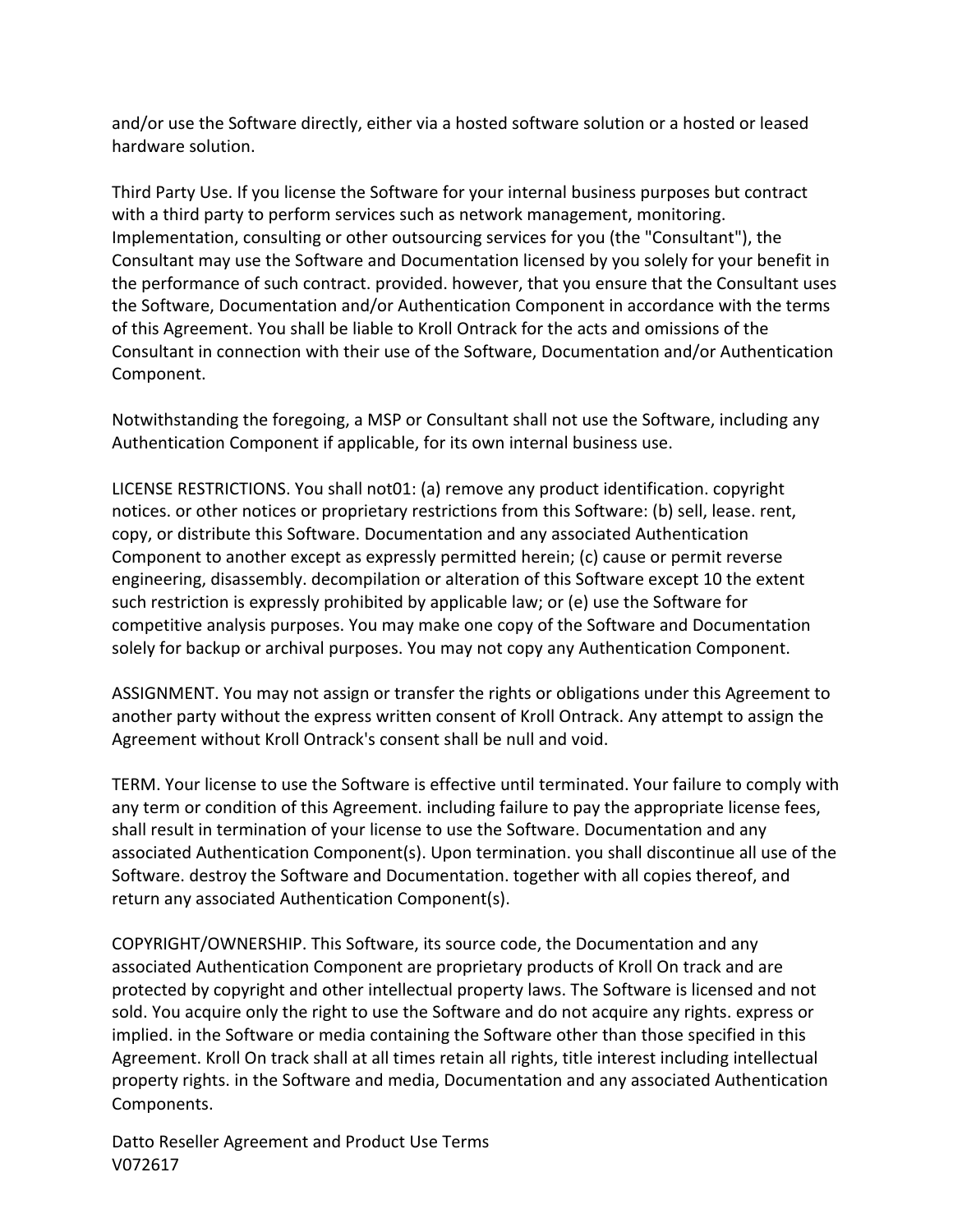TRADEMARKS. Ontrack, PowerControls and other Kroll Ontrack brand and product names referred to herein are trademarks or registered trademarks of Kroll Ontrack Inc. and/or its parent company, Kroll lnc., in the United States and/or other countries. All other brand and product names are trademarks of their respective owners.

EXPORT RESTRICTIONS. You agree to comply fully with all laws and regulations of the United States and other countries (Export Laws) to assure that neither the Software. Documentation nor any associated Authentication Component, are (I) exported, directly or indirectly, in violation of Export Laws, or (2) are used for any purpose prohibited by Export Laws, including, without limitation, nuclear, chemical, or biological weapons proliferation.

None of the Software or underlying information or technology, Documentation or any associated Authentication Component, may be downloaded or otherwise exported or reexported (i) into (or to a national or resident of) any country to which the U.S. has embargoed goods; or (ii) to anyone on the U.S. Treasury Department's List of Specially Designated Nationals or the U.S. Commerce Department's Table of Denial Orders. By downloading or using the Software, you are agreeing to the foregoing and you are representing and warranting that you are not located in, under the control of, or a national or resident of any such country or on any such list.

AUDIT RIGHTS. You shall maintain accurate records containing all necessary data required for verification of compliance with the terms of this Agreement. Kroll Ontrack may, during normal business hours, and upon reasonable prior notice to you, audit and analyze your records to verify compliance hereunder.

DISCLAIMER OF WARRANTIES. THIS SOFTWARE, DOCUMENTATION AND ANY ASSOCIATED AUTHENTICATION COMPONENT IS DISTRIBUTED 'AS IS' AND YOU, ITS USER, ASSUME ALL RISKS WHEN DOWNLOADING OR USING IT, THERE ARE NO WARRANTIES EXPRESS OR IMPLIED, BY OPERATION OF LAW OR OTHERWISE. KROLL ONTRACK DISCLAIMS THE IMPLIED WARRANTIES OF MERCHANTABILITY AND FITNESS FOR A PARTICULAR PURPOSE. KROLL ONTRACK DOES NOT WARRANT THAT THE SOFTWARE IS NON-INFRINGING, THAT IT WILL MEET YOUR REQUIREMENTS OR THAT ITS OPERATION WILL BE UNINTERRUPTED, ERROR-FREE OR VIRUS-FREE.

LIMITATION OF LIABILITY. IN NO EVENT SHALL KROLL ONTRACK BE LIABLE FOR ANY DAMAGES OF ANY KIND INCLUDING DIRECT. INDIRECT, SPECIAL, INCIDENTAL OR CONSEQUENTIAL DAMAGES (WHICH SHALL INCLUDE WITHOUT LIMITATION. DAMAGES FOR LOSS OF BUSINESS OR PROFITS, BUSINESS INTERRUPTION, LOSS OF BUSINESS INFORMATION. OR OTHER PECUNIARY LOSS) WHETHER BASED ON CONTRACT, TORT OR OTHER LEGAL THEORY. ARISING OUT OF THE USE OF OR INABILITY TO USE THE SOFTWARE, EVEN IF KROLL ONTRACK HAS BEEN ADVISED OF THE POSSIBILITY OF SUCH DAMAGES. SOME STATES DO NOT ALLOW THE EXCLUSION OR UMIT ATION OF INCIDENTAL OR CONSEQUENTIAL DAMAGES. SO THE ABOVE LIMITATION OR EXCLUSION MA Y NOT APPLY TO YOU.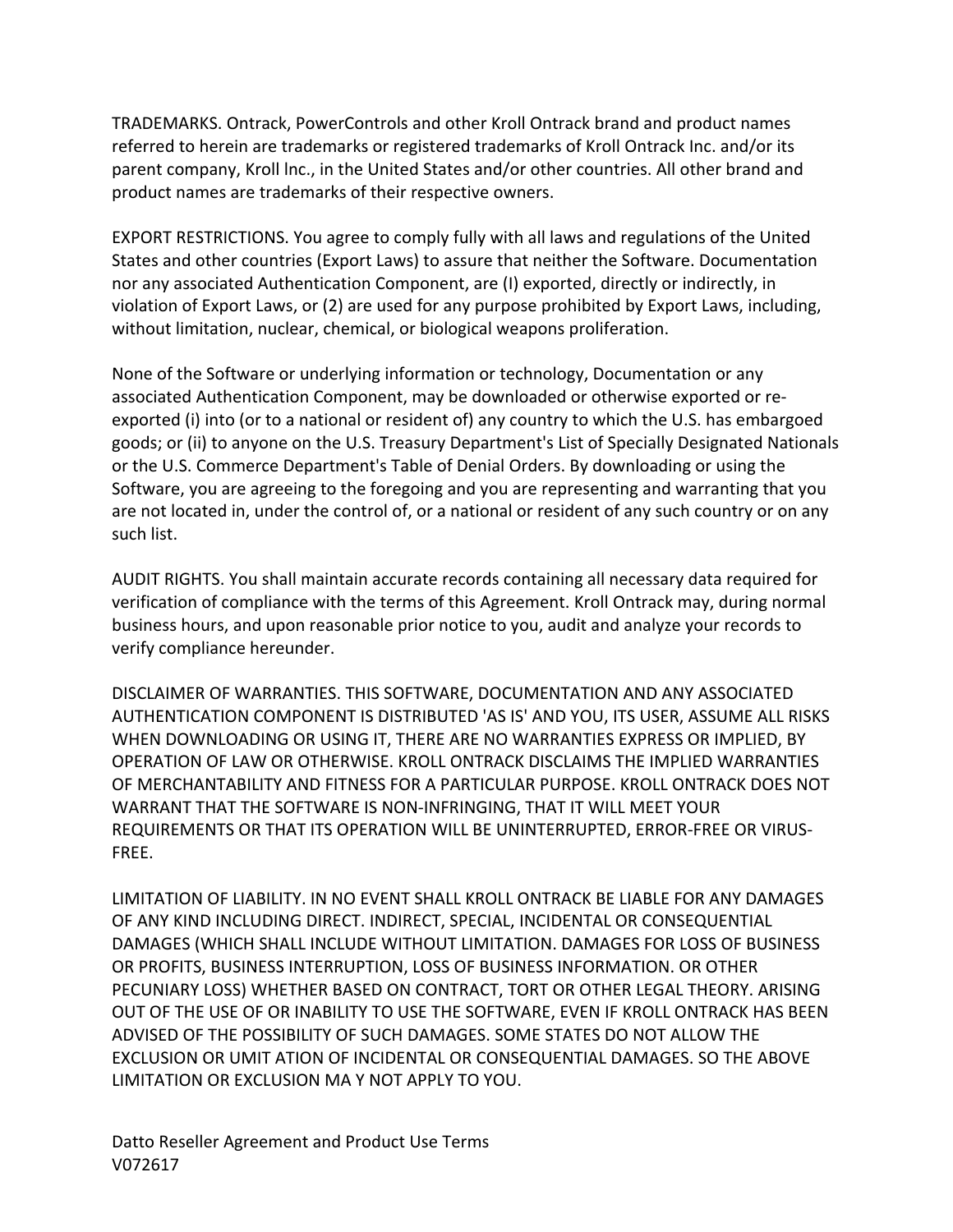MISCELLANEOUS. In the event of invalidity of any provision of this Agreement, the parties agree that such invalidity shall not affect the validity of the remaining portions, The Agreement is governed by the laws of the State of Minnesota as applied to agreements between Minnesota residents entered into and to be performed entirely within Minnesota, and each party hereto submits to the exclusive jurisdiction of the Courts of that Stale. Each party, on behalf of itself and its affiliates, to the fullest extent permitted by law, knowingly, voluntarily, and intentionally waives its right to a trial by jury in any action or other legal proceeding arising out of or relating to this Agreement. The foregoing waiver applies to any action or legal proceeding, whether sounding in contract, tort or otherwise. Each party, on behalf of itself and its affiliates, also agrees not to include any employee, officer or director of the other party or its affiliates as a party in any such action or proceeding. The United Nations Convention on Contracts for the International Sale of Goods is specifically disclaimed. This is the entire agreement between you and Kroll Ontrack, which supersedes any prior or subsequent agreement including your purchase order terms, whether written or oral, relating to this subject matter.

GOVERNMENT USE. The Software and Authentication Components include "commercial computer software" and related documentation within the meaning of Federal Acquisition Regulation ("FAR") 2. I01, 12.212, IIOd27.405-3 and Defense Federal Acquisition Regulations Supplement ("DFARS")  $227.7202$  and  $152.227-7014(a)(I)$ . The Software and Authentication Components are proprietary to Kroll Ontrack and its third party licensors. You shall ensure that all users, including, but not limited to employees. personnel, representatives or agents of the U.S. Government, are permitted to use the Software and Aulhentication Components only as expressly authorized under this Agreement. In accordance with FAR 12.212 and DFARS 227.7202, neither you nor any government agency or entity shall receive any ownership, license, or other rights in and to the Software and Authentication Components other than the commercial software license rights expressly set forth herein.

Contractor/manufacturer is Kroll Ontrack Inc., 9023 Columbine Road. Eden Prairie. MN 55347.

# **Paragon Software Group Corporation**

Scope of Agreement

- 1. IMPORTANT-- READ THIS CAREFULLY. This End User License Agreement ("EULA") is a legally binding contract between Paragon Software Group Corporation ("Paragon") and you ("You"), the recipient of certain Licensed Product (defined below) from Paragon. This EULA sets terms and conditions for Your use of that Licensed Product. IT CONTAINS WARRANTY AND LIABILITY DISCLAIMERS. BY INSTALLING, COPYING OR OTHERWISE USING THE LICENSED PRODUCT, YOU ARE AGREEING TO THE TERMS AND CONDITIONS OF THIS EULA. IF YOU DO NOT AGREE TO THOSE TERMS AND CONDITIONS, YOU ARE NOT AUTHORIZED TO USE THE LICENSED PRODUCT.
- 2. The software product accompanying this EULA ("Software") and all affiliated materials, including handbooks, program descriptions, instruction manuals, and/or other information material (collectively "the Licensed Product") are copyrighted and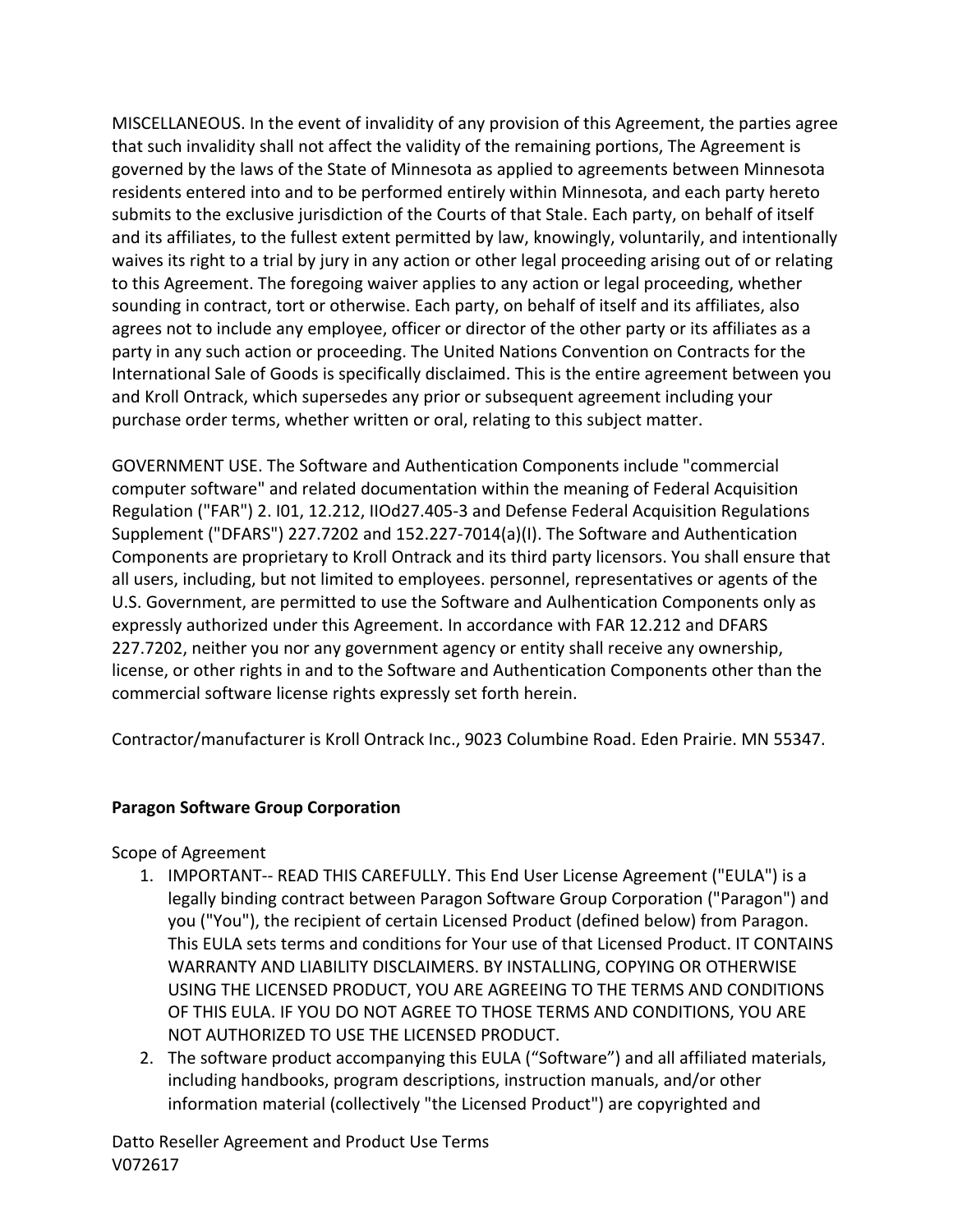proprietary to Paragon. Any copy protection present in the Licensed Product, a copyright notice, a registration number recorded in it and/or other features serving to identify the mechanism or characteristic of the Licensed Product shall not be removed, modified, or de-activated. The Licensed Product is licensed, not sold. While Paragon owns the Licensed Product, You will have certain rights to use it after You accept this EULA.

## Scope of License

Unless determined otherwise, Paragon grants You the simple right to install the Licensed Product on a device and use it for an unlimited period of time. The right to use is limited to the Software's object code. It will expire if You violate the conditions of use established in this EULA. Paragon is not obligated to provide You with the source code of the Software. Unless determined otherwise in the following, the acquisition of this Licensed Product does not entitle You to provide, install and/or run the Licensed Product on multiple devices at once, create and/or distribute copies of the Licensed Product, transfer the Licensed Product from one device to another by electronic means or over a network after its original download or installation on a device, modify, decompile, adapt or translate the Licensed Product or combine with other software, or decompile, reverse engineer, reengineer, disassemble or otherwise reduce the Software to a human-perceivable form. The right to use is limited to the specific Licensed Product acquired in the respective version thereof and does not extend to subsequent versions of the Licensed Product. The EULA does not provide any rights to grant a sublicense to the Licensed Product to third parties. Paragon reserves all further rights, in particular the rights to dissemination, duplication and publication.

## Special forms of use

An acquisition in the form of the granting of a pay-per-use license entitles You to run or use the Licensed Product on a one-time basis only; further use of the Licensed Product is not permitted. The acquisition of the Licensed Product under the stipulation of a particular term of contract only entitles You to use the Licensed Product until the term of contract expires. The acquisition of a technician license of the Licensed Product entitles You to use the Licensed Product on different systems, as long as the Licensed Product is not used on multiple systems simultaneously. The acquisition of a site license (multi-station license) of the Licensed Product entitles You to use the Licensed Product on an unlimited number of computers at a particular company site, while the acquisition of a company license of the Licensed Product entitles You to use the Licensed Product on all computers at all sites of the company. The use of free Licensed Product from print media or online media allows private use only, unless a separate agreement for commercial purposes of use provides otherwise. Commercial use is not permitted.

## **Restrictions**

- 1. 1. YOU SHALL NOT MODIFY, ADAPT, TRANSLATE, RENT, LEASE, LOAN, RESELL FOR PROFIT, DISTRIBUTE, NETWORK OR CREATE DERIVATIVE WORKS BASED UPON THE LICENSED PRODUCT OR ANY PART THEREOF.
- 2. 2. You agree that You will not use or otherwise export or re-export any Licensed Product except as authorized by United States laws.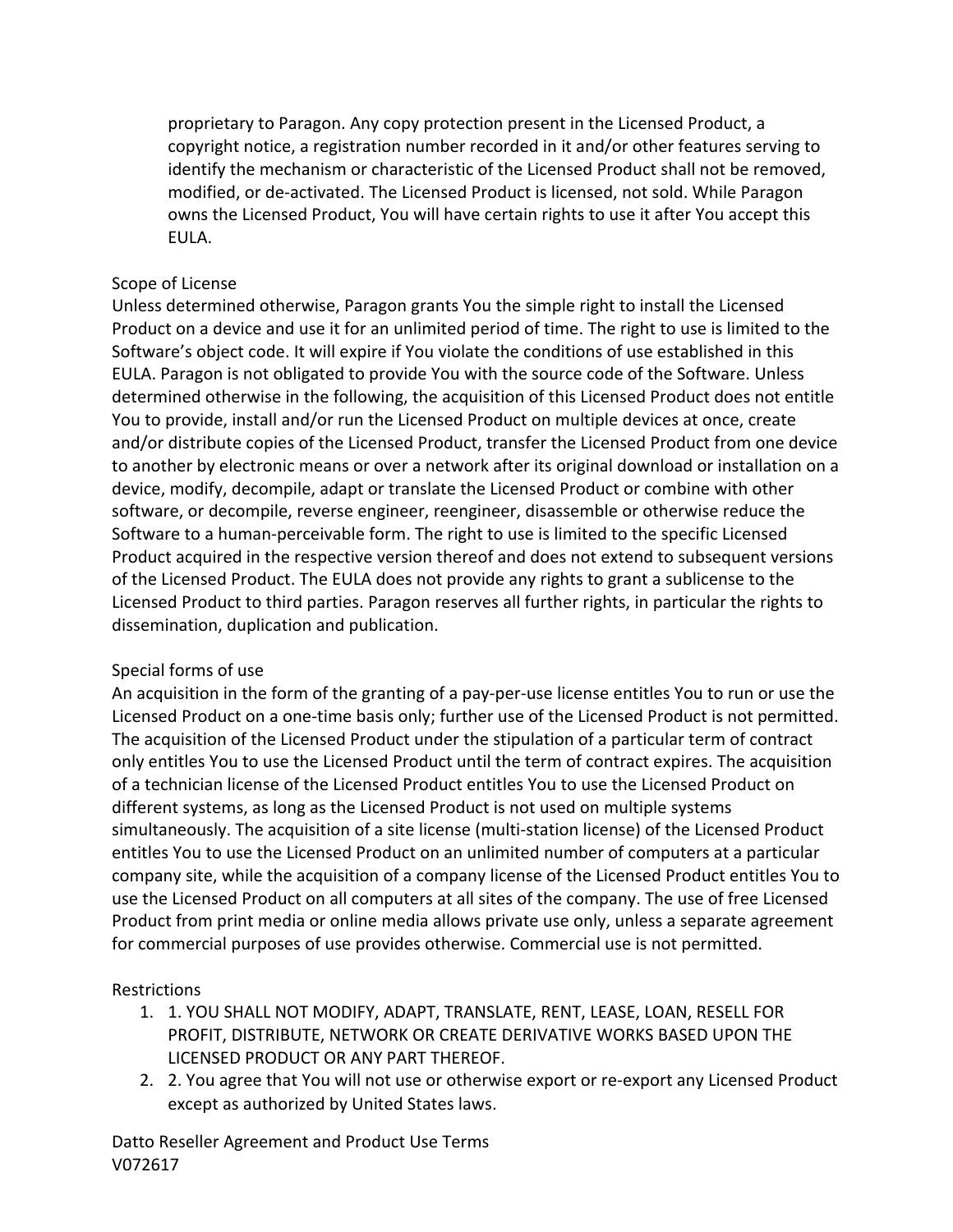Warranties and Disclaimers

- 1. Paragon warrants that the media on which the Licensed Product is distributed will be free from defects for a period of fifteen (15) days from the date of delivery of the Licensed Product to You. Your sole remedy in the event of a breach of this warranty will be that Paragon will, at its option, replace any defective media returned to Paragon within the warranty period or refund the money You have paid for the Licensed Product.
- 2. WARRANTY IS EXCLUSIVE AND IN LIEU OF ALL OTHER WARRANTIES, WHETHER EXPRESS OR IMPLIED, INCLUDING THE IMPLIED WARRANTIES OF MERCHANTABILITY, FITNESS FOR A PARTICULAR PURPOSE AND NONINFRINGEMENT. THIS WARRANTY GIVES YOU SPECIFIC LEGAL RIGHTS. YOU MAY HAVE OTHER RIGHTS, WHICH VARY FROM STATE TO STATE.
- 3. Paragon is in no way responsible for malfunctions or damage caused by modification of the Licensed Product or the use of the Licensed Product in conjunction with hardware configurations, platforms or operating systems other than the recommended or intended hardware configuration, platform or operating system. Any liability for defects for alpha/beta versions (pre-release versions) of the Licensed Product relinquished free of charge is excluded.
- 4. IN NO EVENT WILL PARAGON OR ITS LICENSORS BE LIABLE TO YOU FOR ANY INCIDENTAL, CONSEQUENTIAL OR INDIRECT DAMAGES, INCLUDING ANY LOST PROFITS, LOST SAVINGS, OR LOSS OF DATA, EVEN IF PARAGON OR A LICENSOR HAS BEEN ADVISED OF THE POSSIBILITY OF SUCH DAMAGES, OR FOR ANY CLAIM BY ANY OTHER PARTY. SOME STATES DO NOT ALLOW THE EXCLUSION OR LIMITATION OF SPECIAL, INCIDENTAL, OR CONSEQUENTIAL DAMAGES, SO THE ABOVE LIMITATION OR EXCLUSION MAY NOT APPLY TO YOU.
- 5. PARAGON MAKES NO GUARANTEE, REPRESENTATION, OR WARRANTY THAT USE OR RESULTS OF THE USE OF THE LICENSED PRODUCT WILL BE ACCURATE, RELIABLE, CURRENT, UNINTERRUPTED OR WITHOUT ERRORS, OR THAT THE LICENSED PRODUCT WILL BE FREE FROM LOSS, DESTRUCTION, DAMAGE, CORRUPTION, ATTACK, VIRUSES, INTERFERENCE, HACKING, OR OTHER SECURITY INTRUSION, AND PARAGON DISCLAIMS ANY LIABILITY RELATING THERETO. YOU ARE SOLELY RESPONSIBLE FOR BACKING UP YOUR OWN COMPUTER SYSTEM. WITHOUT PRIOR NOTICE, PARAGON MAY MODIFY, SUSPEND, OR DISCONTINUE THE LICENSED PRODUCT. WHENEVER PARAGON ELECTS TO MODIFY, SUSPEND, OR DISCONTINUE THE LICENSED PRODUCT, IT WILL NOT BE LIABLE TO YOU OR ANY THIRD PARTY.

## Indemnification

WHENEVER YOU USE THE LICENSED PRODUCT, YOU WILL INDEMNIFY AND HOLD PARAGON, ITS DIRECTORS, OFFICERS, SHAREHOLDERS, EMPLOYEES, AFFILIATES, AGENTS, CONTRACTORS, AND LICENSORS HARMLESS WITH RESPECT TO (A) ANY SUITS OR CLAIMS ARISING OUT OF YOUR BREACH OF THIS EULA, INCLUDING, BUT NOT LIMITED TO, ANY INFRINGEMENT BY YOU OF THE COPYRIGHT OR INTELLECTUAL PROPERTY RIGHTS OF ANY THIRD PARTY; (B) YOUR USE OF THE PARAGON PRODUCTS; OR (C) ANY ACTION TAKEN BY PARAGON AS PART OF ITS DUE DILIGENCE REGARDING A SUSPECTED VIOLATION OR AS A RESULT OF ITS DETERMINATION THAT A VIOLATION OF THIS EULA HAS OCCURRED.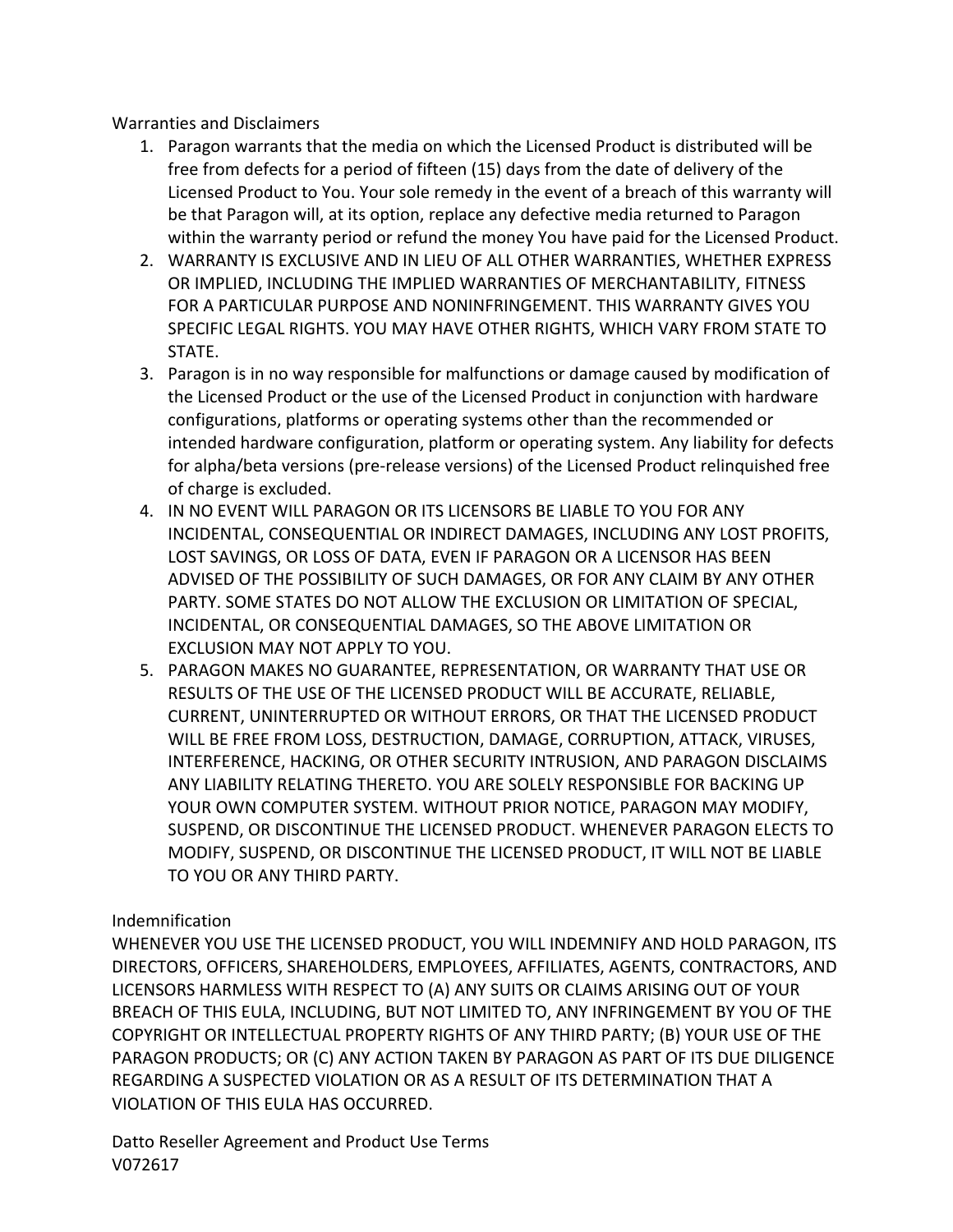Term of License

- 1. This EULA remains in force for as long as You use the Licensed Product in compliance with the terms herein.
- 2. Your rights under this EULA terminate without notice from Paragon if You fail to comply with any provision hereof. If at any time Paragon discovers You are not in compliance with this EULA, it may without further notice to You or obligation to allow a cure period require You to return all media containing Licensed Product and to remove the Licensed Product and all files created by it from any systems on which it was installed, in a way that guarantees non-recoverability and, upon demand by Paragon, to confirm compliance with these requirements in writing under penalty of perjury.

General Provisions

- 1. This EULA If may not be modified, varied or altered, unless agreed upon in writing by Paragon.
- 2. This EULA is governed by and interpreted in accordance with the laws of the state of California, USA. The exclusive jurisdiction for any claim, action or dispute with Paragon or relating in any way to Your use of the Licensed Product shall be in the state and federal courts of the State of California and the venue for the adjudication or disposition of any such claim, action or dispute shall be in Orange County, California, USA.
- 3. You acknowledge that you have read this EULA, understand it, and that by using the Licensed Product you agree to be bound by this EULA's terms and conditions. You further agree that it is the complete and exclusive statement of the agreement between Paragon and You, and supersedes any proposal or prior agreement, oral or written, and any other communication between Paragon and You relating to its subject matter. No additional or any different terms will be enforceable against Paragon unless Paragon gives its express consent, including an express waiver of the terms of this EULA, in writing signed by an officer of Paragon. You assume full responsibility for the use of the Licensed Product and agree to use the Licensed Product legally and responsibly in compliance with the terms of this EULA.
- 4. Should any provision of this EULA be declared unenforceable in any jurisdiction, that provision shall be deemed severable and shall not affect the remainder hereof. Paragon reserves all rights in the Licensed Product not specifically granted to You in this EULA.

EULA Version: February 2012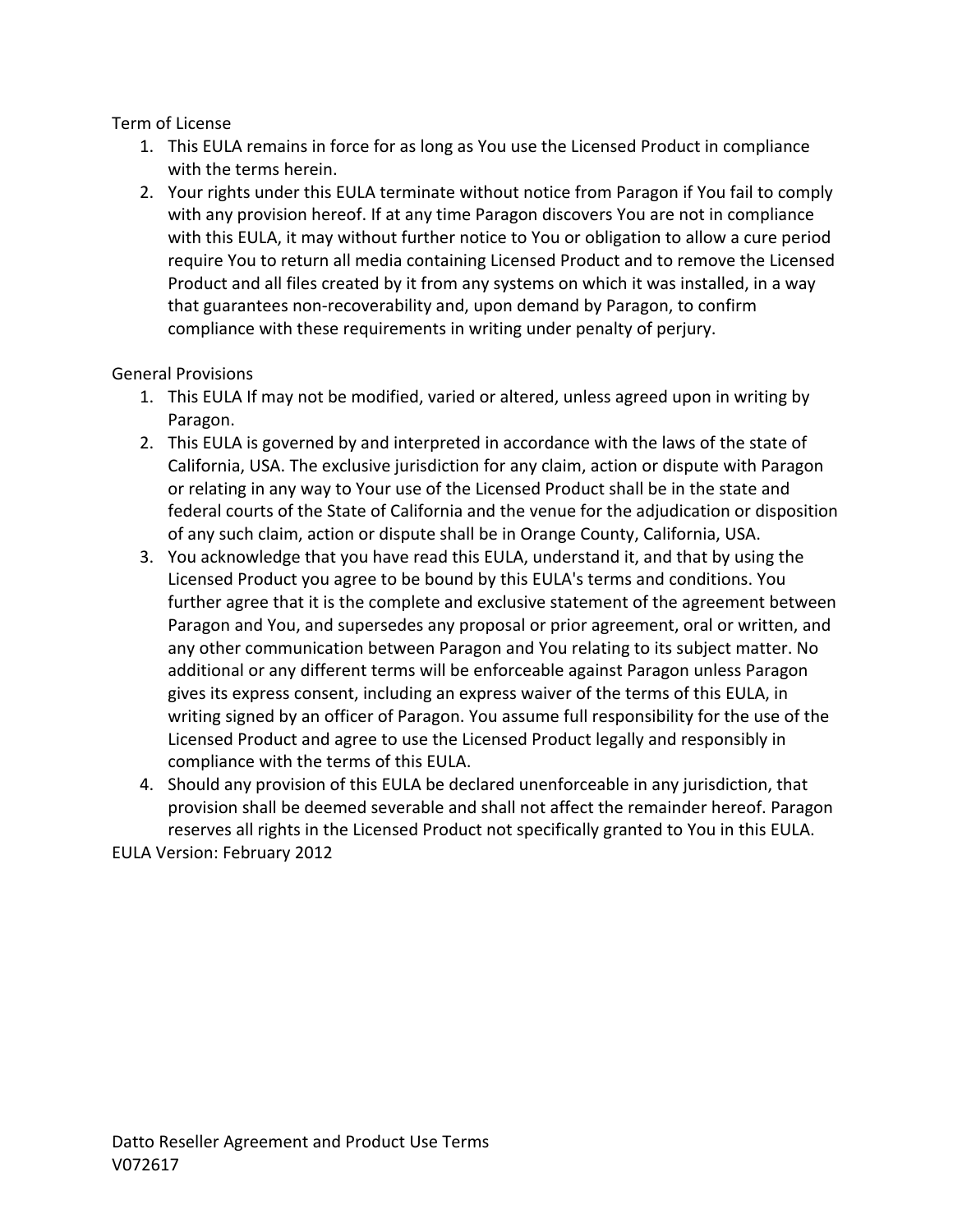# DATTO BCDR PRODUCT CONTENT OWNER TERMS

These Content Owner Terms ("Terms"), including any Exhibits, apply to you as the person or entity that owns, licenses, or lawfully controls the data, files or other content ("Content") with which a Datto backup and disaster recovery product ("Product") will be used. Datto does not provide the Product directly to you. The Product is sold and provided by Datto, Inc. or one of its subsidiaries or affiliates ("Datto") directly to the reseller/managed service provider ("Administrator") that will use and manage the Product on your behalf with your Content.

These Terms apply only if the Product is used and managed by an Administrator other than you. If you access, use or manage the Product yourself, including for support, you must register with Datto as an Administrator of the Product and accept and agree directly with Datto to the Product Terms of Use.

# 1. RIGHTS TO THE PRODUCT

- 1. You acknowledge that Datto and its licensors own all intellectual property rights in and to the Product. You will not engage in or authorize any activity that is inconsistent with such ownership.
- 2. The Product may involve the use of third party technology licensed by Datto, the use of which is subject to such third parties' license or other customer terms. These terms are attached hereto as Exhibit A.
- 2. DATTO's RIGHTS AND RESPONSIBILITIES REGARDING CONTENT
	- 1. Datto's Use of Content. Datto will use Content only as necessary to provide and support the Product and will not otherwise access Content other than as permitted under the applicable Terms of Use, as described in the Datto Privacy Policy, or as authorized by an Administrator for support. You and any Administrator you appoint are responsible for your Content and the consequences of its use in connection with the Product.
	- 2. Datto's Rights. In the event that Datto reasonably believes Content or related Product use violates the Product Terms of Use, may disrupt or threaten the operation or security of any computer, network, system or the Product, or may otherwise subject Datto to liability, Datto reserves the right to refuse or disable access to the Product or Content. Datto may also take such action pursuant to the Digital Millennium Copyright Act and/or as required to comply with law or any judicial, regulatory or other governmental order or request. Datto will use reasonable efforts to contact the Administrator prior to taking such action. Notwithstanding the foregoing, Datto may restrict access to any Product or Content without prior notice as required to comply with law or any judicial, regulatory or other governmental order or request. In the event that Datto takes any such action without prior notice, Datto will provide notice to the Administrator, unless prohibited by law.
	- 3. Use of Aggregate Data. Notwithstanding anything else in these Terms or otherwise, Datto may evaluate and process use of the Product and Content in an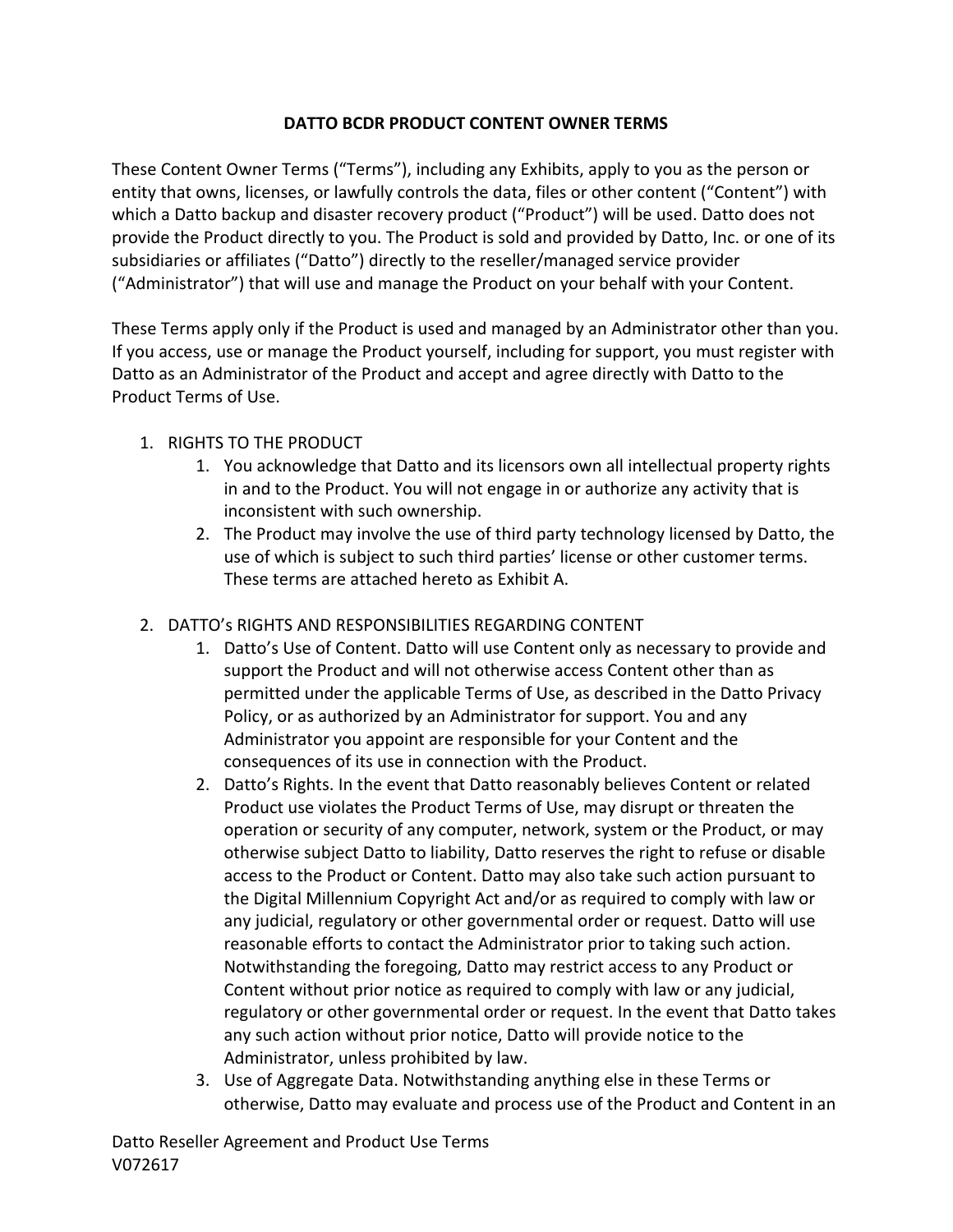aggregate and anonymous manner, and compile statistical and performance information related thereto (referred to as "Aggregate Data"). Datto may use and share such Aggregate Data to improve the Products, develop new products, understand and/or analyze usage, demand, and general industry trends, develop and publish white papers, reports, and databases summarizing the foregoing, and generally for any purpose related to Datto's business. Datto retains all intellectual property rights in Aggregate Data. For clarity, Aggregate Data does not include any personally identifiable information nor identify any Content Owner or individual.

# 3. ADMINISTRATOR

- 1. Datto will interact with the Administrator(s) you authorize to operate and manage use of the Product with your Content. You are not a third party beneficiary of any agreement between Datto and an Administrator.
- 2. An Administrator is not an agent of Datto and is not authorized to make any representations or warranties on behalf of Datto regarding the Product or its use.
- 3. You are responsible for instructing and authorizing the Administrator with respect to use of the Product including backup settings, management of Content, deletion of Content, and transition of Product or Content to a different Administrator, and transition assistance and cooperation upon termination or expiration of any relationship between or among Administrator, you and/or Datto.
- 4. You expressly agree that Datto may rely on the instructions and authorization of the Administrator with respect to use and support of the Product and access and control of your Content.

# 4. SECURITY

- 1. Datto has implemented and maintains physical, technical and administrative measures designed to help secure Content under Datto's control against accidental or unlawful loss, access or disclosure. However, no passwordprotected system of data storage and retrieval can be made entirely impenetrable and you acknowledge and agree that despite the reasonable measures employed, the Products and Content are not guaranteed against all security threats or other vulnerabilities.
- 2. You acknowledge and agree that the Administrator you authorize to manage use of the Product with your Content has access to and manages your Content. You and/or the Administrator are responsible, and in no event will Datto be responsible, for any physical, administrative, or technical controls related to Products or Content not under the exclusive control of Datto, including but not limited to local Product access, LAN or internet connectivity. You and/or the Administrator are responsible for the proper configuration and maintenance of security measures and for determining the security measures appropriate for the Content, including local encryption of sensitive Content.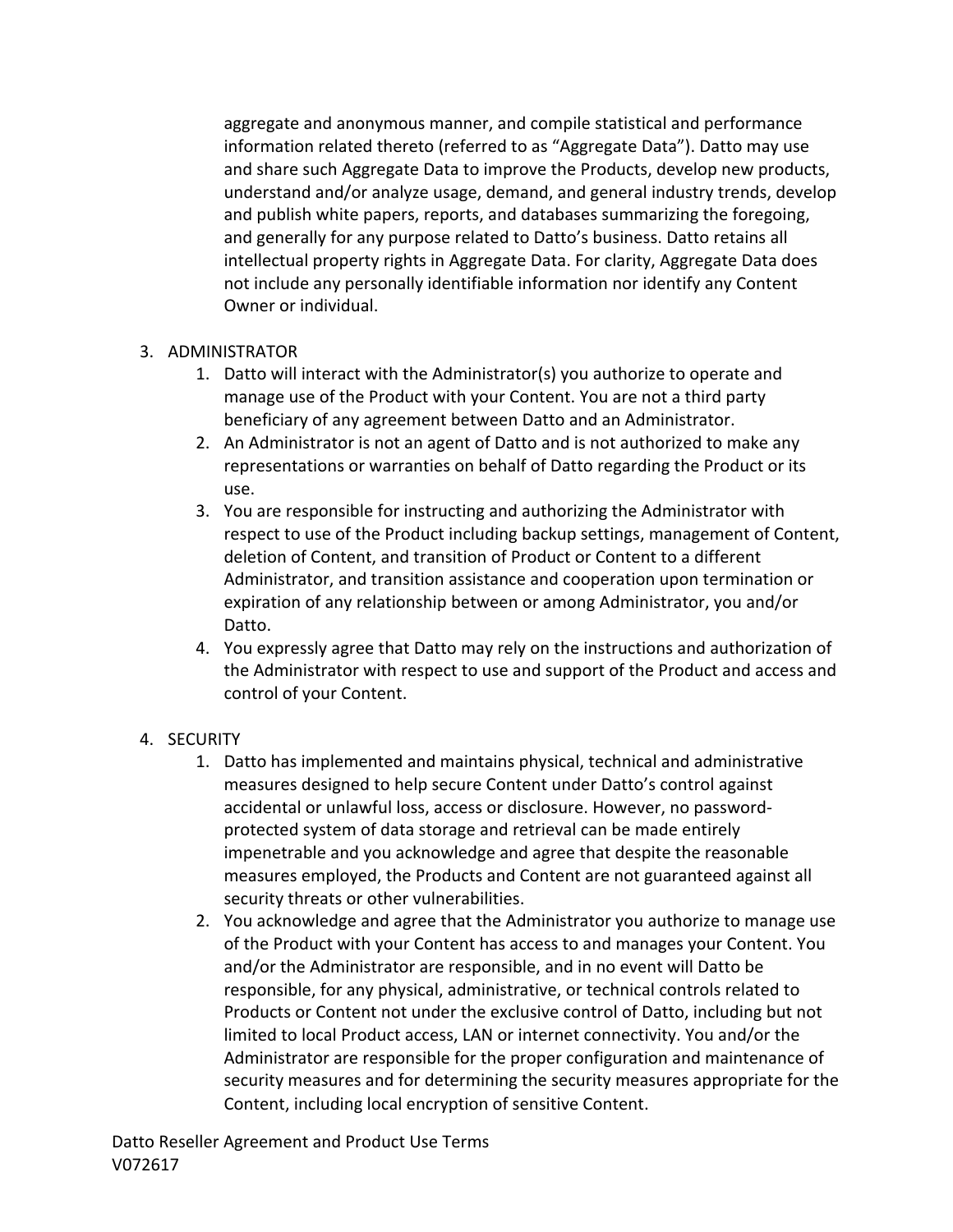# 5. INDEMNIFICATION

- 1. You will defend, indemnify and hold harmless Datto from and against any loss, cost, liability or damage, including attorneys' fees, for which Datto becomes liable arising from any claim relating to your Content, including if it a) infringes or misappropriates the intellectual property rights or other rights of a third party; b) violates any applicable law; or c) otherwise is in violation of these Terms or the Product Terms of Use.
- **6. LIMITATIONS OF LIABILITY** 
	- 1. THE DATTO PRODUCT, INCLUDING ANY THIRD PARTY COMPONENTS OR TECHNOLOGY, ARE PROVIDED "AS IS." TO THE MAXIMUM EXTENT PERMITTED BY APPLICABLE LAW, DATTO DISCLAIMS ANY AND ALL PROMISES, REPRESENTATIONS AND WARRANTIES, EITHER EXPRESS OR IMPLIED, INCLUDING, BUT NOT LIMITED TO, THE IMPLIED WARRANTIES OF MERCHANTABILITY, FITNESS FOR A PARTICULAR PURPOSE, SYSTEM INTEGRATION, DATA ACCURACY, DATA SECURITY, QUIET ENJOYMENT, TITLE, AND/OR NON-INFRINGEMENT OR ANY WARRANTIES ARISING OUT OF ANY COURSE OF DEALING OR USAGE OF TRADE. DATTO DOES NOT WARRANT THAT THE PRODUCT WILL MEET ANY SPECIFIC REQUIREMENTS OR THAT THE OPERATION OF ANY PRODUCT WILL BE SECURE, UNINTERRUPTED OR ERROR-FREE, OR THAT ALL ERRORS WILL BE CORRECTED.
	- 2. DATTO MAKES NO REPRESENTATIONS OR WARRANTIES ABOUT THE PRODUCT'S COMPLIANCE WITH LAWS AND REGULATIONS SPECIFICALLY APPLICABLE TO ANY USER OR INDUSTRY AND DISCLAIMS ALL LIABILITY ASSOCIATED THEREWITH.
	- 3. THE PRODUCT MAY BE SUBJECT TO LIMITATIONS, DELAYS, AND OTHER RISKS INHERENT IN THE USE OF THE INTERNET AND ELECTRONIC COMMUNICATIONS. DATTO IS NOT RESPONSIBLE FOR ANY DELAYS, DELIVERY FAILURES, OR OTHER DAMAGE RESULTING FROM SUCH PROBLEMS.
	- 4. DATTO DISCLAIMS ANY DUTIES OF A BAILEE, AND YOU HEREBY WAIVE ALL RIGHTS AND REMEDIES OF A BAILOR (ARISING UNDER COMMON LAW OR STATUTE), RELATED TO OR ARISING OUT OF ANY POSSESSION, STORAGE, TRANSMISSION OR SHIPMENT OF CONTENT BY OR ON BEHALF OF DATTO.
	- 5. TO THE FULLEST EXTENT ALLOWED BY LAW, IN NO EVENT WILL DATTO OR ANY DATTO LICENSOR OR SUPPLIER BE LIABLE FOR ANY DIRECT, INCIDENTAL, INDIRECT, SPECIAL, CONSEQUENTIAL OR PUNITIVE DAMAGES OR COSTS, REGARDLESS OF THE NATURE OF THE CLAIM, INCLUDING, WITHOUT LIMITATION, LOST PROFITS, LOST REVENUES, COSTS OF DELAY, FAILURE OF DELIVERY, BUSINESS INTERRUPTION, COSTS OF LOST OR DAMAGED DATA OR THE COST OF RECREATING THE SAME, EVEN IF DATTO HAS BEEN ADVISED OF THE POSSIBILITY OF SUCH DAMAGES. IN NO EVENT WILL DATTO BE LIABLE FOR THE PROCUREMENT OF SUBSTITUTE SERVICES OR PRODUCTS.
	- 6. NO ORAL OR WRITTEN INFORMATION OR ADVICE GIVEN BY DATTO, ANY RESELLER, ADMINISTRATOR OR OTHER PARTY WILL CREATE ANY ADDITIONAL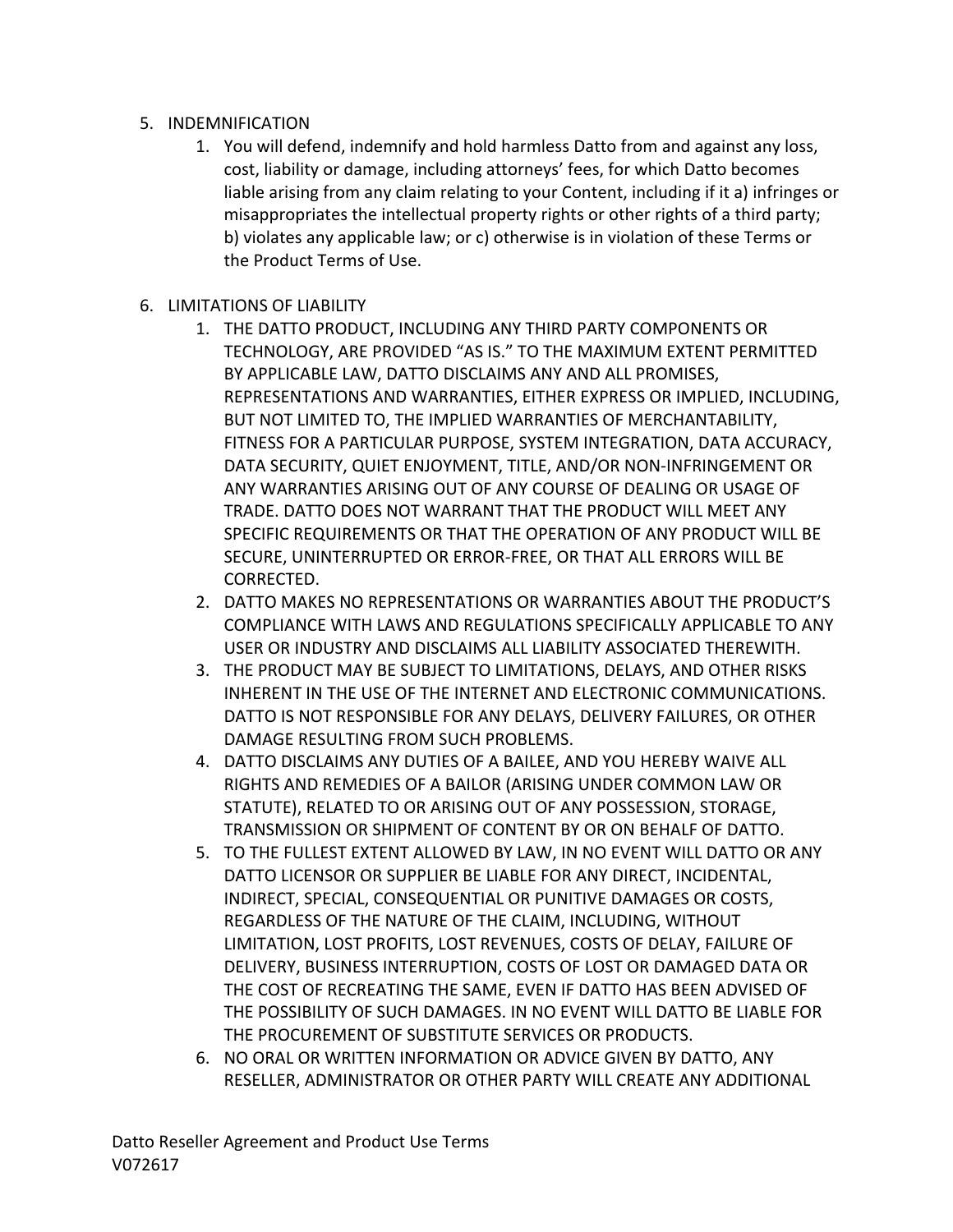# DATTO WARRANTIES, ABROGATE THE DISCLAIMERS SET FORTH ABOVE OR IN ANY WAY INCREASE THE SCOPE OF DATTO'S OBLIGATIONS HEREUNDER.

## EXHIBIT A

MSP SERVICES AGREEMENT MINIMUM CUSTOMER TERMS TERMS AND CONDITIONS REGARDINIG USE OF STORAGECRAFT SOFTWARE: This document concerns your use of StorageCraft Technology ("StorageCraft") software provide to you by (hereinafter referred to as "Company"). Company will provide software services to you as described below, which may

include associated media, printed materials, and "online" or electronic documentation, including certain StorageCraft software products that it offers on an MSP basis, including without limitation ShadowSnap® (individually and collectively, the "Licensed Software").

Company does not own the Licensed Software and its use is subject to certain rights and limitations of which Company needs to inform you. Your right to use the Licensed Software is subject to your customer service agreement ("agreement") with Company and your compliance with and consent to the following terms and conditions, which Company does not have authority to alter or amend.

- 1. **OWNERSHIP OF LICENSED SOFTWARE.** The Licensed Software is licensed to Company by StorageCraft. All title and intellectual property rights in and to the Licensed Software are owned by StorageCraft or its licensors. The Licensed Software is protected by copyright laws and international copyright treaties, as well as other intellectual property laws and treaties. Your possession, access, or use of the Licensed Software does not transfer to you any ownership right to the Licensed Software.
- 2. **COPIES.** You may not make any copies of the Licensed Software. You must uninstall, erase or destroy all Licensed Software installed on your computer(s) upon termination or cancellation of your agreement with Company, notice from Company, or transfer of your computer(s) to another person or entity, whichever occurs first. You may not copy any printed materials accompanying the Licensed Software.
- 3. LIMITATIONS ON REVERSE ENGINEERING, DECOMPILATION AND DISASSEMBLY. You may not reverse engineer, decompile, or disassemble the Licensed Software, except and only to the extent that applicable law, notwithstanding this limitation, expressly permits such activity.
- 4. **NO RENTAL.** You may not rent, lease, lend, pledge, or directly or indirectly transfer or distribute the Licensed Software to any third party, and you may not permit any third party to have access to and/or use the functionality of the Licensed Software.
- 5. **TERMINATION.** Without prejudice to any other rights, Company may suspend or terminate your rights to use the Licensed Software if you fail to comply with these terms and conditions. Further, your rights to use the Licensed Software may be suspended or terminated in the event that Company violates its agreement with StorageCraft or that Agreement is otherwise terminated. In the event of suspension, termination or cancellation, the functionality of the Licensed Software may cease, the Licensed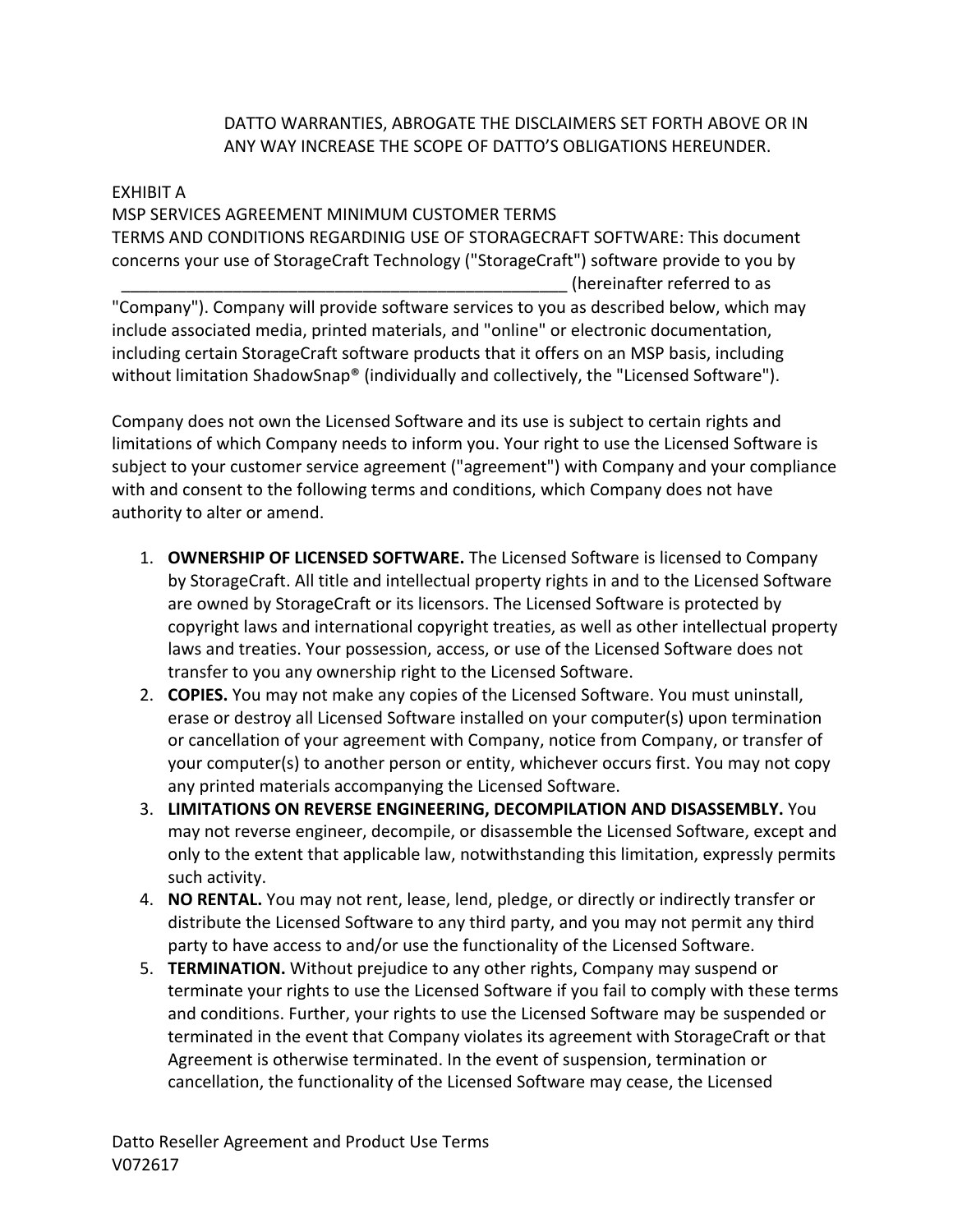Software may deactivate, and/or you may be required to stop using the Licensed Software and destroy all copies of the Licensed Software and all of its component parts.

- 6. **COOPERATION.** Upon termination of your rights to use the Licensed Software, you will cooperate in: (a) removing or deactivating all copies of the Licensed Software from your computers on which it is installed; and (b) returning or destroying all media containing the Licensed Software.
- 7. **NO WARRANTIES, LIABILITIES, OR REMEDIES BY STORAGECRAFT.** ANY WARRANTIES, LIABILITY FOR DAMAGES, AND REMEDIES ARE PROVIDED SOLELY BY COMPANY AND NOT BY STORAGECRAFT. TO THE EXTENT PERMITTED BY APPLICABLE LAW, YOU DISCLAIM ALL WARRANTIES BY STORAGECRAFT AND ANY LIABILITY BY STORAGECRAFT OR ITS SUPPLIERS FOR ANY DAMAGES, WHETHER DIRECT, INDIRECT, OR CONSEQUENTIAL, ARISING FROM THE USE OF THE LICENSED SOFTWARE OR YOUR AGREEMENT OR RELATIONSHIP WITH THE COMPANY.
- 8. **PRODUCT SUPPORT.** Any product support for the Licensed Software is provided to you by Company and not by StorageCraft.
- 9. **NO-FAULT TOLERANT.** THE LICENSED SOFTWARE CONTAINS TECHNOLOGY THAT IS NOT FAULT TOLERANT AND IS NOT DESIGNED, MANUFACTURED, OR INTENDED FOR USE IN ENVIRONMENTS OR APPLICATIONS IN WHICH THE FAILURE OF THE LICENSED SOFTWARE COULD LEAD TO DEATH, PERSONAL INJURY, OR SEVERE PHYSICAL, PROPERTY OR ENVIRONMENTAL DAMAGE.
- 10. **EXPORT RESTRICTIONS.** The Licensed Software is of U.S. origin for purposes of U.S. export control laws. You agree to comply with all applicable international and national laws that apply to the Licensed Software, including the U.S. Export Administration Regulations, as well as end-user, end-use and destination restrictions issued by U.S. and other governments.
- **11. UNITED STATES GOVERNMENT RESTRICTED RIGHTS RESTRICTED RIGHTS LEGEND.** All StorageCraft products and documentation are commercial in nature. The Licensed Software and associated documentation are "Commercial Items", as that term is defined in 48 C.F.R. section 2.101, consisting of "Commercial Computer Software" and "Commercial Computer Software Documentation", as defined in 48 C.F.R. section  $252.227-7014(a)(5)$  and 48 C.F.R. section  $252.227-7014(a)(1)$ , and used in 48 C.F.R. section 12.212 and 48 C.F.R. section 227.7202, as applicable. Consistent with 48 C.F.R. section 12.212, 48 C.F.R. section 252.227-7015, 48 C.F.R. section 227.7202 through 227.7202-4, 48 C.F.R. section 52.227-14, and other relevant sections of the Code of Federal Regulations, as applicable, the Licensed Software and documentation are licensed to United States Government end users with only those rights as granted to all other end users, according to the terms and conditions contained In the end user license agreement.

# **KROLL EULA**

LICENSE AGREEMENT: TERMS AND CONDITIONS OF USE IMPORTANT NOTICE. THIS LICENSE AGREEMENT (THE "AGREEMENT') IS A LEGAL AGREEMENT BETWEEN YOU (EITHER AN INDIVIDUAL OR A SINGLE ENTITY) AND KROLLONTRACK INC. OR ANY SUBSIDIARY. AND ITS THIRD PARTY LICENSORS ("KROLL ONTRACK"). BY INSTALLING OR USING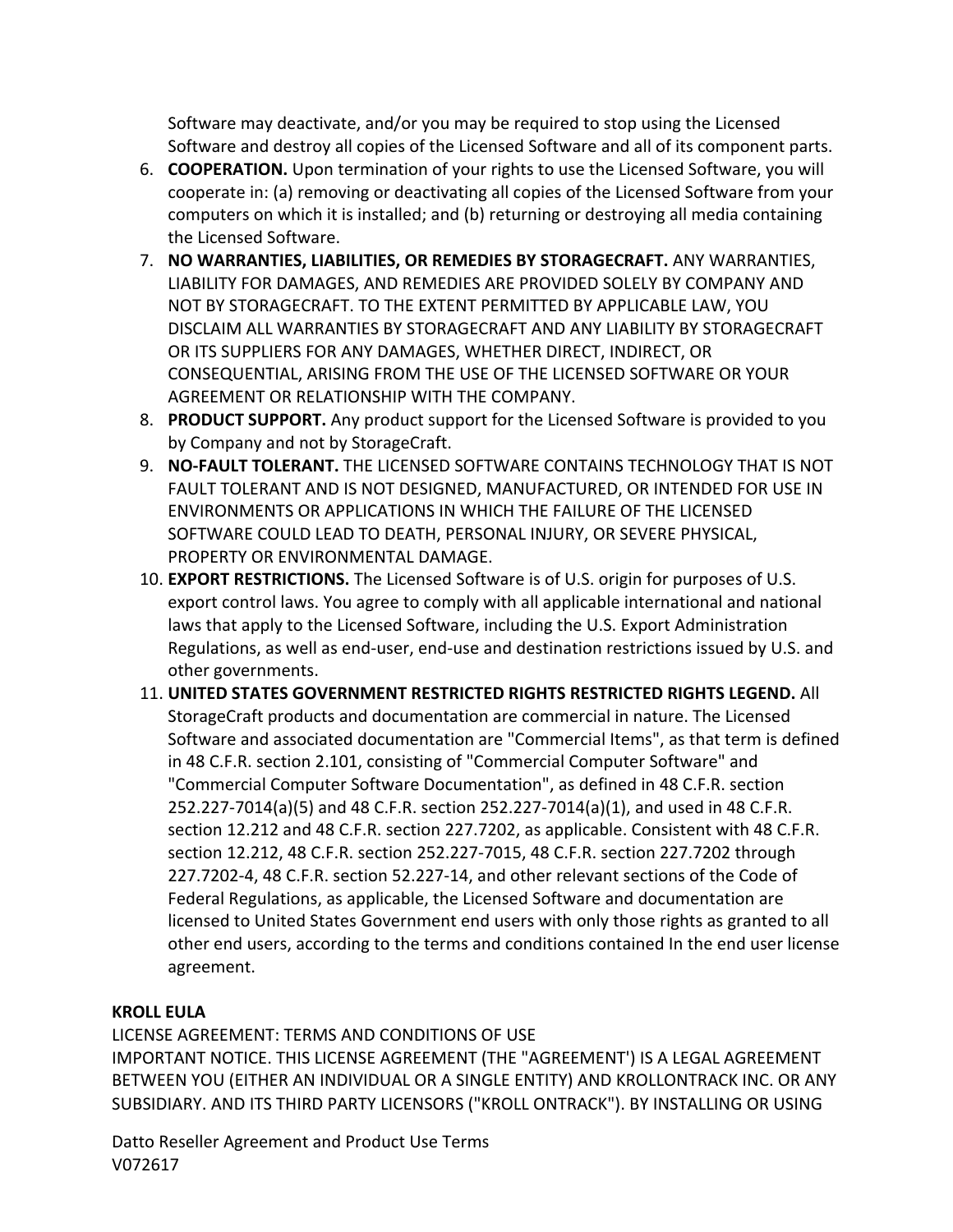THIS SOFTWARE OR ASSOCIATED HARDWARE COMPONENTS IN ANY WAY YOU ACKNOWLEDGE THAT YOU HAVE READ. UNDERSTAND AND AGREE TO THE TERMS OF THIS AGREEMENT. IF YOU 00 NOT AGREE TO THESE TERMS, DO NOT INSTALL OR USE THIS SOFTWARE AND ASSOCIATED HARDWARE COMPONENTS IN ANY WAY.

LICENSE GRANT. Subject to the terms and conditions of this Agreement Including the payment of license fees. Kroll On track grants you a limited. non-exclusive, non-transferable and nonsublicensable license to use this software and any upgrades, agents or add-on components (collectively, the "Software"), its associated user guides, installation guides or supplemental guides (collectively, the "Documentation") and any associated dongles, license keys or other enforcement mechanisms ("Authentication Component") for your own internal business purposes. The Software may only be used on the designated server environments for which you paid a license fee and is subject to the limitations set forth in this Agreement and the Documentation. Such use including but not limited to capacity or duration of license, shall be authorized pursuant to a document, quote or invoice (an "Order") provided by Kroll Ontrack or its authorized reseller or distributor. Such Order shall incorporate all of the terms and conditions of this Agreement. You may not exceed the authorized use without the payment of additional license fees.

Trial License. If a trial version of the Software is obtained from Kroll Ontrack or its authorized resellers or distributors, the Software may be used for evaluation purposes only and is subject to the terms and conditions of this Agreement. The trial version of the Software may be used as of the date of delivery for a period of thirty (30) days unless terminated earlier with or without cause by either party. Upon expiration or termination of the trial version of the Software, all rights granted to you will terminate and you shall discontinue all use of the Software unless you purchase an authorized license pursuant a valid Order. If you choose not to purchase a license, the trial version of the Software must be destroyed including all copies thereof.

MSP License. If you are a service provider or managed service provider ( collectively. "MSP") that provides software and systems management services to third parties, you may, subject to the terms and conditions of this Agreement, use the Software, Documentation and any associated Authentication Component in the performance of the foregoing services for a single customer at any one time. In the event that the MSP deploys and uses the Software through a hosted environment, the MSP shall provide the name and location of their customer for whom the Software will be used. Deployment for the purposes of servicing multiple customers concurrently per Software license is prohibited. MSP shall not permit their customers to access and/or use the Software directly, either via a hosted software solution or a hosted or leased hardware solution.

Third Party Use. If you license the Software for your internal business purposes but contract with a third party to perform services such as network management, monitoring. Implementation, consulting or other outsourcing services for you (the "Consultant"), the Consultant may use the Software and Documentation licensed by you solely for your benefit in the performance of such contract, provided, however, that you ensure that the Consultant uses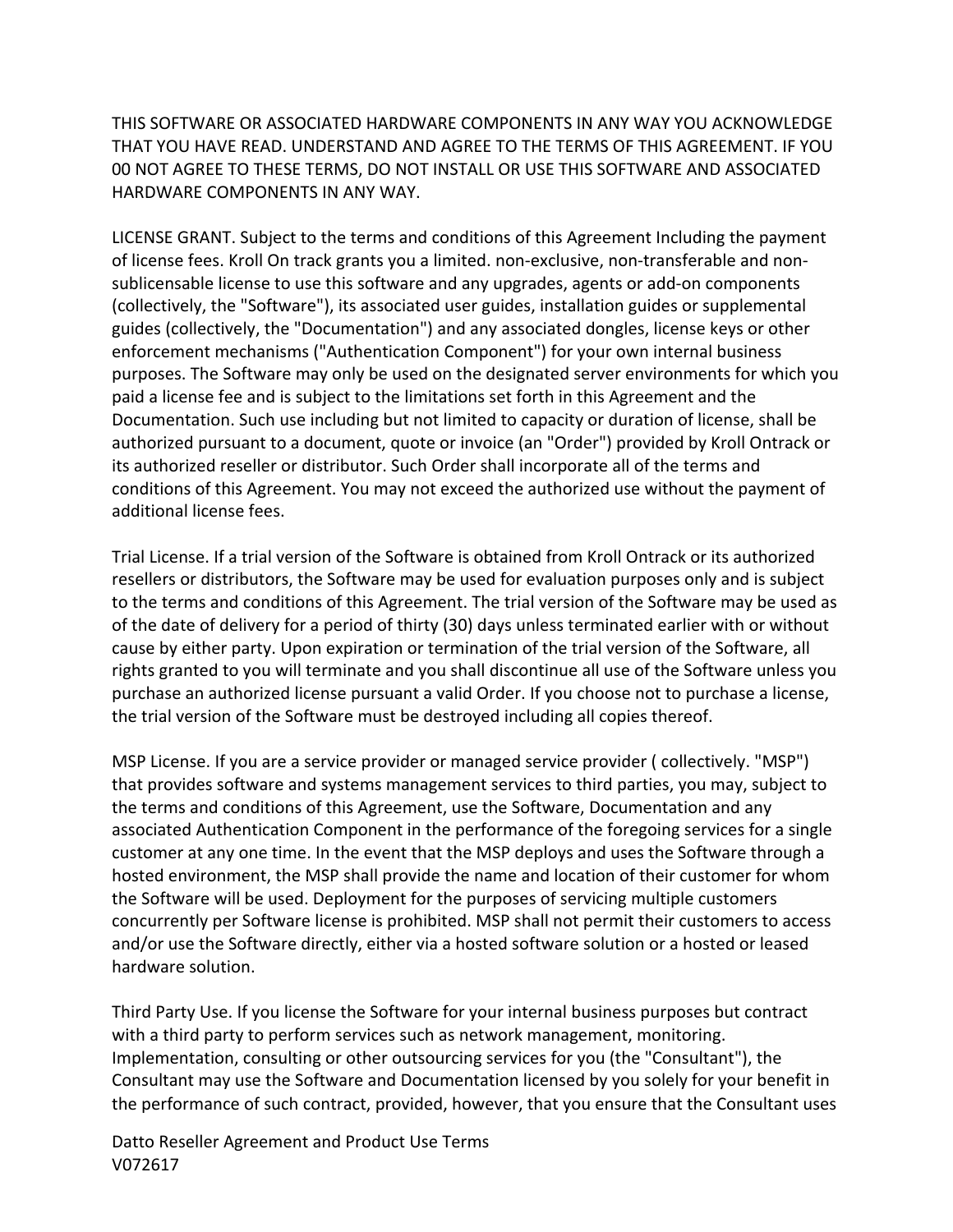the Software, Documentation and/or Authentication Component in accordance with the terms of this Agreement. You shall be liable to Kroll Ontrack for the acts and omissions of the Consultant in connection with their use of the Software, Documentation and/or Authentication Component.

Notwithstanding the foregoing, a MSP or Consultant shall not use the Software, including any Authentication Component if applicable, for its own internal business use.

LICENSE RESTRICTIONS. You shall 001: (a) remove any product identification, copyright notices, or other notices or proprietary restrictions from this Software: (b) sell, lease, rent, copy, or distribute this Software. Documentation and any associated Authentication Component to another except as expressly permitted herein; (c) cause or permit reverse engineering, disassembly. decompilation or alteration of this Software except to the extent such restriction is expressly prohibited by applicable law; or (e) use the Software for competitive analysis purposes. You may make one copy of the Software and Documentation solely for backup or archival purposes. You may not copy any Authentication Component.

ASSIGNMENT. You may not assign or transfer the rights or obligations under this Agreement to another party without the express written consent of Kroll Ontrack. Any attempt to assign the Agreement without Kroll Ontrack's consent shall be null and void.

TERM. Your license to use the Software is effective until terminated. Your failure to comply with any term or condition of this Agreement. including failure to pay the appropriate license fees, shall result in termination of your license to use the Software. Documentation and any associated Authentication Component(s). Upon termination. you shall discontinue all use of the Software. destroy the Software and Documentation. together with all copies thereof, and return any associated Authentication Component(s).

COPYRIGHT/OWNERSHIP. This Software, its source code, the Documentation and any associated Authentication Component are proprietary products of Kroll On track and are protected by copyright and other intellectual property laws. The Software is licensed and not sold. You acquire only the right to use the Software and do not acquire any rights. express or implied. in the Software or media containing the Software other than those specified in this Agreement. Kroll On track shall at all times retain all rights, title. interest. including intellectual property rights. in the Software and media, Documentation and any associated Authentication Components.

TRADEMARKS. Ontrack, PowerControls and other Kroll Ontrack brand and product names referred to herein are trademarks or registered trademarks of Kroll Ontrack Inc. and/or its parent company, Kroll lnc., in the United States and/or other countries. All other brand and product names are trademarks of their respective owners.

EXPORT RESTRICTIONS. You agree to comply fully with all laws and regulations of the United States and other countries (Export Laws) to assure that neither the Software. Documentation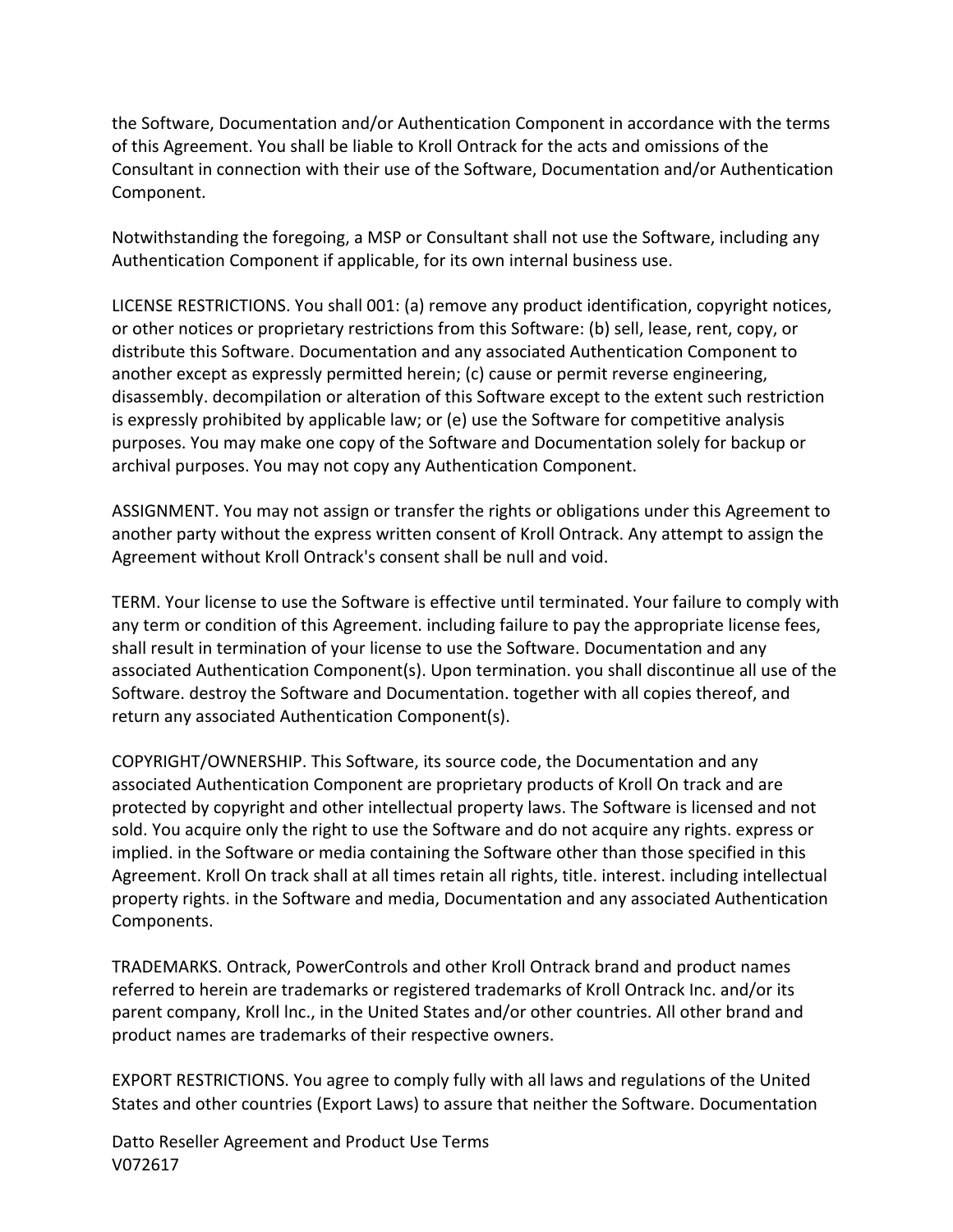nor any associated Authentication Component, are (I) exported, directly or indirectly, in violation of Export Laws, or (2) are used for any purpose prohibited by Export Laws, including, without limitation, nuclear, chemical, or biological weapons proliferation.

None of the Software or underlying information or technology, Documentation or any associated Authentication Component, may be downloaded or otherwise exported or reexported (i) into (or to a national or resident of) any country to which the U.S. has embargoed goods; or (ii) to anyone on the U.S. Treasury Department's List of Specially Designated Nationals or the U.S. Commerce Department's Table of Denial Orders. By downloading or using the Software, you are agreeing to the foregoing and you are representing and warranting that you are not located in, under the control of, or a national or resident of any such country or on any such list.

AUDIT RIGHTS. You shall maintain accurate records containing all necessary data required for verification of compliance with the terms of this Agreement. Kroll Ontrack may, during normal business hours, and upon reasonable prior notice to you, audit and analyze your records to verify compliance hereunder.

DISCLAIMER OF WARRANTIES. THIS SOFTWARE, DOCUMENTATION AND ANY ASSOCIATED AUTHENTICATION COMPONENT IS DISTRIBUTED 'AS IS' AND YOU, ITS USER, ASSUME ALL RISKS WHEN DOWNLOADING OR USING IT, THERE ARE NO WARRANTIES EXPRESS OR IMPLIED, BY OPERATION OF LAW OR OTHERWISE. KROLL ONTRACK DISCLAIMS TIJE IMPLIED WARRANTIES OF MERCHANTABILITY AND FITNESS FOR A PARTICULAR PURPOSE. KROLL ONTRACK DOES NOT WARRANT THAT THE SOFTWARE IS NON-INFRINGING, THAT IT WILL MEET YOUR REQUIREMENTS OR THAT ITS OPERATION WILL BE UNINTERRUPTED, ERROR-FREE OR VIRUS-FREE.

LIMITATION OF LIABILITY. IN NO EVENT SHALL KROLL ONTRACK BE LIABLE FOR ANY DAMAGES OF ANY KIND INCLUDING DIRECT. INDIRECT, SPECIAL, INCIDENTAL OR CONSEQUENTIAL DAMAGES (WHICH SHALL INCLUDE WITHOUT LIMITATION. DAMAGES FOR LOSS OF BUSINESS OR PROFITS, BUSINESS INTERRUPTION, LOSS OF BUSINESS INFORMATION. OR OTHER PECUNIARY LOSS) WHETHER BASED ON CONTRACT, TORT OR OTHER LEGAL THEORY. ARISING OUT OF THE USE OF OR INABILITY TO USE THE SOFTWARE, EVEN IF KROLL ONTRACK HAS BEEN ADVISED OF THE POSSIBILITY OF SUCH DAMAGES. SOME STATES DO NOT ALLOW THE EXCLUSION OR UMIT ATION OF INCIDENTAL OR CONSEQUENTIAL DAMAGES. SO THE ABOVE LIMITATION OR EXCLUSION MA Y NOT APPLY TO YOU.

MISCELLANEOUS. In the event of invalidity of any provision of this Agreement, the parties agree that such invalidity shall not affect the validity of the remaining portions, The Agreement is governed by the laws of the State of Minnesota as applied to agreements between Minnesota residents entered into and to be performed entirely within Minnesota, and each party hereto submits to the exclusive jurisdiction of the Courts of that Stale. Each party, on behalf of itself and its affiliates, to the fullest extent permitted by law, knowingly, voluntarily, and intentionally waives its right to a trial by jury in any action or other legal proceeding arising out of or relating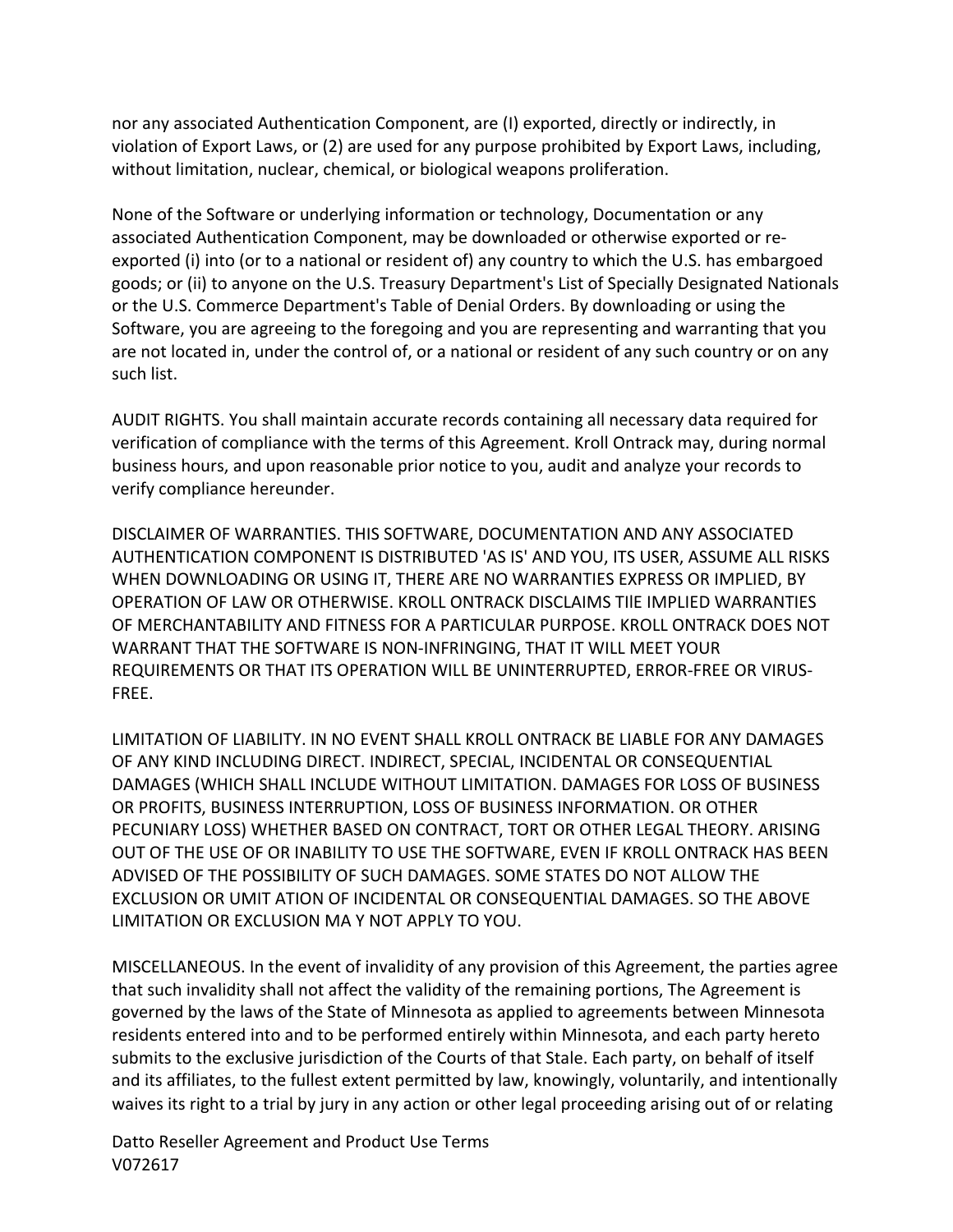to this Agreement. The foregoing waiver applies to any action or legal proceeding, whether sounding in contract, tort or otherwise. Each party, on behalf of itself and its affiliates, also agrees not to include any employee, officer or director of the other party or its affiliates as a party in any such action or proceeding. The United Nations Convention on Contracts for the International Sale of Goods is specifically disclaimed. This is the entire agreement between you and Kroll Ontrack, which supersedes any prior or subsequent agreement including your purchase order terms, whether written or oral, relating to this subject matter.

GOVERNMENT USE. The Software and Authentication Components include "commercial computer software" and related documentation within the meaning of Federal Acquisition Regulation ("FAR") 2. I01, 12.212, IIOd27.405-3 and Defense Federal Acquisition Regulations Supplement ("DFARS") 227.7202 and  $152.227$ -7014(a)(I). The Software and Authentication Components are proprietary to Kroll Ontrack and its third party licensors. You shall ensure that all users, including, but not limited to employees. personnel, representatives or agents of the U.S. Government, are permitted to use the Software and Aulhentication Components only as expressly authorized under this Agreement. In accordance with FAR 12.212 and DFARS 227.7202, neither you nor any government agency or entity shall receive any ownership, license, or other rights in and to the Software and Authentication Components other than the commercial software license rights expressly set forth herein.

Contractor/manufacturer is Kroll Ontrack Inc., 9023 Columbine Road. Eden Prairie. MN 55347. PCLAI2012010

Paragon Software Group Corporation

Scope of Agreement

- 1. IMPORTANT-- READ THIS CAREFULLY. This End User License Agreement ("EULA") is a legally binding contract between Paragon Software Group Corporation ("Paragon") and you ("You"), the recipient of certain Licensed Product (defined below) from Paragon. This EULA sets terms and conditions for Your use of that Licensed Product. IT CONTAINS WARRANTY AND LIABILITY DISCLAIMERS. BY INSTALLING, COPYING OR OTHERWISE USING THE LICENSED PRODUCT, YOU ARE AGREEING TO THE TERMS AND CONDITIONS OF THIS EULA. IF YOU DO NOT AGREE TO THOSE TERMS AND CONDITIONS, YOU ARE NOT AUTHORIZED TO USE THE LICENSED PRODUCT.
- 2. The software product accompanying this EULA ("Software") and all affiliated materials, including handbooks, program descriptions, instruction manuals, and/or other information material (collectively "the Licensed Product") are copyrighted and proprietary to Paragon. Any copy protection present in the Licensed Product, a copyright notice, a registration number recorded in it and/or other features serving to identify the mechanism or characteristic of the Licensed Product shall not be removed, modified, or de-activated. The Licensed Product is licensed, not sold. While Paragon owns the Licensed Product, You will have certain rights to use it after You accept this EULA.

## Scope of License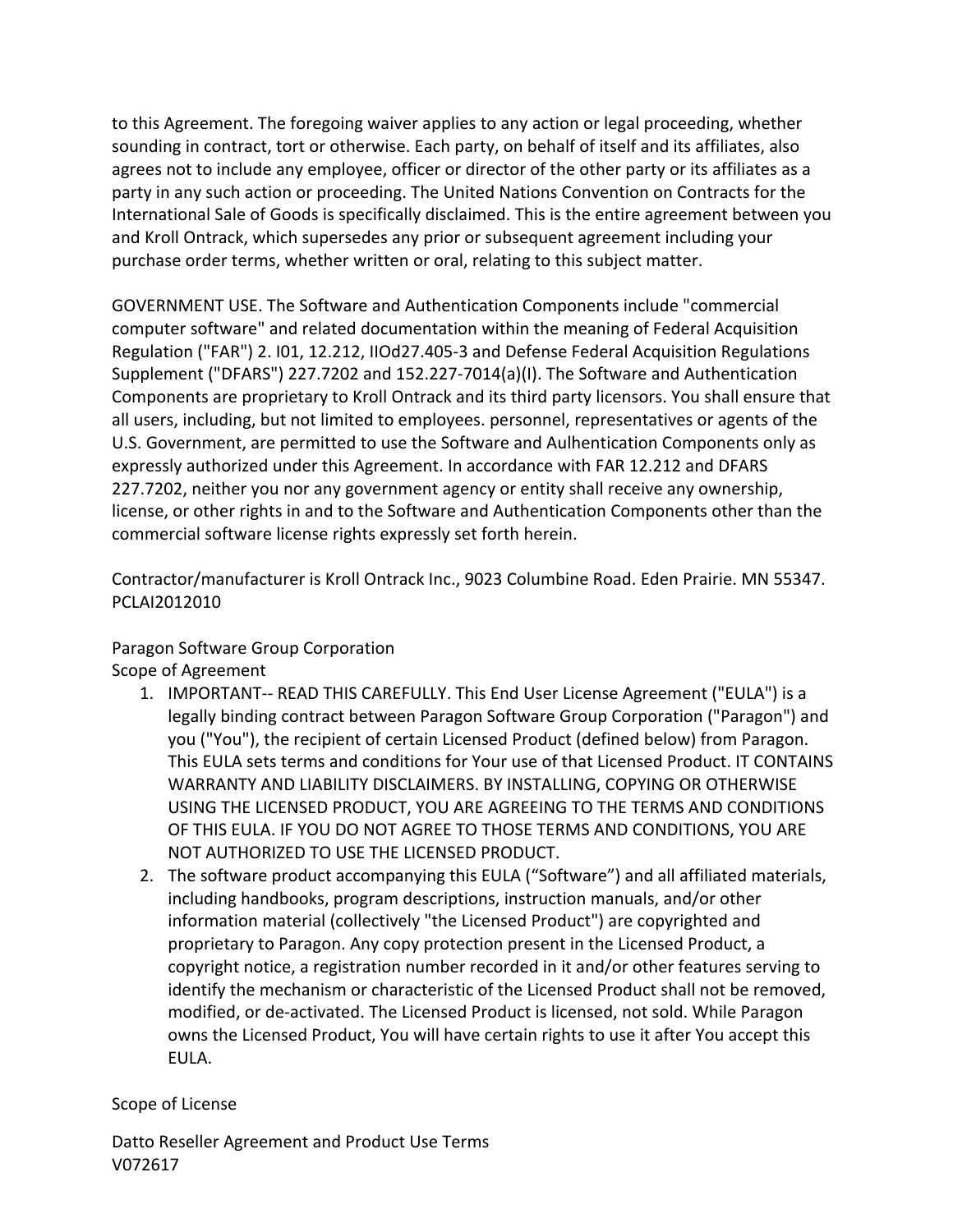Unless determined otherwise, Paragon grants You the simple right to install the Licensed Product on a device and use it for an unlimited period of time. The right to use is limited to the Software's object code. It will expire if You violate the conditions of use established in this EULA. Paragon is not obligated to provide You with the source code of the Software. Unless determined otherwise in the following, the acquisition of this Licensed Product does not entitle You to provide, install and/or run the Licensed Product on multiple devices at once, create and/or distribute copies of the Licensed Product, transfer the Licensed Product from one device to another by electronic means or over a network after its original download or installation on a device, modify, decompile, adapt or translate the Licensed Product or combine with other software, or decompile, reverse engineer, reengineer, disassemble or otherwise reduce the Software to a human-perceivable form. The right to use is limited to the specific Licensed Product acquired in the respective version thereof and does not extend to subsequent versions of the Licensed Product. The EULA does not provide any rights to grant a sublicense to the Licensed Product to third parties. Paragon reserves all further rights, in particular the rights to dissemination, duplication and publication.

### Special forms of use

An acquisition in the form of the granting of a pay-per-use license entitles You to run or use the Licensed Product on a one-time basis only; further use of the Licensed Product is not permitted. The acquisition of the Licensed Product under the stipulation of a particular term of contract only entitles You to use the Licensed Product until the term of contract expires. The acquisition of a technician license of the Licensed Product entitles You to use the Licensed Product on different systems, as long as the Licensed Product is not used on multiple systems simultaneously. The acquisition of a site license (multi-station license) of the Licensed Product entitles You to use the Licensed Product on an unlimited number of computers at a particular company site, while the acquisition of a company license of the Licensed Product entitles You to use the Licensed Product on all computers at all sites of the company. The use of free Licensed Product from print media or online media allows private use only, unless a separate agreement for commercial purposes of use provides otherwise. Commercial use is not permitted.

### Restrictions

- 1. YOU SHALL NOT MODIFY, ADAPT, TRANSLATE, RENT, LEASE, LOAN, RESELL FOR PROFIT, DISTRIBUTE, NETWORK OR CREATE DERIVATIVE WORKS BASED UPON THE LICENSED PRODUCT OR ANY PART THEREOF.
- 2. You agree that You will not use or otherwise export or re-export any Licensed Product except as authorized by United States laws.

Warranties and Disclaimers

1. Paragon warrants that the media on which the Licensed Product is distributed will be free from defects for a period of fifteen (15) days from the date of delivery of the Licensed Product to You. Your sole remedy in the event of a breach of this warranty will be that Paragon will, at its option, replace any defective media returned to Paragon within the warranty period or refund the money You have paid for the Licensed Product.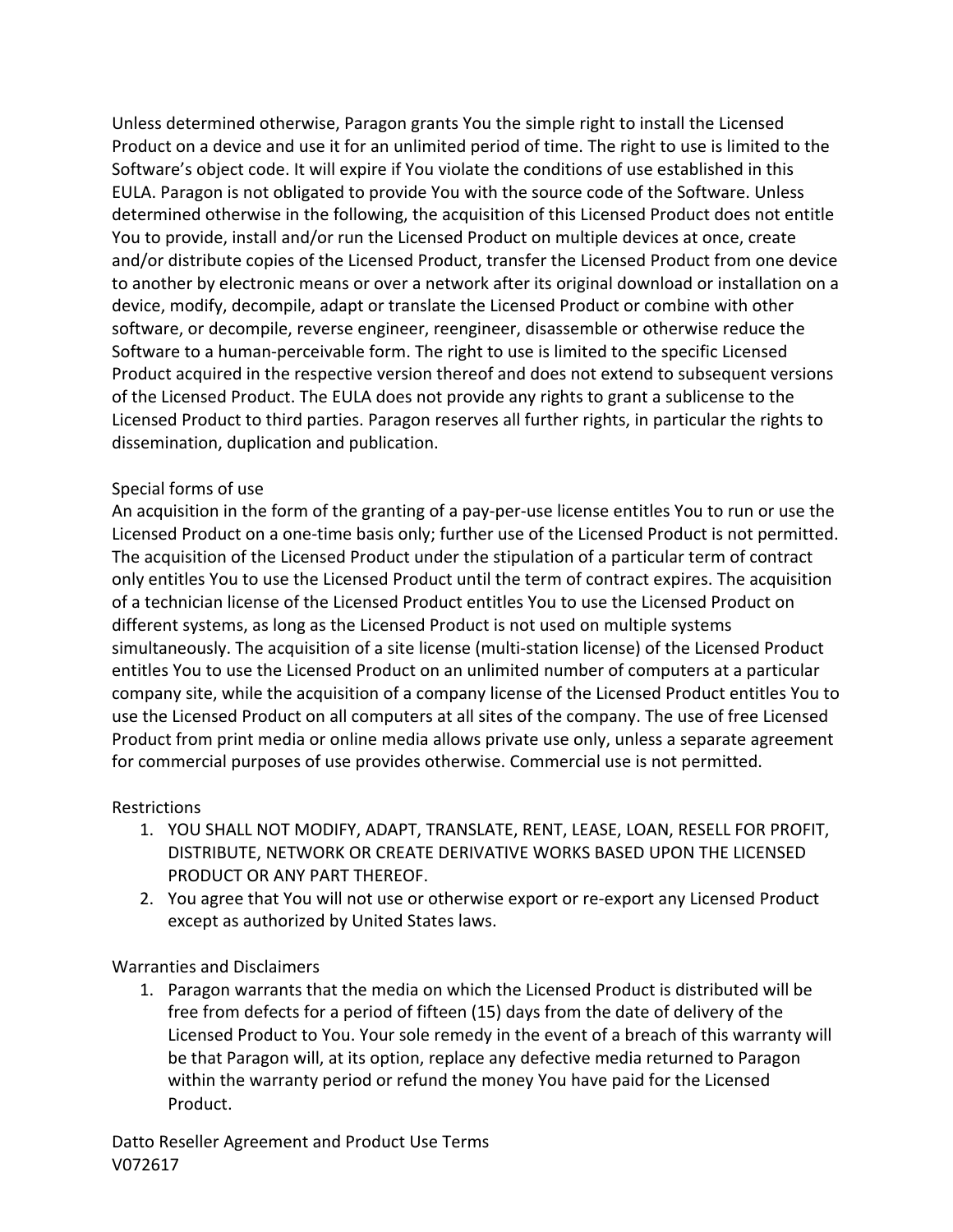- 2. THE ABOVE WARRANTY IS EXCLUSIVE AND IN LIEU OF ALL OTHER WARRANTIES, WHETHER EXPRESS OR IMPLIED, INCLUDING THE IMPLIED WARRANTIES OF MERCHANTABILITY, FITNESS FOR A PARTICULAR PURPOSE AND NONINFRINGEMENT. THIS WARRANTY GIVES YOU SPECIFIC LEGAL RIGHTS. YOU MAY HAVE OTHER RIGHTS. WHICH VARY FROM STATE TO STATE.
- 3. Paragon is in no way responsible for malfunctions or damage caused by modification of the Licensed Product or the use of the Licensed Product in conjunction with hardware configurations, platforms or operating systems other than the recommended or intended hardware configuration, platform or operating system. Any liability for defects for alpha/beta versions (pre-release versions) of the Licensed Product relinquished free of charge is excluded.
- 4. IN NO EVENT WILL PARAGON OR ITS LICENSORS BE LIABLE TO YOU FOR ANY INCIDENTAL, CONSEQUENTIAL OR INDIRECT DAMAGES, INCLUDING ANY LOST PROFITS, LOST SAVINGS, OR LOSS OF DATA, EVEN IF PARAGON OR A LICENSOR HAS BEEN ADVISED OF THE POSSIBILITY OF SUCH DAMAGES, OR FOR ANY CLAIM BY ANY OTHER PARTY. SOME STATES DO NOT ALLOW THE EXCLUSION OR LIMITATION OF SPECIAL, INCIDENTAL, OR CONSEQUENTIAL DAMAGES, SO THE ABOVE LIMITATION OR EXCLUSION MAY NOT APPLY TO YOU.
- 5. PARAGON MAKES NO GUARANTEE, REPRESENTATION, OR WARRANTY THAT USE OR RESULTS OF THE USE OF THE LICENSED PRODUCT WILL BE ACCURATE, RELIABLE, CURRENT, UNINTERRUPTED OR WITHOUT ERRORS, OR THAT THE LICENSED PRODUCT WILL BE FREE FROM LOSS, DESTRUCTION, DAMAGE, CORRUPTION, ATTACK, VIRUSES, INTERFERENCE, HACKING, OR OTHER SECURITY INTRUSION, AND PARAGON DISCLAIMS ANY LIABILITY RELATING THERETO. YOU ARE SOLELY RESPONSIBLE FOR BACKING UP YOUR OWN COMPUTER SYSTEM. WITHOUT PRIOR NOTICE, PARAGON MAY MODIFY, SUSPEND, OR DISCONTINUE THE LICENSED PRODUCT. WHENEVER PARAGON ELECTS TO MODIFY, SUSPEND, OR DISCONTINUE THE LICENSED PRODUCT, IT WILL NOT BE LIABLE TO YOU OR ANY THIRD PARTY.

# Indemnification

WHENEVER YOU USE THE LICENSED PRODUCT, YOU WILL INDEMNIFY AND HOLD PARAGON, ITS DIRECTORS, OFFICERS, SHAREHOLDERS, EMPLOYEES, AFFILIATES, AGENTS, CONTRACTORS, AND LICENSORS HARMLESS WITH RESPECT TO (A) ANY SUITS OR CLAIMS ARISING OUT OF YOUR BREACH OF THIS EULA, INCLUDING, BUT NOT LIMITED TO, ANY INFRINGEMENT BY YOU OF THE COPYRIGHT OR INTELLECTUAL PROPERTY RIGHTS OF ANY THIRD PARTY; (B) YOUR USE OF THE PARAGON PRODUCTS; OR (C) ANY ACTION TAKEN BY PARAGON AS PART OF ITS DUE DILIGENCE REGARDING A SUSPECTED VIOLATION OR AS A RESULT OF ITS DETERMINATION THAT A VIOLATION OF THIS EULA HAS OCCURRED.

# Term of License

- 1. This EULA remains in force for as long as You use the Licensed Product in compliance with the terms herein.
- 2. Your rights under this EULA terminate without notice from Paragon if You fail to comply with any provision hereof. If at any time Paragon discovers You are not in compliance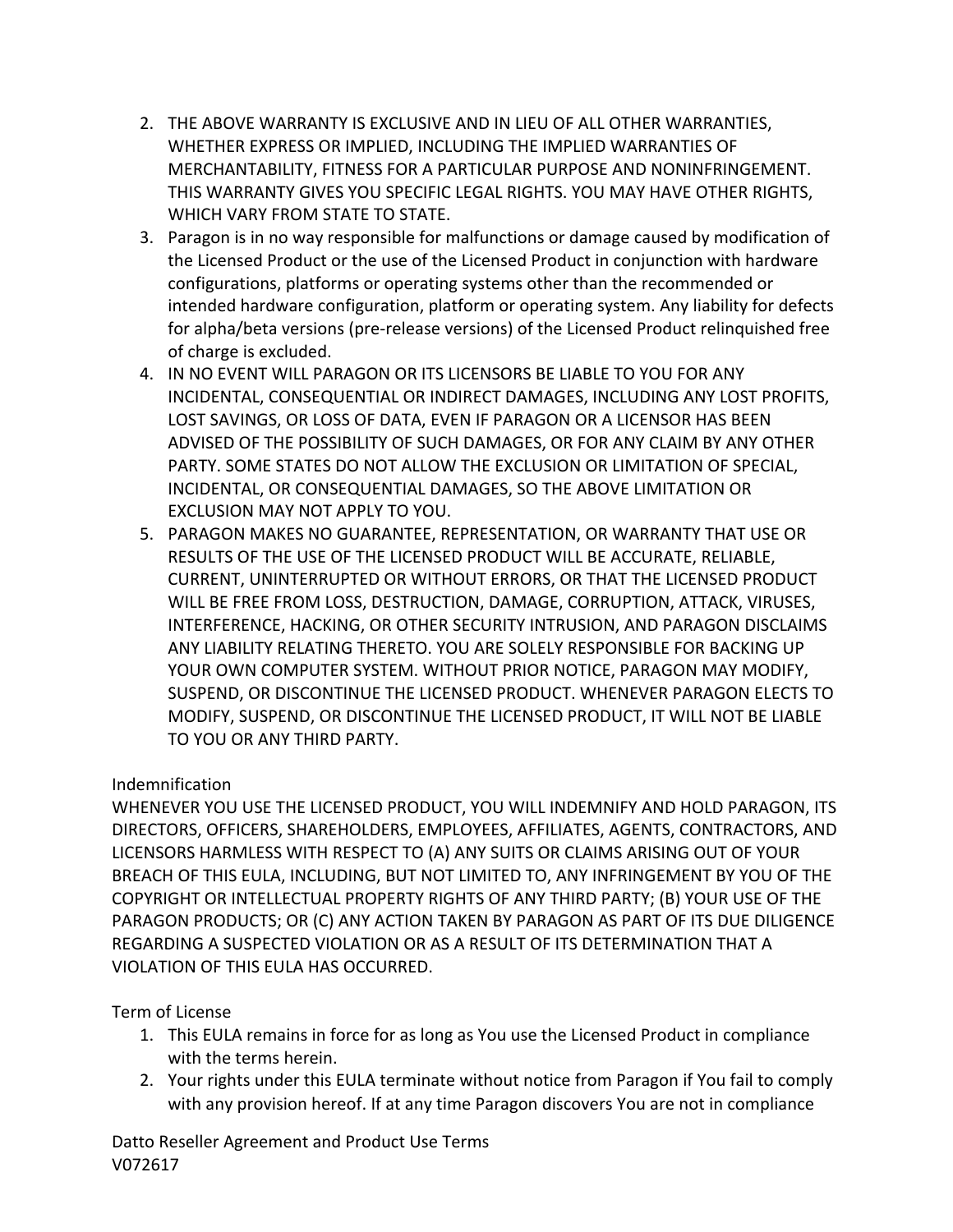with this EULA, it may without further notice to You or obligation to allow a cure period require You to return all media containing Licensed Product and to remove the Licensed Product and all files created by it from any systems on which it was installed, in a way that guarantees non-recoverability and, upon demand by Paragon, to confirm compliance with these requirements in writing under penalty of perjury.

# General Provisions

- 1. This EULA If may not be modified, varied or altered, unless agreed upon in writing by Paragon.
- 2. This EULA is governed by and interpreted in accordance with the laws of the state of California, USA. The exclusive jurisdiction for any claim, action or dispute with Paragon or relating in any way to Your use of the Licensed Product shall be in the state and federal courts of the State of California and the venue for the adjudication or disposition of any such claim, action or dispute shall be in Orange County, California, USA.
- 3. You acknowledge that you have read this EULA, understand it, and that by using the Licensed Product you agree to be bound by this EULA's terms and conditions. You further agree that it is the complete and exclusive statement of the agreement between Paragon and You, and supersedes any proposal or prior agreement, oral or written, and any other communication between Paragon and You relating to its subject matter. No additional or any different terms will be enforceable against Paragon unless Paragon gives its express consent, including an express waiver of the terms of this EULA, in writing signed by an officer of Paragon. You assume full responsibility for the use of the Licensed Product and agree to use the Licensed Product legally and responsibly in compliance with the terms of this EULA.
- 4. Should any provision of this EULA be declared unenforceable in any jurisdiction, that provision shall be deemed severable and shall not affect the remainder hereof. Paragon reserves all rights in the Licensed Product not specifically granted to You in this EULA.

EULA Version: February 2012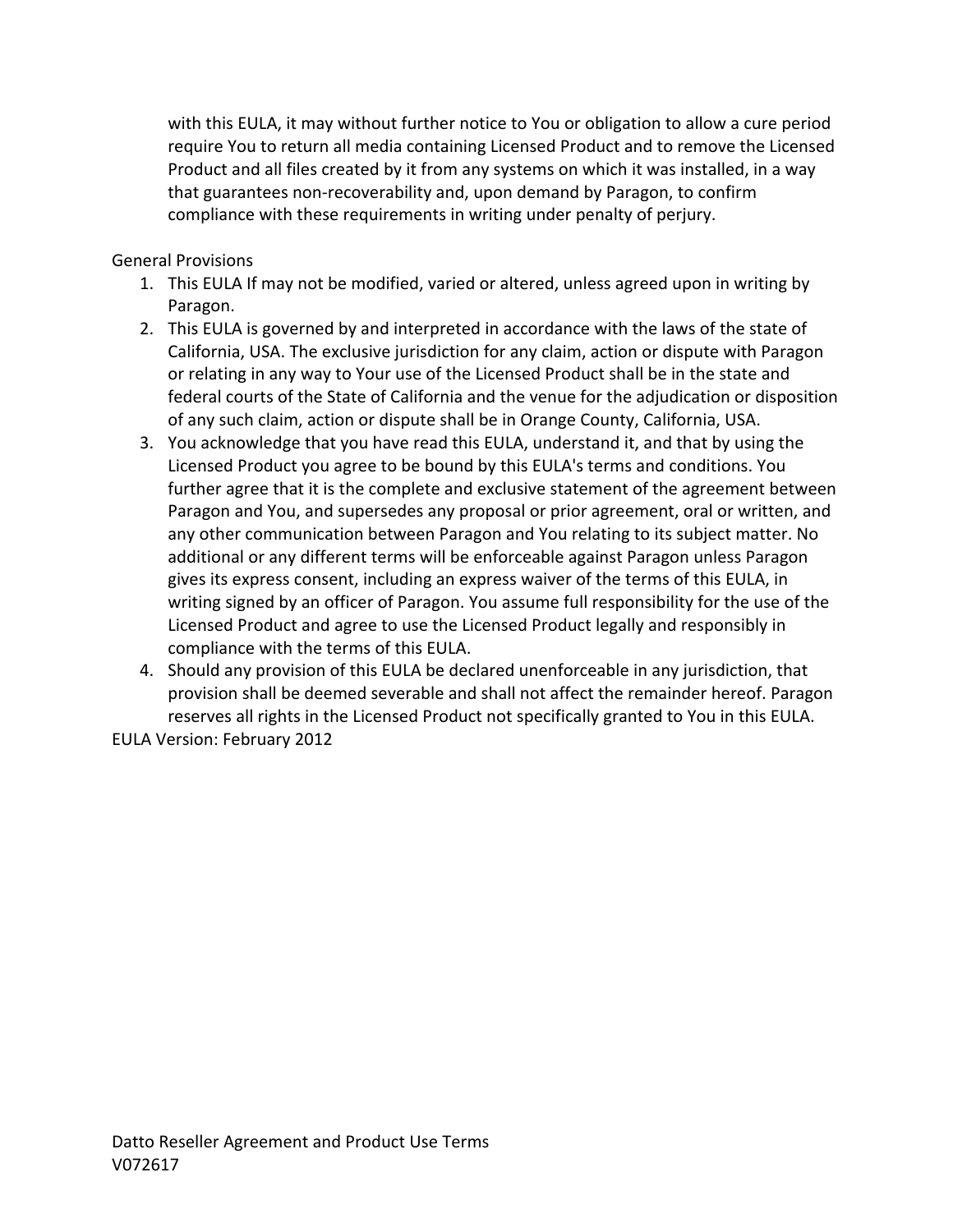# **ADDITIONAL RESELLER TERMS**

These Additional Resale terms are hereby incorporated into Datto Reseller Agreement for the resale of all Products involving the use of StorageCraft, Kroll or Paragon software.

## **StorageCraft Minimum Provider Terms**

- 1. "StorageCraft Software" means the software licensed by Datto from StorageCraft Technology Corporation, Draper, Utah ("StorageCraft") and that is available with or and as part of certain Products.
- 2. Use of StorageCraft Software. Reseller acknowledges and agrees that the StorageCraft Software may be used only as follows: (a) in connection with the use of a Product and not on a standalone basis; (b) in a manner authorized by and consistent with these terms and (c) pursuant to a written Agreement between Reseller and a Content Owner.
- 3. Reseller acknowledges and agrees to the following:
	- $\circ$  The StorageCraft Software is owned by and licensed from StorageCraft.

Reseller shall offer or provide use of the StorageCraft Software only to Content Owners as part of a Product.

- $\circ$  StorageCraft's copyright, trademark, or other proprietary rights notices contained in or on the StorageCraft Software or within the Product will not be modified, removed, or obscured.
- $\circ$  StorageCraft disclaims, to the extent permitted by applicable law, all warranties by StorageCraft and any liability by StorageCraft or its suppliers for any damages, whether direct, indirect, or consequential, arising from the use of the StorageCraft Software, except as provided in the applicable End User License Agreement.
- $\circ$  Upon termination of any Agreement between Reseller and a Content Owner, Reseller will use its best efforts to remove and/or deactivate all copies of the StorageCraft Software from all Content Owner computers on which it has been installed and ensure that any Content Owner or Administrator returns or destroys any media containing the StorageCraft Software.
- $\circ$  In the event of nonpayment of fees to Reseller for services under the Content Owner Agreement, the Content Owner's use of the StorageCraft Software may be suspended or terminated.
- $\circ$  In the event that the Reseller's right to use the Product that includes the StorageCraft software terminates, the relevant portion of the Agreement with the Content Owner will terminate.
- $\circ$  Reseller will include in all Agreements with Content Owners the terms labeled "MSP Services Agreement Minimum Customer Terms" which can be found in Exhibit A to the Datto BCDR Product Content Owner Terms.

"Kroll Software" means that software licensed by Datto from Kroll Ontrack Inc., Eden Prairie, Minnesota ("Kroll") and that is available in connection with the use of certain Products.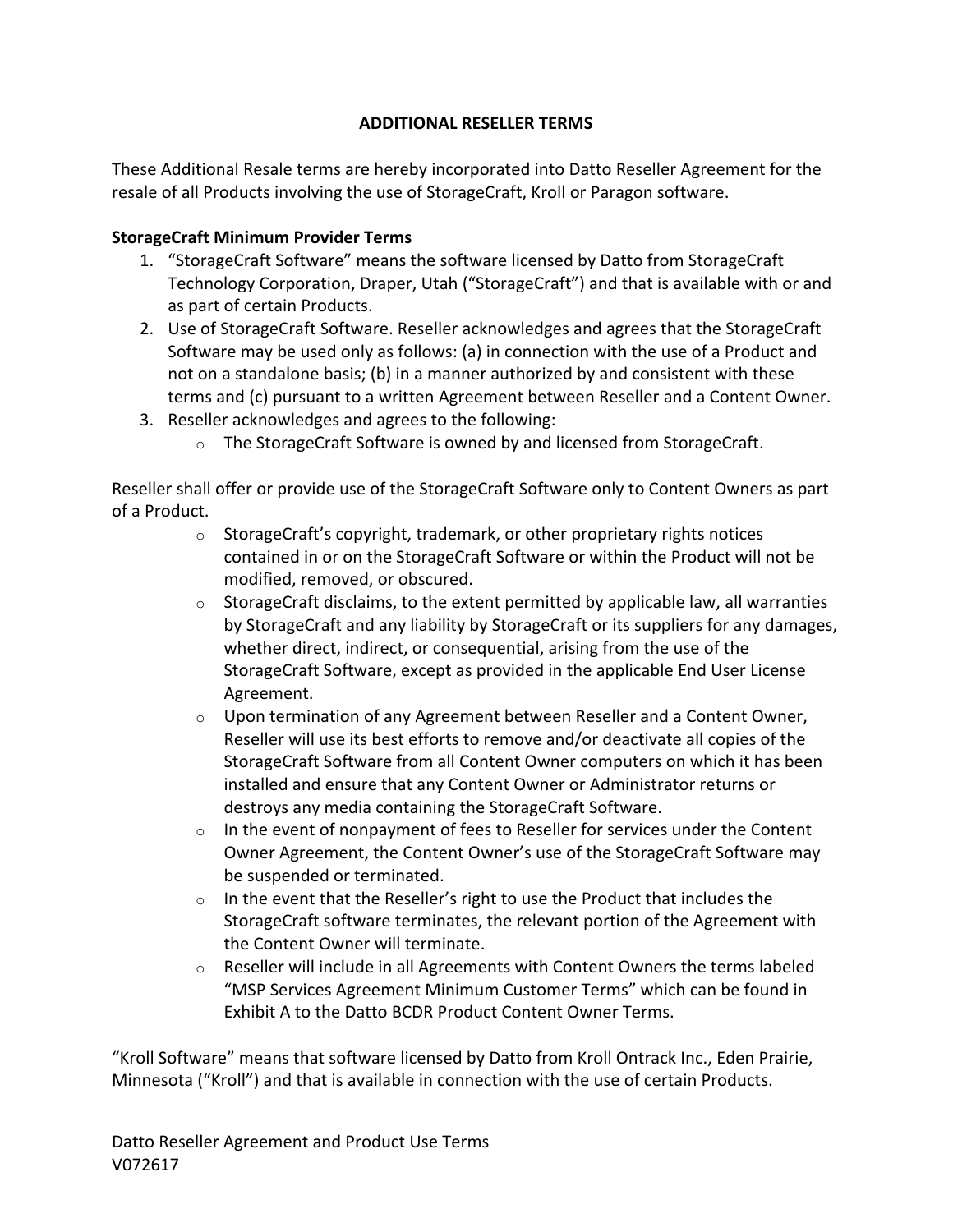"Kroll Solution" means Kroll Software available for use with the Product. Use of Kroll Technology. Reseller acknowledges and agrees that the Kroll Software may be used only as part of the Kroll Solution. Reseller shall not market, license, sublicense and/or distribute the Kroll Software, or any of the technology incorporated in the Kroll Software, in standalone form, either electronically or otherwise and shall resell the Product only in a manner authorized by and consistent with this Agreement. Reseller shall not license the Kroll Software to Content Owners for use in a hosted environment or as software as a service (SaaS). Reseller acknowledges and agrees:

Reseller shall offer use of the Kroll Software to Content Owners only as part of the Kroll Solution.

Reseller shall market and distribute the Kroll Solution only and solely under the name of Datto and not under the name of the Reseller or any other third party.

Reseller shall protect Datto's and Kroll's proprietary rights in the Kroll Software to at least the same degree as the terms and conditions of this Agreement.

Reseller shall not reverse engineer, reverse compile, or disassemble the object code for the Kroll Software or any third party components of the Kroll Solution.

Reseller shall make no representations or warranties on behalf of Datto or Kroll.

Reseller is not granted any rights beyond the scope of this Agreement.

Reseller shall distribute the Product with the Kroll EULA as provided by Datto.

Reseller shall not distribute the Kroll Software as part of the Kroll Solution, either directly or indirectly, to any Customer unless such Customer is subject to the Kroll EULA.

Reseller acknowledges and agrees that Datto may provide Kroll with reasonable access to this Agreement provided that Reseller may request that Datto redact such portions of this Agreement deemed necessary to preserve confidentiality.

"Paragon Software" means that software licensed by Datto from Paragon Software Group Corporation, Irvine, California ("Paragon") and that is available in connection with the use of certain Products.

Use of Paragon Technology. Reseller acknowledges and agrees that the Paragon Software may be used only as part of the Product. Reseller shall not market, license, sublicense and/or distribute the Paragon Software, or any of the technology incorporated in the Paragon Software, in standalone form, either electronically or otherwise and shall resell the Product only in a manner authorized by and consistent with this Agreement. Reseller acknowledges and agrees:

Reseller shall offer use of the Paragon Software to Content Owners only as part of the Product. Reseller shall protect Datto's and Paragon's proprietary rights in the Paragon Software to at least the same degree as the terms and conditions of this Agreement.

Reseller shall not reverse engineer, reverse compile, or disassemble the object code for the Paragon Software or any third party components of the Paragon Software.

Reseller shall make no representations or warranties on behalf of Datto or Paragon.

Reseller is not granted any rights beyond the scope of this Agreement.

Reseller shall distribute the Paragon Software as part of the Product with the Paragon EULA.